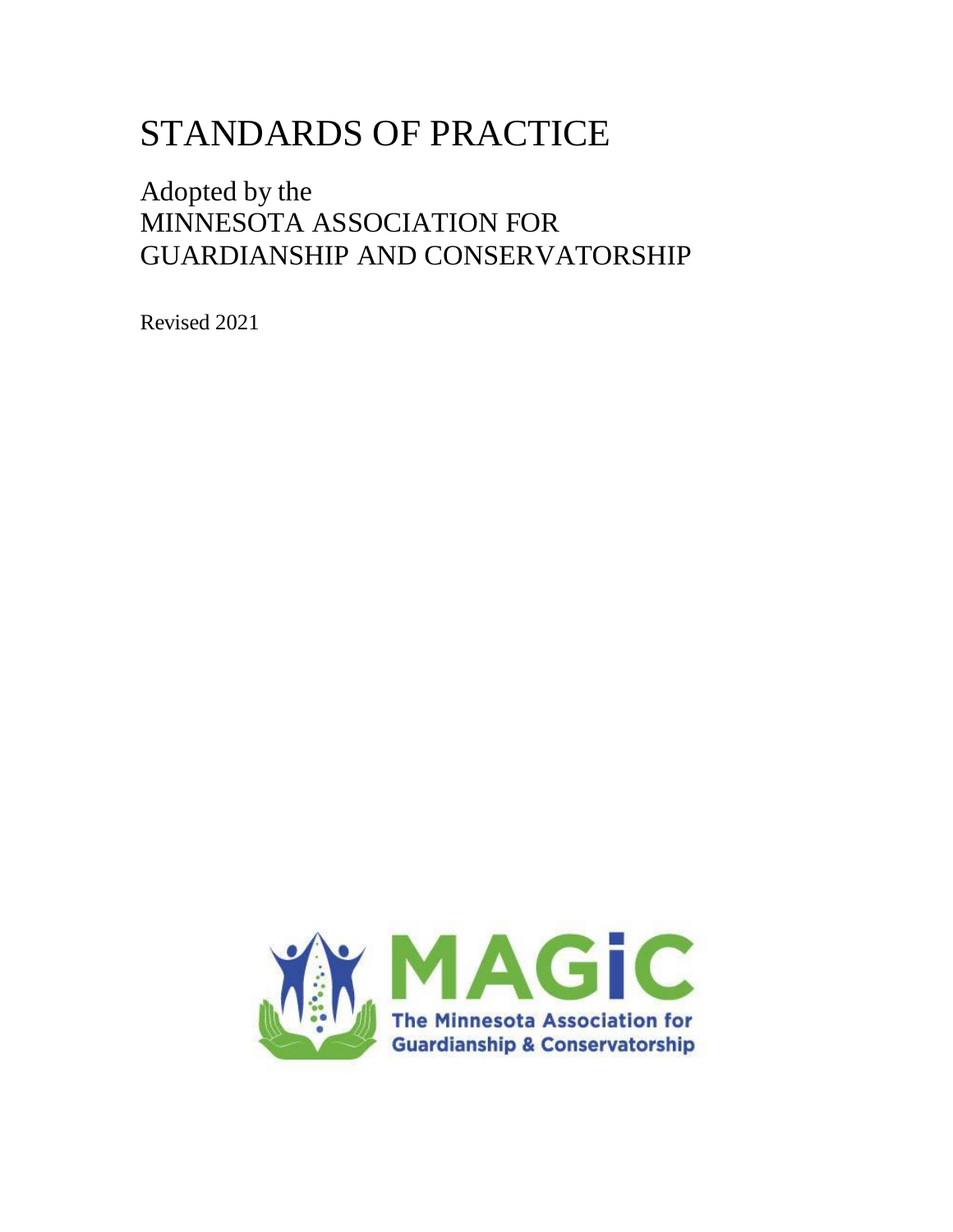#### **MINNESOTA ASSOCIATION FOR GUARDIANSHIP AND CONSERVATORSHIP M A G i C An Organization to Explore Substitute Decision-Making**

#### **STANDARDS OF PRACTICE Table of Contents**

|    |                                                                        | MAGIC MISSION STATEMENT                                                  |                          |                                                       |                               |                           |                      |                      |    | iv             |
|----|------------------------------------------------------------------------|--------------------------------------------------------------------------|--------------------------|-------------------------------------------------------|-------------------------------|---------------------------|----------------------|----------------------|----|----------------|
|    |                                                                        | <b>BILL OF RIGHTS FOR PERSONS</b>                                        |                          |                                                       |                               |                           |                      |                      |    |                |
|    |                                                                        | UNDER GUARDIANSHIP/CONSERVATORSHIP                                       |                          |                                                       |                               |                           |                      |                      |    | V              |
|    | PREAMBLE                                                               |                                                                          |                          |                                                       |                               |                           |                      |                      |    | 1              |
| I. |                                                                        | <b>CODE OF ETHICS</b>                                                    |                          |                                                       |                               |                           |                      |                      |    | 4              |
| П. | STANDARDS APPLICABLE TO ALL GUARDIANS/CONSERVATORS<br>6                |                                                                          |                          |                                                       |                               |                           |                      |                      |    |                |
|    | A. Person-Centered Guardianship/Conservatorship                        |                                                                          |                          |                                                       |                               |                           |                      |                      |    |                |
|    |                                                                        | B. Qualifications of a Professional Guardian/Conservator                 |                          |                                                       |                               |                           |                      |                      |    | 6              |
|    |                                                                        | C. Communication                                                         |                          |                                                       |                               | $\ddot{\phantom{a}}$      |                      |                      |    | $\overline{7}$ |
|    |                                                                        | D. Conflicts of Interest.                                                |                          |                                                       |                               |                           |                      |                      |    | 9              |
|    |                                                                        | E. Boundaries                                                            |                          |                                                       |                               |                           |                      |                      |    | 9              |
|    | F. Interactions with Service Providers and Other Professionals.        |                                                                          |                          |                                                       |                               |                           |                      |                      |    | 11             |
|    | G. General Standards for Consent Determination                         |                                                                          |                          |                                                       |                               |                           |                      |                      |    | 12             |
|    |                                                                        | H. Vulnerable Adults Act                                                 |                          |                                                       |                               |                           |                      |                      |    | 12             |
|    | I. Rights of the Person after Guardianship/Conservatorship Appointment |                                                                          |                          |                                                       |                               |                           |                      |                      |    | 12             |
|    | J.                                                                     | Modification of Guardianship/Conservatorship                             |                          |                                                       |                               |                           | $\ddot{\phantom{0}}$ |                      |    | 14             |
|    |                                                                        | K. Billing Practices and Fees.                                           |                          |                                                       | $\mathbf{L}$                  |                           |                      |                      |    | 14             |
|    |                                                                        | L. Sale or Purchase of Business.                                         |                          |                                                       | $\mathbf{r}$                  |                           |                      |                      | 16 |                |
|    |                                                                        | M. Client File.                                                          | <b>Contract Contract</b> |                                                       | $\mathbf{L}$                  |                           |                      |                      | 17 |                |
|    |                                                                        | N. Caseload Management                                                   |                          |                                                       | $\mathbf{r}$ and $\mathbf{r}$ |                           |                      |                      |    | 18             |
|    |                                                                        | O. Quality Assurance.                                                    |                          | <b><i>Committee State State State State State</i></b> | $\mathbf{L}$                  | $\ddot{\phantom{a}}$      |                      |                      |    | 19             |
|    |                                                                        |                                                                          |                          |                                                       |                               |                           |                      |                      |    |                |
| Ш. | <b>GUARDIAN</b>                                                        |                                                                          |                          |                                                       |                               |                           |                      |                      | 19 |                |
|    | A.                                                                     | Custody and Abode                                                        |                          | $\ddot{\phantom{a}}$                                  | $\sim 10^{-10}$               |                           |                      |                      |    | 19             |
|    | <b>B.</b>                                                              | Care, Comfort, and Maintenance                                           |                          |                                                       |                               | $\mathbf{L}^{\text{max}}$ |                      |                      |    | 21             |
|    | C.                                                                     | Care of Personal Effects.                                                |                          |                                                       | $\sim 10$                     | $\mathbf{L}$              |                      |                      | 22 |                |
|    | D.                                                                     | Consent to Medical Treatment.                                            |                          |                                                       |                               |                           |                      |                      |    | 23             |
|    | Ε.                                                                     | Financial – When There is No Conservator                                 |                          |                                                       |                               |                           |                      |                      |    | 28             |
|    | F.                                                                     | Supervisory Authority . The contract of the supervisory Authority .      |                          |                                                       |                               |                           |                      |                      |    | 28             |
|    | G.                                                                     | Reports.                                                                 |                          | $\sim 10$                                             |                               | $\sim 10$                 |                      |                      |    | 29             |
|    | $H_{\cdot}$                                                            | Guardianship Plan.                                                       |                          | $\mathbf{r}$                                          | $\mathbf{L}$                  | <b>Contract Contract</b>  |                      | $\ddot{\phantom{a}}$ |    | 31             |
|    |                                                                        | Interpersonal Relationships and Sexual Expression of the Person 32<br>I. |                          |                                                       |                               |                           |                      |                      |    |                |
|    | $\mathbf{J}$ .                                                         | Immunities of Guardian, Limitations<br>33<br>$\ddot{\phantom{0}}$        |                          |                                                       |                               |                           |                      |                      |    |                |
|    |                                                                        |                                                                          |                          |                                                       |                               |                           |                      |                      |    |                |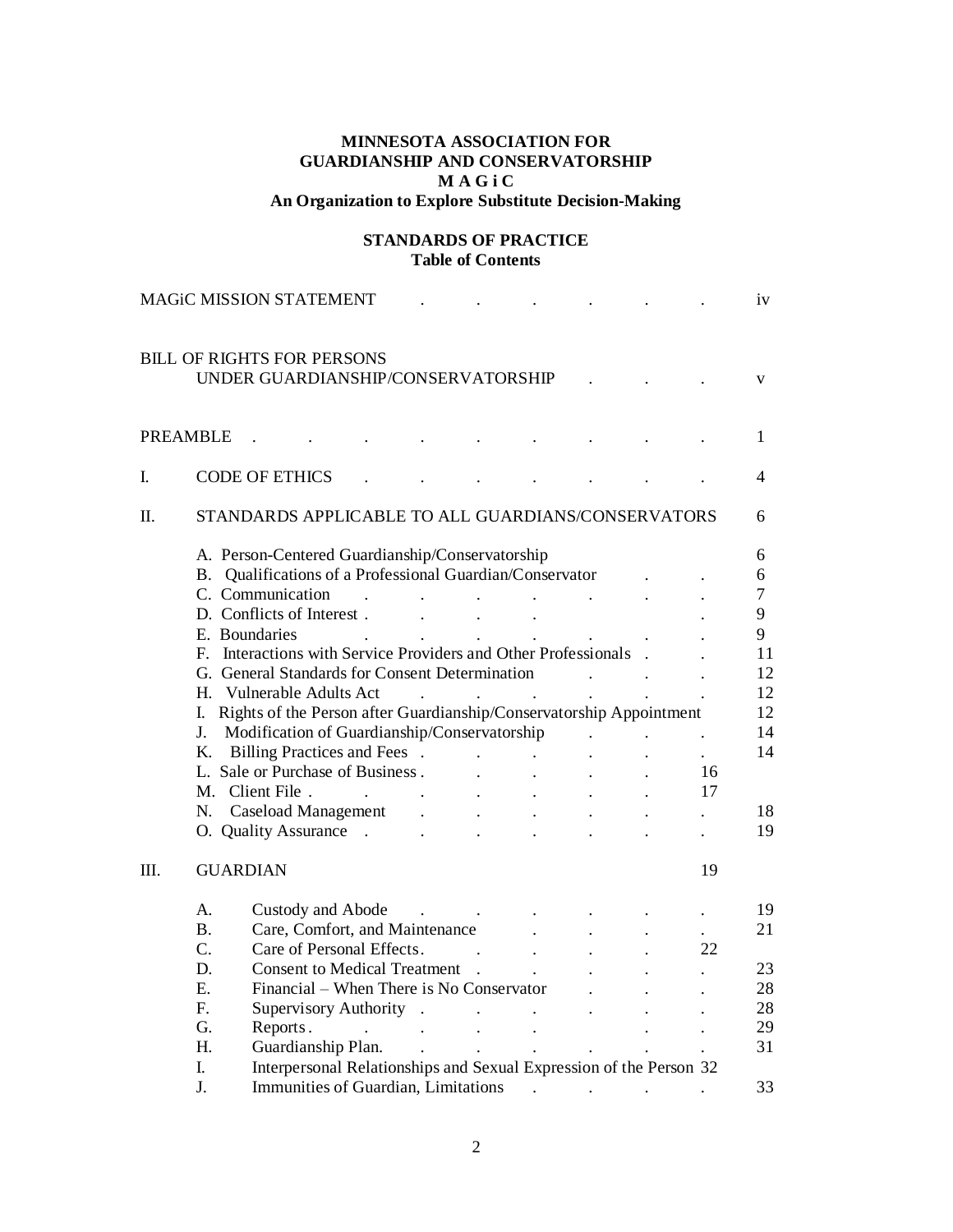### IV. CONSERVATOR 34

|     | G.             | Pay Reasonable Charges                                                                       |                                   |                           |                           | 34 |
|-----|----------------|----------------------------------------------------------------------------------------------|-----------------------------------|---------------------------|---------------------------|----|
|     | Н.             | Pay All Just and Lawful Debts .                                                              |                                   |                           |                           | 35 |
|     | L.             | Financial Management.                                                                        | $\mathbf{L}$                      |                           | $\ddot{\phantom{a}}$      | 37 |
|     | J.             | Approval of Contracts .<br>$\ddot{\phantom{a}}$                                              | <b>Contract Contract Contract</b> |                           |                           | 38 |
|     | K.             | Application for Governmental Benefits .                                                      |                                   |                           |                           | 38 |
|     | L.             | Termination of Power of Attorney                                                             |                                   |                           |                           | 38 |
|     | M.             | Sale of Real Estate, Leases, Mortgages.                                                      |                                   |                           |                           | 39 |
|     | N.             | Transaction Set Aside.                                                                       | $\ddot{\phantom{a}}$              |                           |                           | 41 |
|     | Ω.             | Inventory<br>the contract of the contract of the contract of the contract of the contract of |                                   |                           |                           | 42 |
|     | Ρ.             | <b>Financial Record Keeping</b>                                                              |                                   |                           |                           | 43 |
|     | Q.             | Conflicts of Interest.<br>$\mathbf{L}$                                                       | $\mathbf{L}^{\mathbf{r}}$         |                           |                           | 43 |
|     | $\mathbf{R}$ . | Claims Against the Person                                                                    | $\mathbf{L}^{\text{max}}$         |                           |                           | 44 |
|     | S.             | <b>Annual Reports</b><br><b>Contract Contract Contract</b><br>$\mathbf{L}$                   | $\ddot{\phantom{a}}$              |                           |                           | 46 |
|     | T.             | Estate Planning By the Conservator.                                                          |                                   | $\mathbf{L}^{\text{max}}$ | $\mathbf{L}^{\text{max}}$ | 48 |
|     | U.             | <b>Delegation of Conservator Functions</b>                                                   |                                   |                           |                           | 51 |
|     | V.             | <b>Managing Digital Assets</b>                                                               |                                   |                           |                           | 52 |
| V.  |                | ACTIONS REQUIRING COURT APPROVAL                                                             |                                   |                           |                           | 52 |
| VI. |                | MODIFICATION AND TERMINATION OF GUARDIANSHIP/                                                |                                   |                           |                           |    |
|     |                | CONSERVATORSHIP.                                                                             |                                   |                           |                           | 54 |
|     |                |                                                                                              |                                   |                           |                           |    |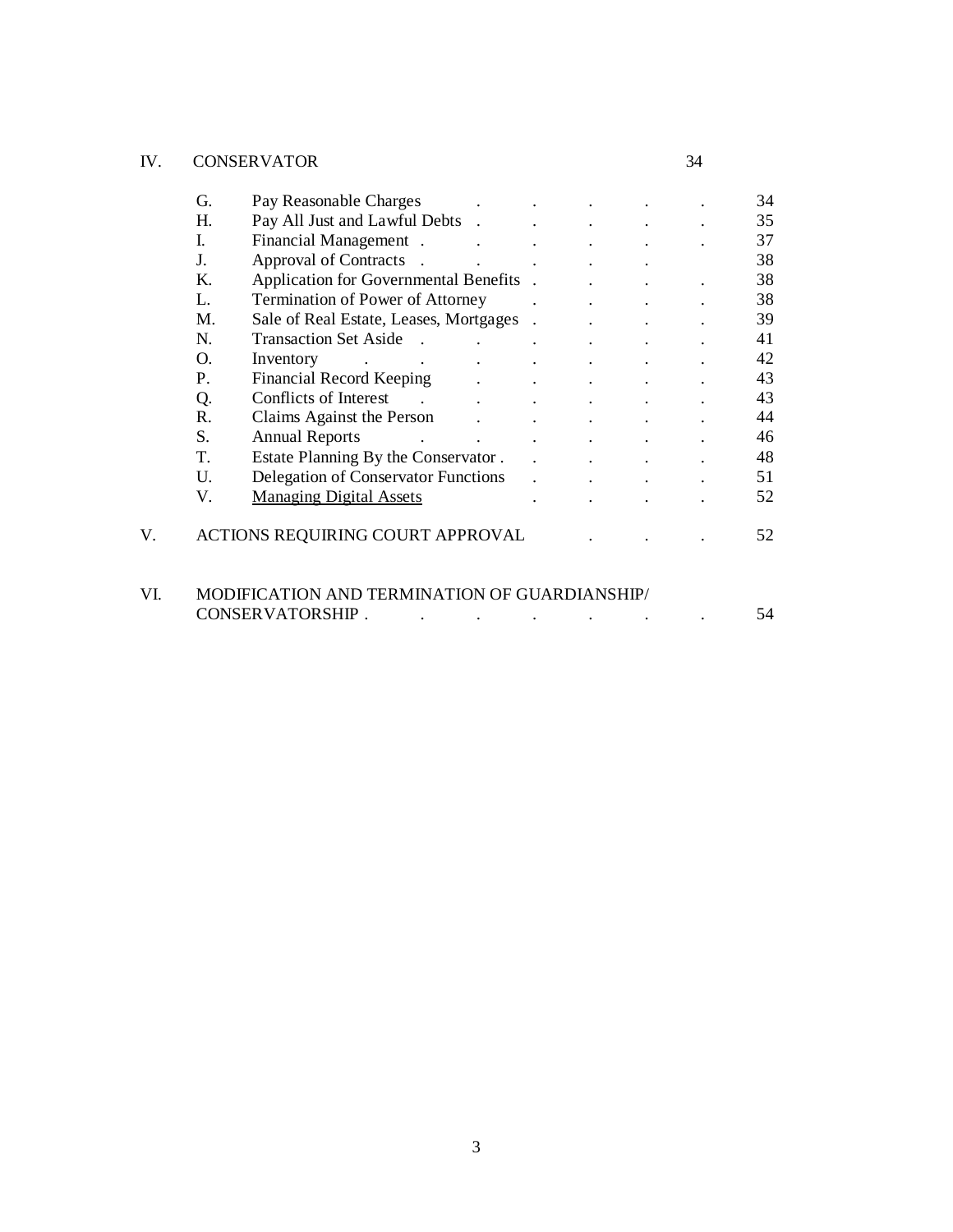#### **MAGiC MISSION STATEMENT**

The Minnesota Association for Guardianship and Conservatorship, MAGiC, is a non-profit membership organization focused on the practice and issues of substitute decision-making for vulnerable persons. MAGiC promotes best practices and ethical provision of service in the least restrictive manner possible through education and advocacy for its members and the community.

We affirm the following values:

- 1. We believe services are to be provided in the least restrictive, and most person-centered, manner possible, respecting the rights and dignity of vulnerable persons.
- 2. We strive for the highest professional standards and ethics in providing service.
- 3. We are committed to the education and training of our members.
- 4. We believe in professional collaboration and legislative advocacy in working toward the wellbeing of vulnerable persons.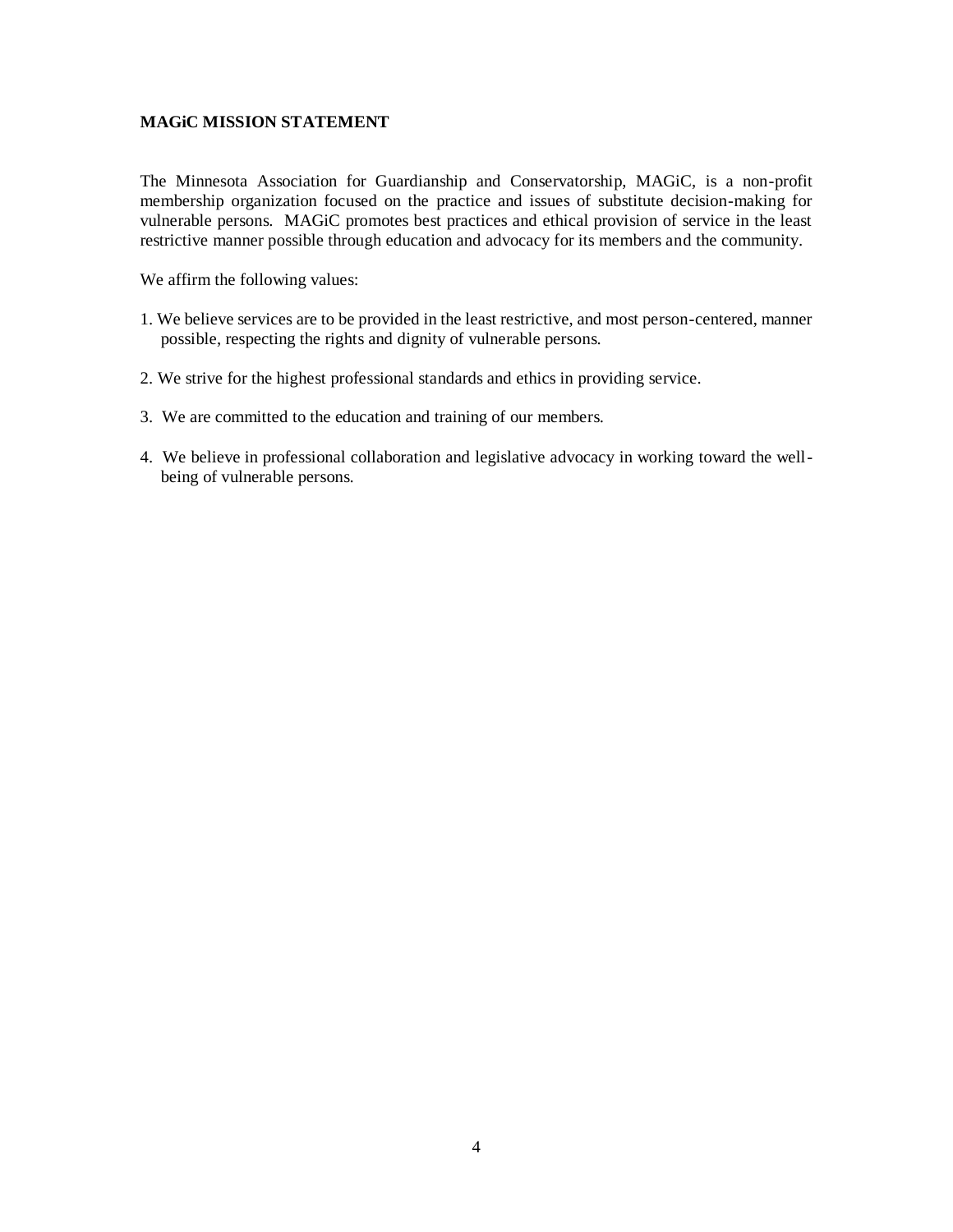#### **BILL OF RIGHTS FOR PERSONS UNDER GUARDIANSHIP / CONSERVATORSHIP**

MAGiC proudly developed and adopted the state's first and only *Bill of Rights for Wards and Protected Persons* in 1996, demonstrating MAGiC's commitment to ensuring the protection of rights of persons under guardianship/conservatorship, alongside the court appointed responsibility to protect their interests and well-being. In 2009, Minnesota law was amended to include a Bill of Rights, which was substantially borrowed from MAGiC's original list of rights remaining with the person even after the appointment of a guardian/conservator. In 2020, the Bill of Rights was further amended to affirm an individual's right to participate in decision making according to their ability.

*NOTE: The statutory Bill of Rights does not state that the person retains the right to make a will; in fact, this right is not automatically lost and depends on the person's level of capacity* 

#### *STATUTE: [Minn. Statute Section 524.5-120](https://www.revisor.mn.gov/statutes/cite/524.5-120)*

*The person subject to guardianship or person subject to conservatorship retains all rights not restricted by court order and these rights must be enforced by the court. These rights include the right to:*

*(1) treatment with dignity and respect;*

*(2) due consideration of current and previously stated personal desires, medical treatment preferences, religious beliefs, and other preferences and opinions in decisions made by the guardian or conservator;*

*(3) participate in decision making about and receive timely and appropriate health care and medical treatment that does not violate known preferences or conscientious, religious, or moral beliefs of the person subject to guardianship or person subject to conservatorship;*

*(4) exercise control of all aspects of life not delegated specifically to guardian or conservator by court order ;*

*(5) guardianship or conservatorship services individually suited to the conditions and needs of the person subject to guardianship or the person subject to conservatorship*;

*(6) petition the court to prevent or initiate a change in abode;* 

*(7) care, comfort, social and recreational needs, employment and employment supports, training, education, habilitation, and rehabilitation care and services, within available resources;* 

*(8) be consulted concerning, and to decide to the extent possible, the reasonable care and disposition of the clothing, furniture, vehicles, and other personal property and effects of the person subject to guardianship or person subject to conservatorship, to object to the disposition of personal property and effects, and to petition the court for a review of the guardian's or conservator's proposed disposition;*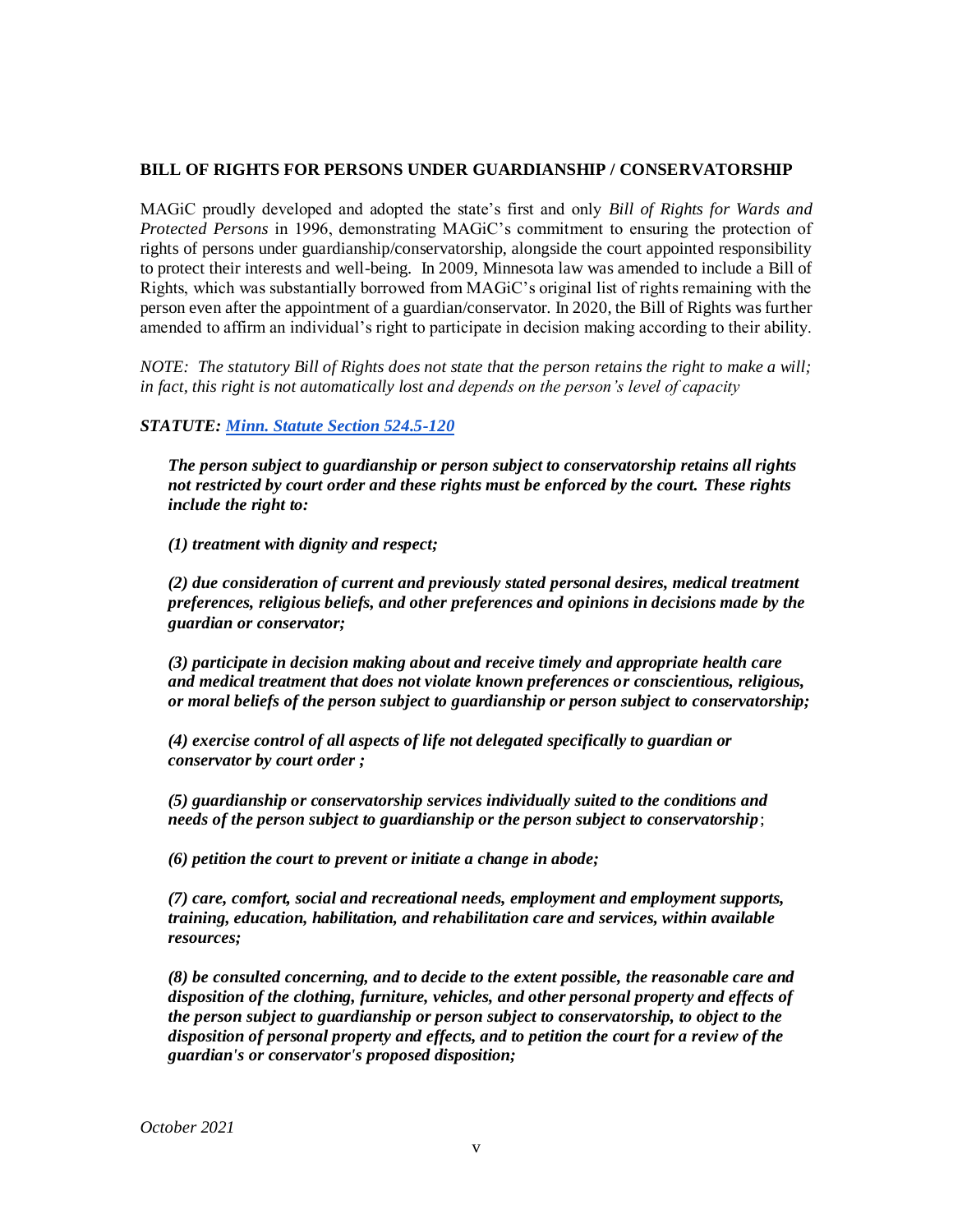*(9) personal privacy;* 

*(10) communicate, visit, or interact with others, including receiving visitors or making or receiving telephone calls, personal mail, or electronic communications including through social media, or participating in social activities, unless the guardian has good cause to believe restriction is necessary because interaction with the person poses a risk of significant physical, psychological, or financial harm to the person subject to guardianship, and there is no other means to avoid the significant harm. In all cases, the guardian shall provide written notice of the restrictions imposed to the court, to the person subject to guardianship, and to the person subject to restrictions. The person subject to guardianship or the person subject to restrictions may petition the court to remove or modify the restrictions*;

*(11) marry and procreate, unless court approval is required;*

*( 12) elect or object to sterilization as provided in section 524.5-313, paragraph (c), clause (4), item (iv);*

*(13) at any time, petition the court for termination or modification of the guardianship or conservatorship, and any decisions made by the guardian or conservator in relation to powers granted, or for other appropriate relief;*

*(14) be represented by an attorney in any proceeding or for the purpose of petitioning the court;.*

*(15) vote, unless restricted by the court*;

*(16) be consulted concerning, and make decisions to the extent possible, about personal image and name, unless restricted by the court; and*

*(17) execute a health care directive, including both health care instructions and the appointment of a health care agent, if the court has not granted a guardian any of the powers or duties under section 524.5-313, paragraph (c), clause (1), (2), or (4).*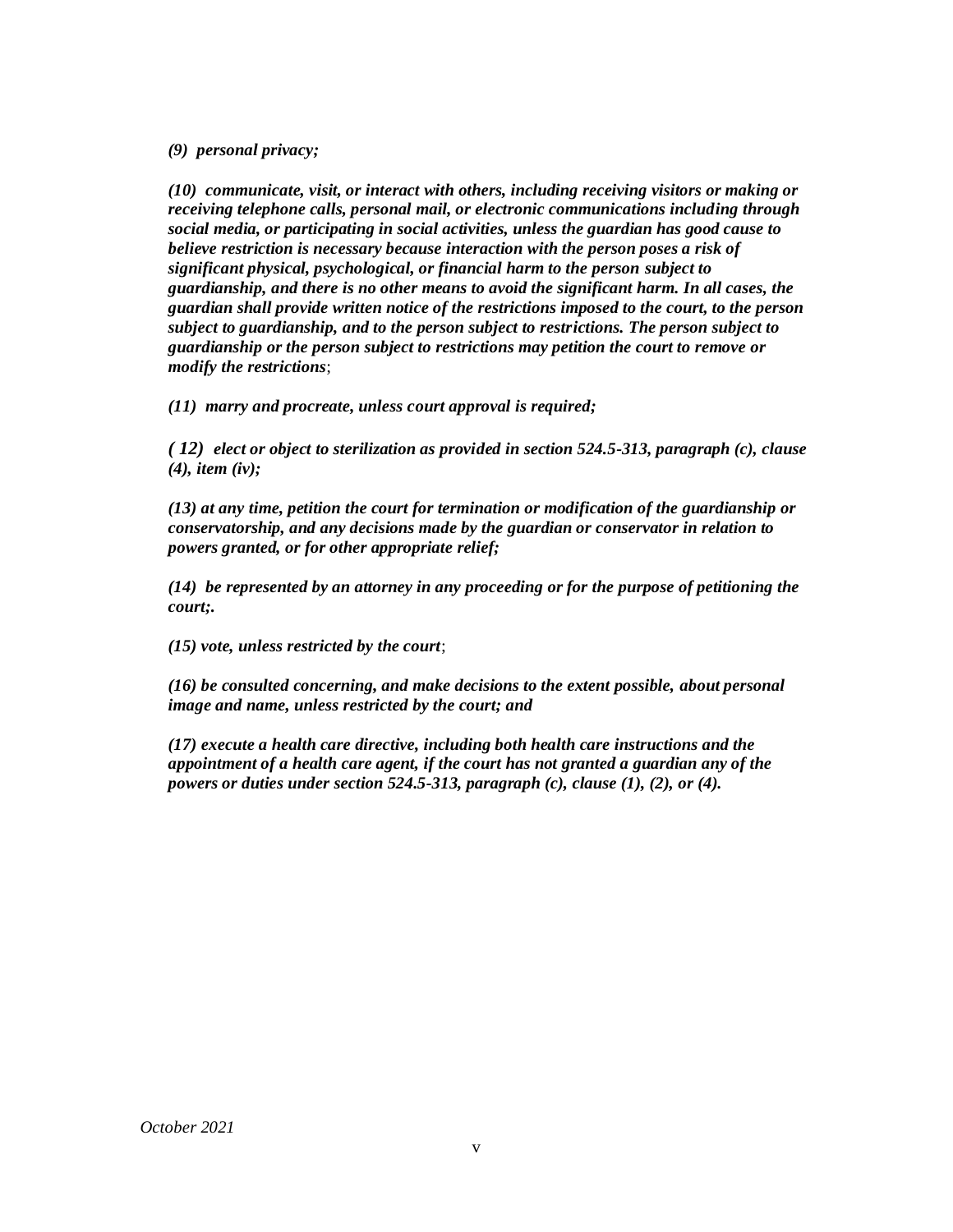#### **P R E A M B L E**

All persons have the right to self-determination. Individuals who have an incapacity, however, may not be able to independently exercise this right and may require assistance with decisionmaking. When such assistance is necessary, it must be respectful of the individual's dignity and legal rights.

The Minnesota Association for Guardianship and Conservatorship (MAGiC) is a membership organization dedicated to ensuring that substitute decision-making provided to individuals with incapacity is of quality and is provided in the least restrictive manner.

The organization is a means of education and communication for those concerned about individuals with incapacity and those interested in issues related to substitute decision-making.

The Standards Committee was established in 1989 at the First Annual MAGiC Conference. The goal of this committee was to establish a uniform set of standards for individuals and institutions appointed by the courts to act as guardians and conservators. In 1996, the Standards of Practice were revised and expanded to include a Code of Ethics and Bill of Rights for persons under guardianship and conservatorship. These are to be the yardstick by which we will measure the quality of our performance.

In 2013, the Standards were adapted to incorporate language in consideration of the recommendations offered by the 2011 Third National Guardianship Summit, as well as the 2012 National Guardianship Standards of Practice.

The Standards of Practice and Code of Ethics were developed to address the behaviors, practices, and philosophies of acting guardians and conservators*,* with a focus on professional guardians/conservators. While all guardians/conservators must serve in compliance with Minnesota laws, those serving as professional decision-makers are generally held to a higher standard of performance, and have different practices related to compensation, practice boundaries, and general professionalism. It is assumed that the original appointment of the guardian or conservator was appropriate, accurate, and procedurally conducted in accordance with Minnesota Statutes Chapter 524.

Guardians and conservators benefit persons under guardianship/conservatorship so they may experience life to their fullest potential and maintain self-esteem. By the establishment of a guardianship and/or conservatorship, the court appointed decision-maker is empowered to care for and protect the rights of the individual. The guardian/conservator is diligent in advocating rights for the benefit of the individual and in preventing abuse, exploitation, or self-neglect. The courts monitor the actions of the guardian and conservator. Guardians are responsible for the personal affairs of the person under guardianship as the courts direct. Conservators are responsible for the financial affairs of individuals as the courts direct.

Consistent with our mission to respect the rights and dignity of those we serve, we commit to use of "person first" language. Person first language puts the focus on the person, not their disability or incapacity. Throughout this document, we refer to a person who is under guardianship/conservatorship simply as a "person" or "individual" although specific references to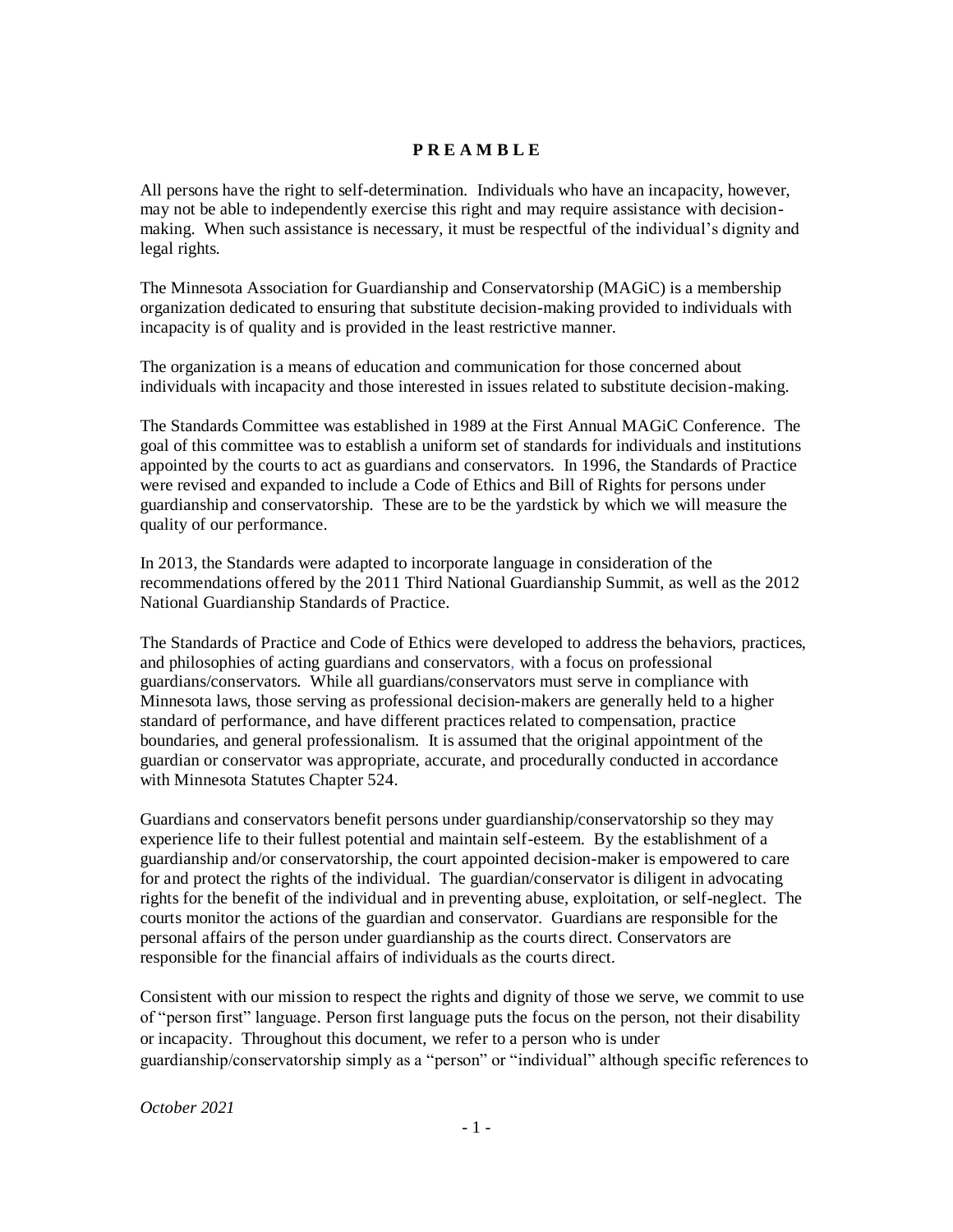state law will reflect use of the term "person subject to guardianship" or "person subject to conservatorship".

We recognize that words are powerful, and can perpetuate negative stereotypes and reinforce attitudes that marginalize and separate those we are charged with serving. The way we speak or write about someone influences the images and attitudes we form. A person under guardianship/conservatorship is first and foremost a person. If people living with some level of incapacity are to be respected and valued, then we must stop using language that sets them apart.

The individual is included in the decision-making process. Additionally, the guardian/conservator shall consult the family, medical and social histories, and past lifestyle to attain a sense of the individual's moral, ethical, and spiritual values, as well as fully considering the risks, benefits and alternatives of decisions. In making any decision, the guardian or conservator shall fully consider the individual's wishes, and the risks, benefits, and available alternatives.

Supported Decision Making (SDM) is built around the concept that all people need at least occasional help to make decisions, and that even though someone cannot make decisions independently, they may still be able to participate in decision-making. SDM is a person-centered intervention where a person is empowered to make decisions *with* the support of trusted family/friends/professionals, rather than others making decision *for* the person. MN law states that a guardian cannot be appointed if a person's needs can be met with supported decision making assistance.

Statute states that while supported decision making should be attempted, considered and given time before a guardianship hearing takes place; it can also be a method used with intention to limit or terminate guardianships in the future. People learn how to make decisions by practicing making decisions. Part of a guardians responsibility is to encourage self-determination whenever possible. Statute states: "Supported decision making" means assistance from one or more persons of an individual's choosing in understanding the nature and consequences of potential personal and financial decisions which enables the individual to make the decisions and, when consistent with the individual's wishes, in communicating a decision once made.

Minnesota law employs a "best interest" standard for decision-making and is silent on the model of "substituted judgment" with the exception of two specific instances relating to court approved estate planning and health care directives where the law does consider substituted judgment. MAGiC takes the position that substituted judgment<sup>1</sup> is the higher standard of decision-making and emphasizes the importance of following the individual's known wishes as expressed while capacitated, when these wishes do not cause harm to the individual. If the individual's wishes were never known or expressed when capacitated, or if the decision would be likely to cause significant harm to that individual, the guardian/conservator shall then make decisions in the best interest of the individual. Best interest requires that the guardian/conservator consider the least intrusive, most normalizing, and least restrictive course of action to provide for the needs of the

l

<sup>&</sup>lt;sup>1</sup> Substituted judgment means making decisions in accordance with decisions the person would have made if/when capacitated. This relies on the guardian or conservator's knowledge of the person's previously expressed wishes.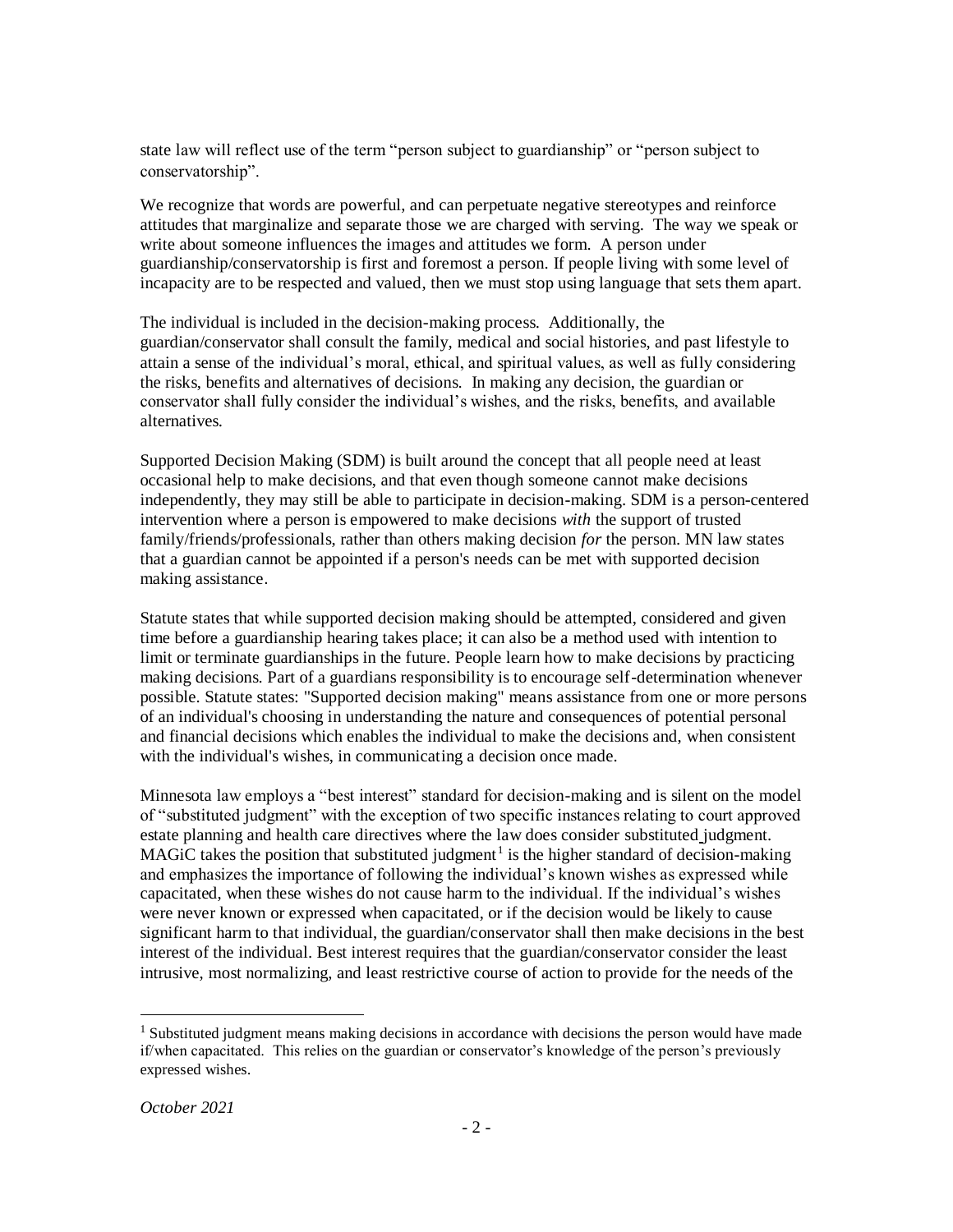individual and includes consideration of the individual's current and previous wishes.

The guardian/conservator is an officer of the court and is subject to the direction of the court at all times and in all things related to the guardianship/conservatorship. The guardian/conservator is responsible to know the extent of the powers and the limitations of authority granted by the court; all decisions and actions shall be consistent with the court order.

A guardian or conservator has only those powers necessary to provide for the demonstrated needs of the person. The guardian or conservator shall make decisions in a manner that limits civil rights and restricts personal freedoms only to the extent necessary to provide needed care and services.

The court appointed decision-maker is responsible to protect the rights and pursue relief on behalf of the person. The court appointed decision-maker is to safeguard and aggressively pursue protection of the person's interests. If actions by providers of services do not meet the individual needs of the person, the guardian/conservator is to take appropriate legal or administrative action on behalf of the person, including, but not limited to, the following:

- 1. Determine that the individual's legal rights are protected.
- 1. Take appropriate action when necessary or when the individual's legal rights are abridged.
- 2. Initiate appropriate avenues for relief including, but not limited to, administrative appeals or civil action. Relief includes, but is not limited to, redress of abuse.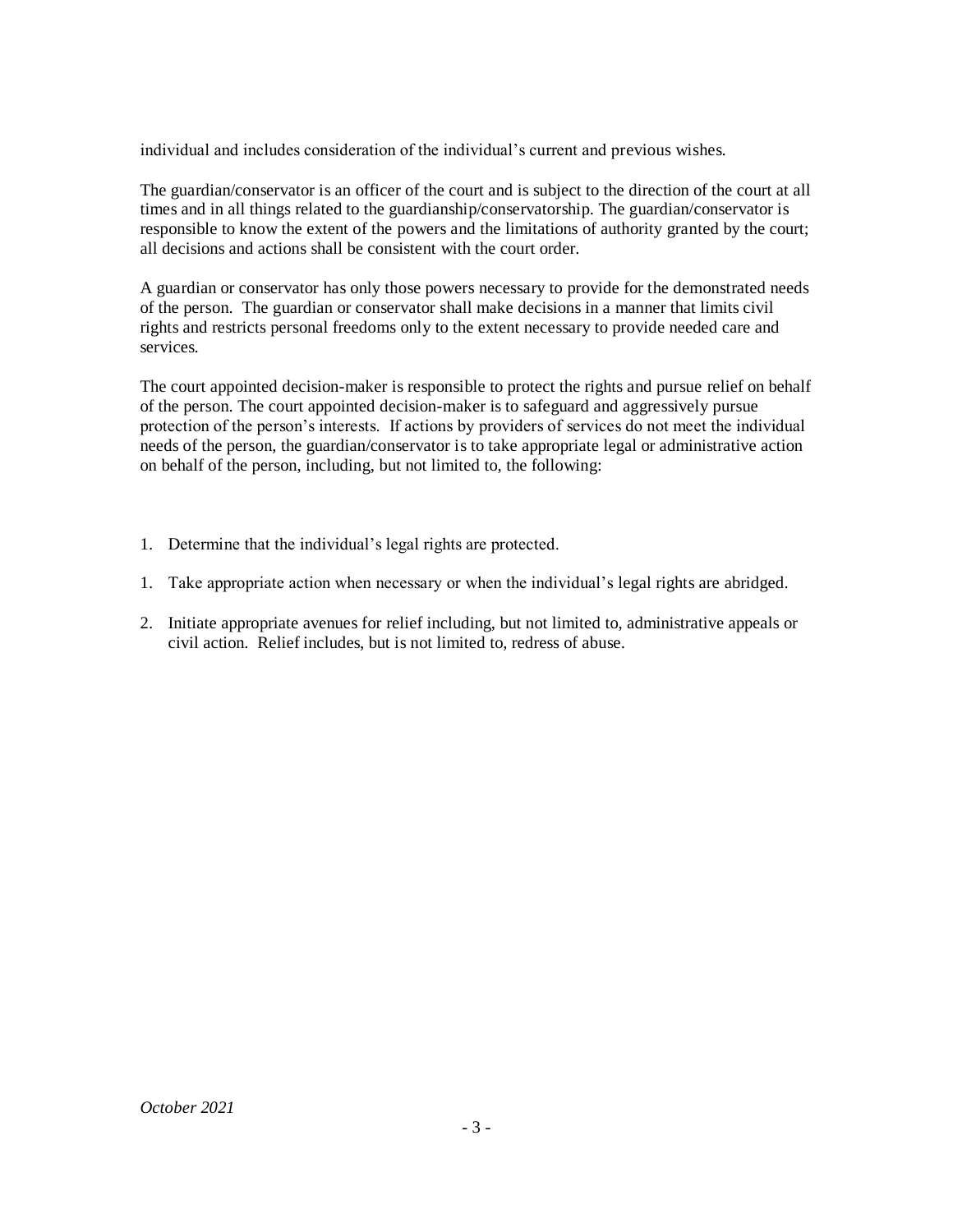#### **I. CODE OF ETHICS**

#### **The Guardian/Conservator's Relationship with The Person**

- 1. The guardian/conservator's primary responsibility is to the person subject to guardianship/conservatorship.
- 2. The guardian/conservator shall exercise extreme care and diligence when making decisions on behalf of the person.
- 3. The guardian/conservator shall recognize and respect the person's political, religious, and moral beliefs. A guardian/conservator shall not impose his or her own such beliefs on the individual in interactions with, or in decision-making for, the individual.
- 4. The guardian/conservator shall act as an advocate to protect the civil rights and liberties of the individual. The guardian/conservator shall maximize opportunities for growth, independence, self-determination, and dignity.
- 5. The guardian/conservator shall strive to develop a trusting, accessible relationship with the highest level of communication possible with the person, family, and other significant persons.
- 6. The guardian/conservator shall perform duties with the highest level of integrity, confidentiality, and respect of the individual person.
- 7. The guardian/conservator shall not discriminate against a person under guardianship/conservatorship on the basis of age, sex, race, national origin, religion, disability, political affiliation, sexual orientation, economic position, choice of lifestyle, or on any other basis.
- 8. The guardian/conservator shall not engage in any sexual relationship with the person, or the person's family members.
- 9. The guardian/conservator shall avoid any actual or appearance of conflict of interest, impropriety, or self-dealing which may further the guardian/conservator's personal, religious, political, or outside business interests in relations with the person or the person's estate.
- 10. The guardian/conservator shall accept professional fees as the total compensation for services. The guardian/conservator, or the guardian/conservator's associates and families, shall not profit from providing housing, care, medical or social service to the person.
- 11. The guardian/conservator will seek to provide the same level of professional service to the individual, regardless of that person's economic status or the level of payment of the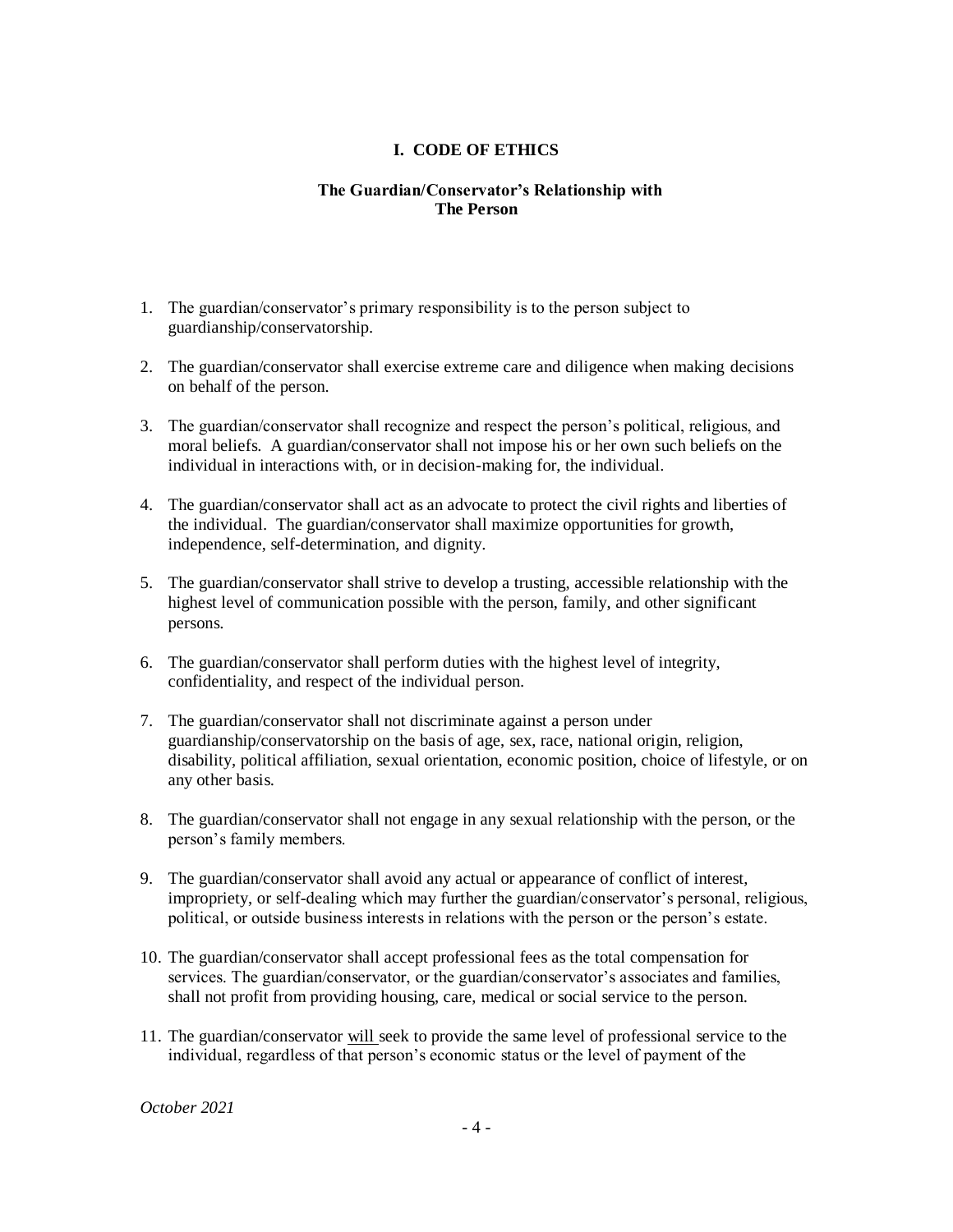guardian/conservator's services.

- 12. The conservator shall manage the estate of the person with prudence, care, judgment, and fiduciary integrity.
- 13. The guardian/conservator shall perform duties in the least restrictive form of intervention available, recognizing that the individual retains all rights not granted to the guardian/conservator.
- 14. The guardian/conservator shall bear in mind the individual's right to petition the court to modify or terminate the guardianship/conservatorship. The guardian/conservator shall assist the person to achieve the highest level of independence.
- 15. The guardian/conservator shall make a good faith effort to cooperate with other involved surrogate decision-makers for the individual, including other guardians, attorneys-in-fact, health care agents, trustees, and representative payees.

#### **Conduct as a Guardian or Conservator**

- 16. The guardian/conservator shall maintain high standards of personal conduct in the capacity and identity as guardian or conservator.
- 17. The guardian/conservator shall strive to become and remain proficient in professional practice and the performance of professional practice.
- 18. The guardian/conservator shall take responsibility for identifying, developing, and utilizing available knowledge necessary for professional practice.
- 19. The guardian/conservator shall comply with all statutory requirements, and be knowledgeable and informed about local, state, and federal laws and policies in the provision of service and in obtaining resources for the person.

#### **The Guardian/Conservator and the Profession**

- 20. The guardian/conservator shall treat colleagues with respect, courtesy, fairness, and good faith.
- 21. The guardian/conservator shall uphold and advance the values, ethics, and knowledge of the profession.
- 22. The guardian/conservator shall consider mentoring new guardians/conservators to assist in advancing the profession.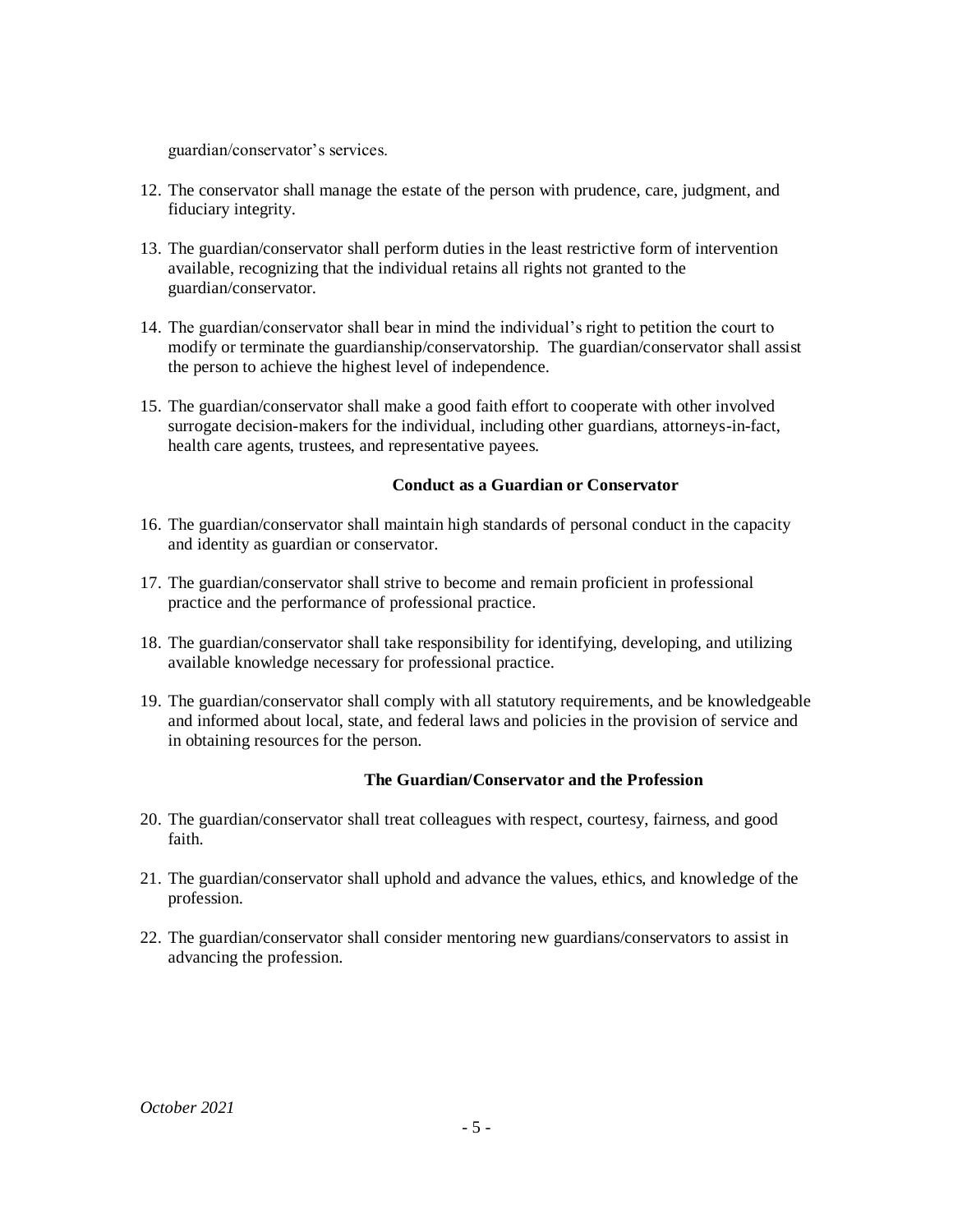#### **II. STANDARDS APPLICABLE TO ALL GUARDIANS/CONSERVATORS**

#### A, Person-Centered Guardianship/Conservatorship

Person-Centered practices are active, ongoing processes of listening to and focusing on an individual's desires, hopes and intentions for that person's life. This is a way of ensuring that all persons have the right to make decisions and have choices about their life and the opportunity to contribute to their community. Being person centered is a broad concept and thought process: it is ongoing and continuous. Person-centered planning seeks to identify what is important *to* a person, such as relationships, hobbies, residential choices, as well as what is important *for* a person, such as health, safety, policy and law compliance, and so on. Persons under guardianship/conservatorship are entitled to receive person-centered services. The guardian/conservator should identify and advocate for the person's goals, needs, and preferences when this will not cause substantial harm to the person.

1. The individual should be asked what he/she wants in relation to the decision at hand as well as identification of life goals. Consider any needed assistance or accommodations the person may need due to cognitive functioning and ability to express themselves. Even individuals who do not use words to communicate still have opinions and preferences. Behaviors such as smiling, grimacing, pulling away from, or leaning into, touch or other stimuli are all forms of non-verbal communication.

2. If the individual is unable, even with assistance, to express goals and preferences, input from others familiar with the person should be sought to help determine what the person would want.

3. The guardian/conservator shall:

a. encourage opportunities for the person to exercise rights retained by the person and which the person is capable of exercising;

b. encourage the person to participate to the maximum extent of the person's abilities in all decisions that affect him or her, to act on his or her own behalf where able to do so, and to develop/regain capacity to the extent possible. c. recognize there is dignity in risk. Individuals experience increased lifesatisfaction when they are encouraged to make their own decisions. In exercising decision-making authority granted by the court, the guardian/conservator and the person should engage in a risk/benefit analysis in consideration of the individual's desires. Decisions which place the person at low risk of harm should generally be supported. For decisions with higher potential risk outcomes, the guardian/conservator should engage the care team to assist with risk management and mitigation activities when necessary to address the risk of significant harm.

B. Qualifications of a Professional Guardian/Conservator

*STATUTE: [Minn. Stat. Section 524.5-102](https://www.revisor.mn.gov/statutes/cite/524.5-102) Subdivision 13a. Professional guardian or professional conservator means a person acting as guardian or conservator for three or more individuals not related by blood, adoption, or marriage.*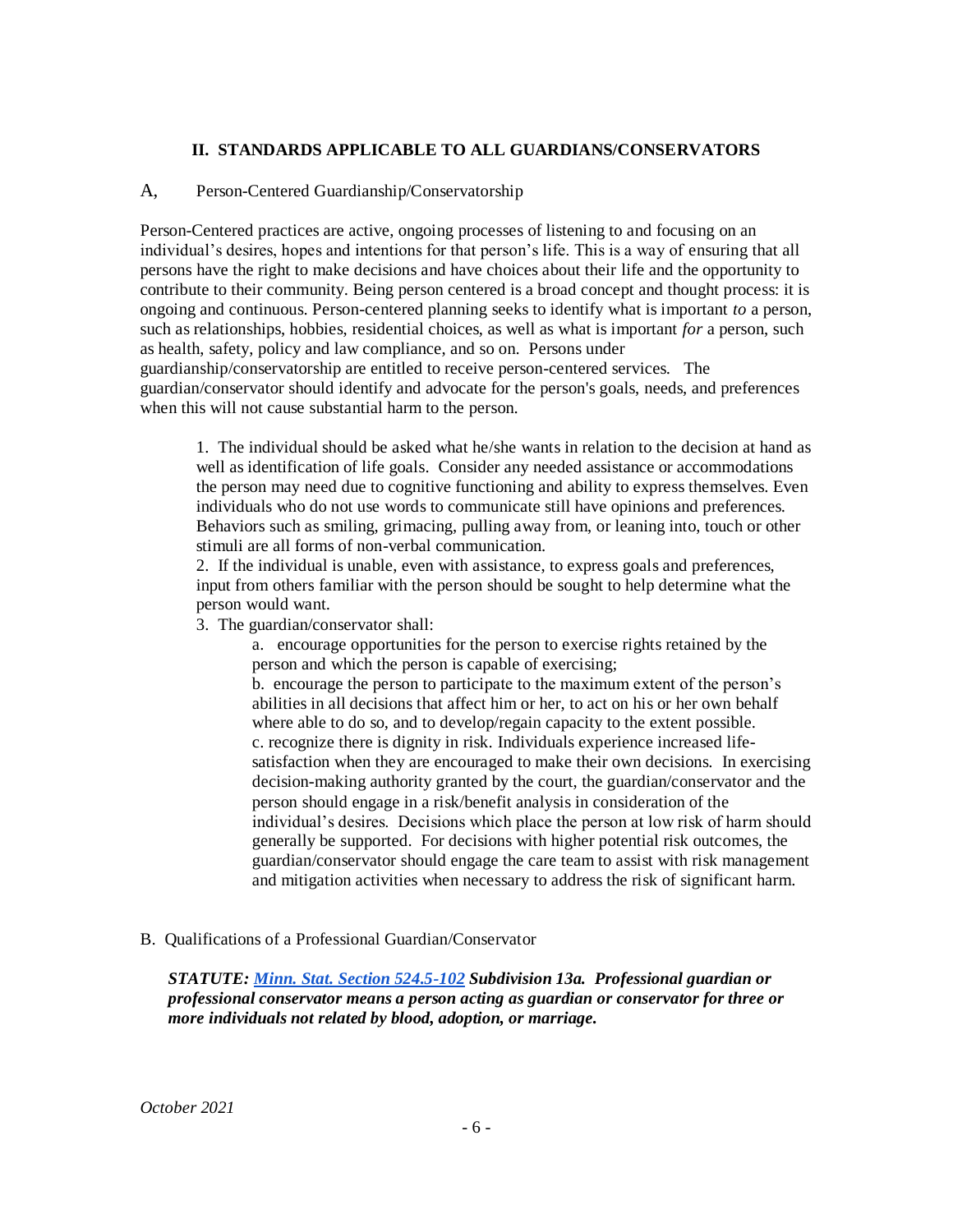To do the job well, a professional guardian or conservator must be knowledgeable in many areas, including housing, financial management, government benefits, medical issues, as well as the laws governing his or her actions. At the same time, a professional must convey a character of compassion, ethics, integrity, responsibility and respect. A professional shall not have been liable in an action that involved fraud, misrepresentation, material omission, misappropriation, moral turpitude, theft or conversion, nor have been removed by a court for any of these actions. For these reasons, a professional guardian or conservator shall possess the following credentials:

- Have sufficient background or experience to give the professional a working knowledge of services, providers and facilities available for individuals, as well as skills necessary to effectively relate to vulnerable adults.
- Complete initial training on the role and responsibilities of a guardian and conservator
- Complete a degree in a field related to guardianship/conservatorship or have extensive and significant relevant work experience related to guardianship/conservatorship.
- Be a person of the highest ethical character
- Pass the background check as required by statute
- Qualify for a bond
- Be at least 21 years of age

On an ongoing basis and at least annually, a professional must complete sufficient continuing education courses in order to:

- Keep up-to-date on changes in the law and procedures
- Stay current with changes in community resources available to people under guardianship/conservatorship.
- Maintain an understanding of the professional's role and duties

In addition, a professional should be an active member of a professional organization that relates to guardianship/conservatorship. An active membership will help to maintain professional standards, keep current on changes in the profession, problem-solve with peers and keep from being isolated.

#### C. Communication

 Communication with a person's family members, friends, and other involved persons (hereafter, referred to as informal support network) has the potential to positively or negatively impact the effectiveness of the guardian/conservator's efforts as well as influence the quality of life for the individual. The value of an informal support network in any person's life cannot be underestimated, even in circumstances that others might consider questionable. Developing practices that enhance positive communication is critical to the effectiveness of the guardian/conservator. The guardian/conservator must also act and make decisions that consider ways to support and enhance the individual's contact with the informal support network, when this is in the best interest of the individual.

1. The guardian/conservator should make reasonable efforts to locate the individual's family and identify the individual's informal support network. For purposes of serving statutory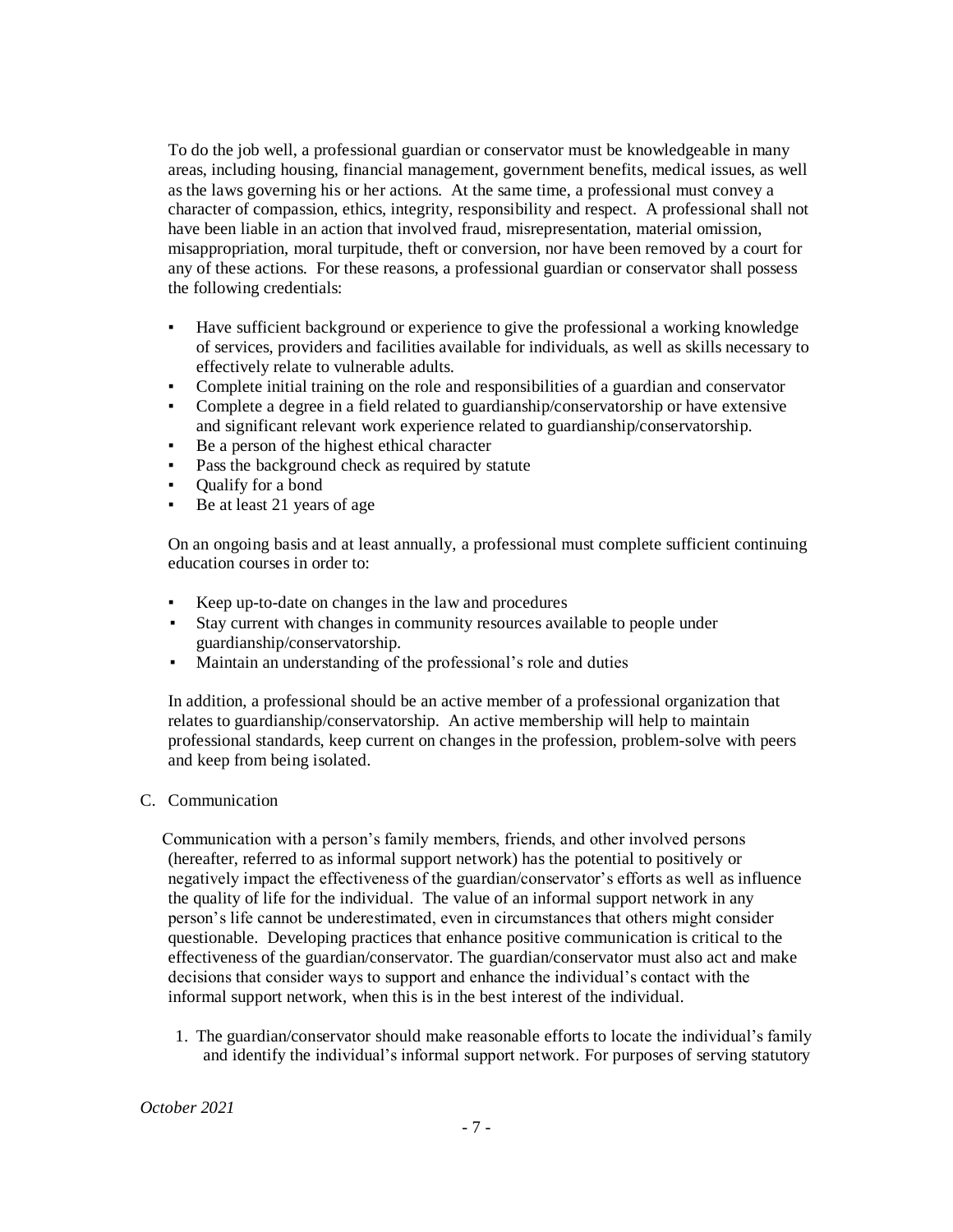notices on interested persons, family includes the person's spouse, adult children, stepchildren, parents, siblings, or if none, next of kin. Others may be considered interested persons depending on the circumstances and the orders of the Court.

The guardian/conservator should endeavor to make decisions which encourage maintenance of the individual's meaningful social interactions and personal relationships unless these cause, or are likely to cause, substantial harm to the person.

- 2. Within a reasonable time after appointment, the guardian/conservator should communicate with the person's informal support network. This may take place in person, in teleconference, or in electronic or written communication as appropriate to the situation. Areas of discussion may include:
	- a. Pertinent information that the guardian/conservator needs to gather from the informal support network to better serve the person
	- b. Role identification: guardian/conservator's court and statutory obligations, areas of responsibility, and limits of responsibility
	- c. Identification and clarification of the informal support network's expectations of the guardian/conservator
	- d. Identification and clarification of the guardian/conservator's expectations of the support network
	- e. Billing practices. This should include:
		- i. disclosure in writing of the basis for fees (e.g. rate schedule)
		- ii. types of contacts/activities billed (phone calls to and from families, visits, etc.)
		- iii. clarification that the court will review guardian/conservator fees
	- f. Ongoing communication expectations. This includes but is not limited to:
		- i. explanation of guardian/conservator's normal business hours in which phone calls will be accepted
		- ii. how guardian/conservator will handle after-hour contacts and emergencies
		- iii. clarifying whether family wants to be contacted for occurrences such as, falls, room-changes, etc. that do not require notice by statute
		- iv. guardian must contact family for occurrences of hospitalizations, treatment requiring medical attention, and death within one day of the guardian's knowledge of the event.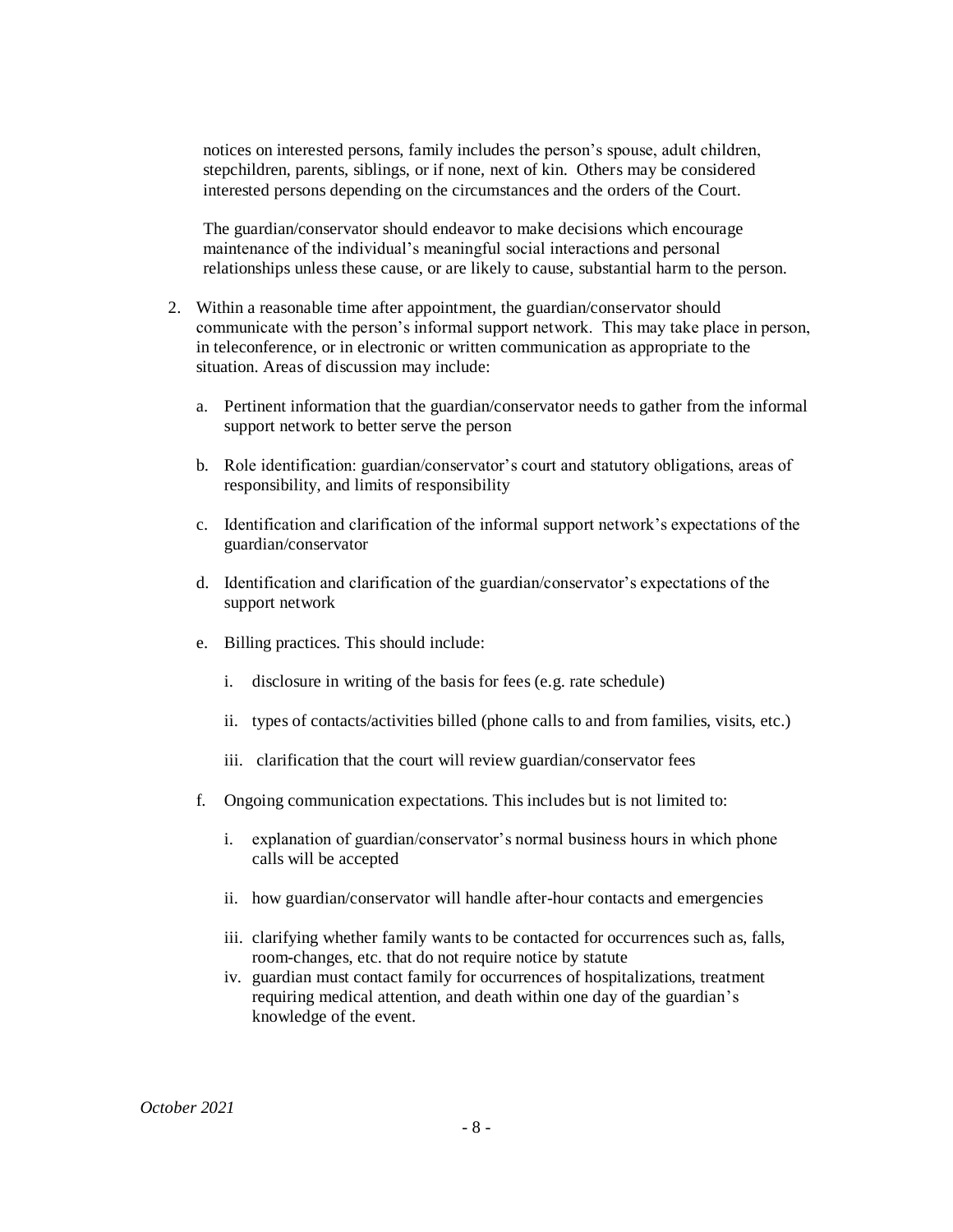- v. identification of main contact person within the informal support network, as appropriate to the situation, who will then share information with the rest of the informal support network
- D. Conflicts of Interest

The best interest of the person is the primary responsibility of the guardian/conservator. Conflicts of interest must be avoided because they can impact the objectivity of the guardian/conservator's decision-making on behalf of the incapacitated client. Likewise, the appearance of impropriety or the violation of a conflict of interest impacts how the guardian/conservator is viewed by the court, the person/ and those dealing with the person. As a result, the guardian/conservator should avoid the following:

- 1. Outside or personal relationships with the person and the person's family.
- 2. Accepting gifts from the person or family members unless the gifts are nominal, unsolicited, and to not accept them would not be in the best interest of the person.
- 3. Selling other services to the person subject to guardianship/conservatorship like personal care services, use of rental property, or other services without court approval, or otherwise profiting from the person subject to guardianship/conservatorship outside of fees paid for guardianship/conservatorship services.
- 4. Where the guardian/conservator is a professional fiduciary, petitioning to have self appointed as guardian or conservator, unless there is no other acceptable alternative and if another entity has completed an independent, objective assessment of the need for the guardianship/conservatorship*.*
- 5. Increasing the cost of the conservatorship/guardianship by billing for activities that can be done by others at a lower cost.
- 6. Using the guardian/conservator's family to provide services to the person.

#### E. Boundaries

Boundaries are necessary as a way to keep a relationship professional and effective. guardians/conservators who are engaged in a personal relationship with a person under guardianship/conservatorship or their informal support network risk of losing perspective on the role dictated by the statute and granted by the Court. Guardians/conservators can be personable without being personal and thus are better able to perform their duties in a caring, compassionate, yet objective manner. Establishing professional boundaries will also prevent guardians/conservators from entering into situations which pose an appearance of impropriety or present a conflict of interest.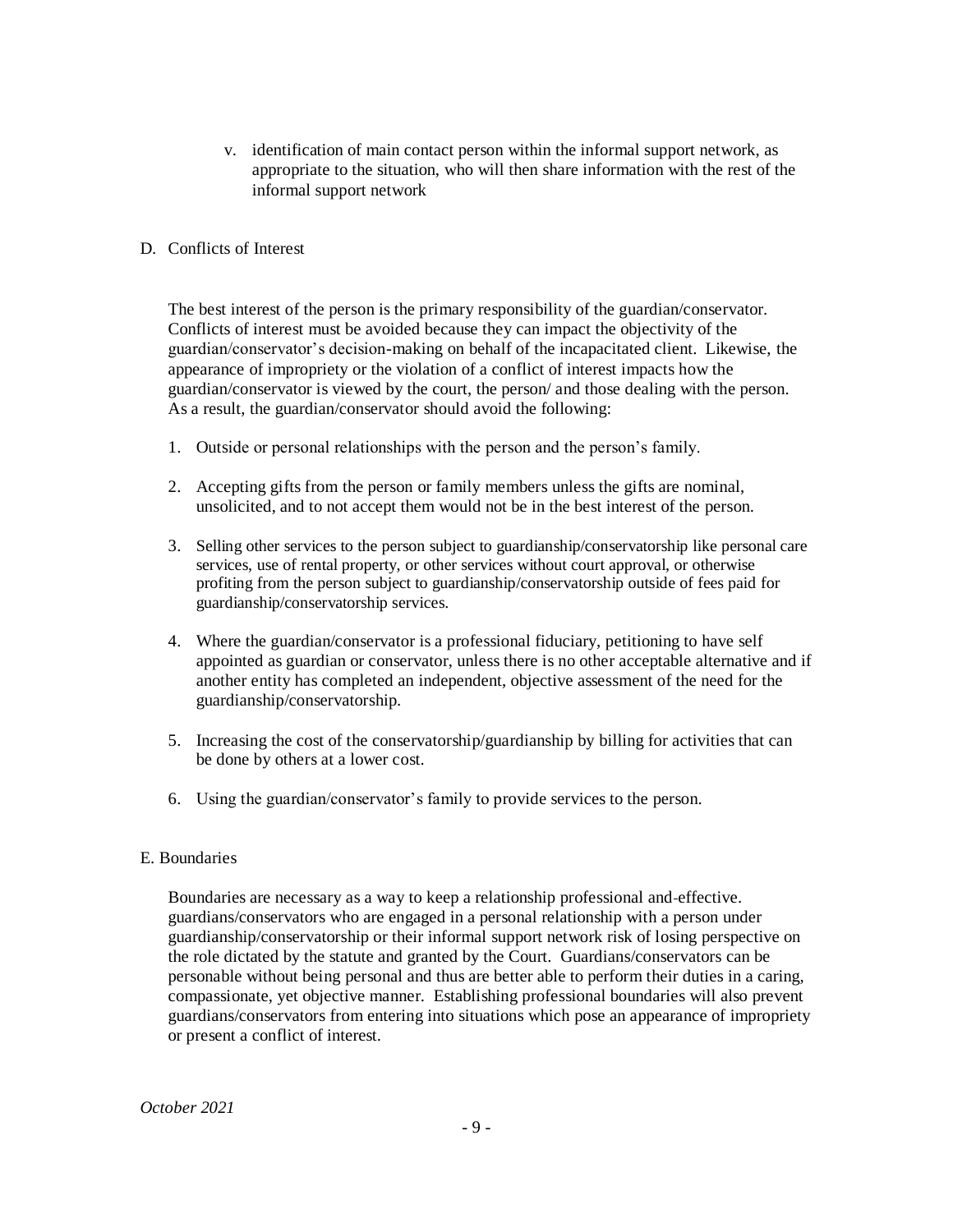#### *Personal Relationships*

Personal relationships (e.g.friendships, romantic or sexual interaction) with the person's family, friends, or care providers can be problematic, in appearance and in actual practice. Such relationships have great potential to negatively impact the ability of the guardian/conservator to carry out the responsibilities of meeting the needs and best interests of the person. The interests of a family member or potential heir could conflict with the person's best interests, a delineation that could be difficult to recognize by a guardian/conservator who is engaging in a personal relationship with a member of the client's informal support network.

- 2. 1. Guardians/conservators shall avoid personal relationships with persons under guardianship/conservatorship, their families, friends, and care providers, with the following exceptions:
	- Relationships with the person's family members or friends who are related to the guardian/conservator by blood, marriage/domestic partnership, or adoption, and that were in existence prior to the establishment of the fiduciary/client relationship.
- 2. Guardians/conservators shall not engage in sexual relations with a person under guardianship/conservatorship, except if the guardian/conservator is the spouse or the relationship existed prior to the appointment of the guardian/conservator and the person is capable of consenting to these relations.
- 3. Family conflicts in the lives of persons under guardianship/conservatorship occur frequently. Guardians/conservators must at all times focus on the benefit to the individual and refrain from taking sides in family disputes. This will be best accomplished by remaining independent and not engaging in personal relationships with members of the informal support network.

#### *Gifts*

In order to establish and maintain an effective professional relationship with the individual, acceptance of gifts should be avoided. However, it may be appropriate to accept gifts from the person or family members if the gifts are nominal, unsolicited, and to not accept them would not be in the best interest of the person. If a gift of the person's personal property is offered, it should be graciously declined because of the appearance of impropriety and conflict of interest.

#### *Role of Guardian/Conservator vs. Role of Family*

A guardian/conservator is appointed by the court to serve as a substitute decision-maker, not a surrogate family member. Family or friends frequently provide many social activities with the person such as attendance at cultural events, attending sporting events, taking vacations, bringing the individual home for a meal or visit, shopping for a holiday or birthday gift for an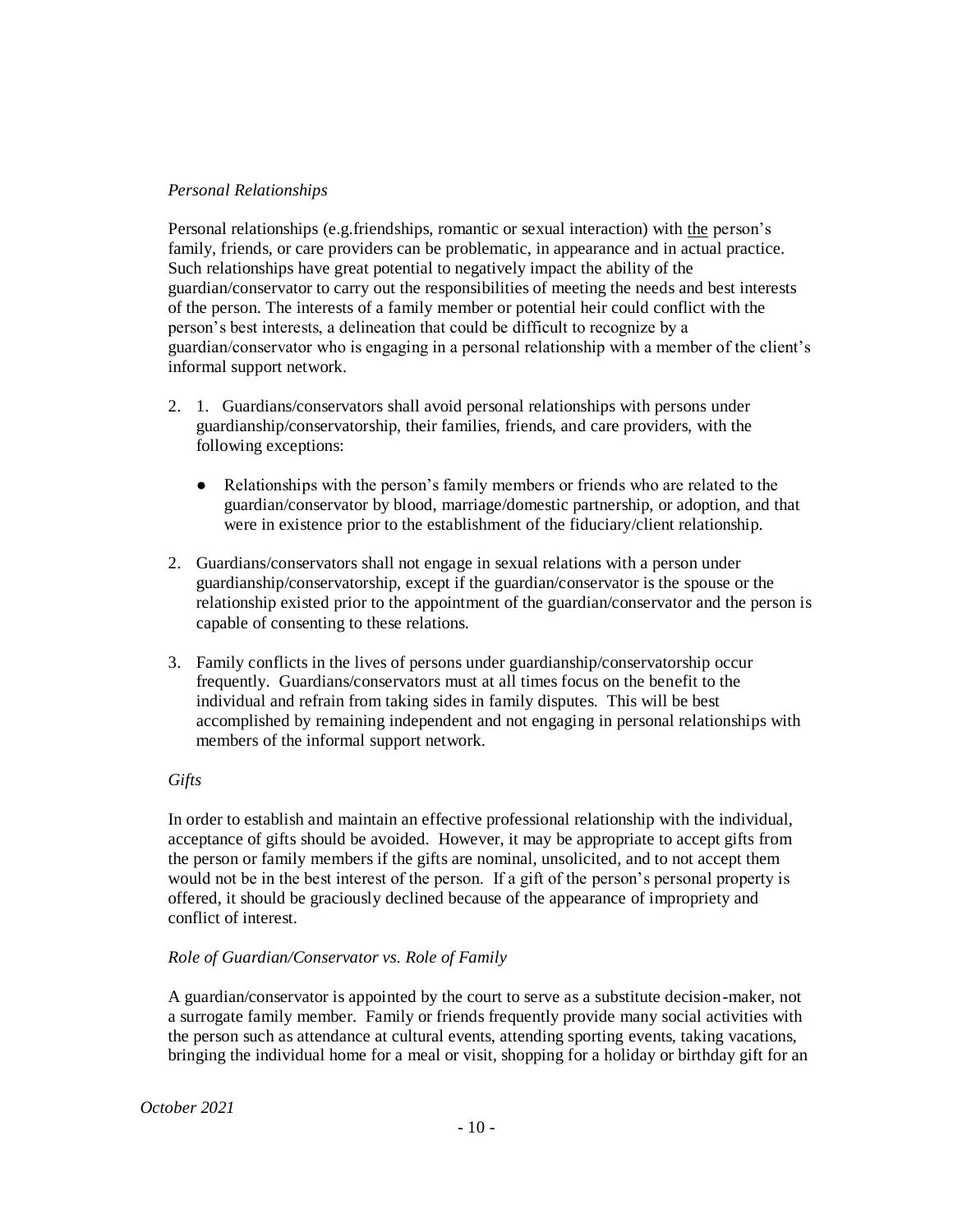individual. When there is no family, guardians/conservators may be tempted to provide such activities to enhance the self-esteem and quality of life for the person. However, these activities, when performed and billed by the guardian/conservator, present a serious appearance of impropriety and should be avoided unless they serve a purpose that cannot be accomplished in another manner. For example, going out for a meal away from the person's residence in order to observe and converse with the person about the care being received at the facility might be appropriate, if only that portion of the time spent on well-being monitoring is billed.

- 1. Services provided and billed should reflect only those activities related to guardianship/conservatorship duties granted by the court.
- 2. The guardian/conservator should strive to locate other providers, paid or volunteer, to provide social activities when there is no one in the informal support network available.
- F . Interactions with Service Providers and Other Professionals
	- 1. The guardian/conservator shall maintain a working knowledge of the services, providers, facilities, and funding sources available in the community.
	- 2. The guardian/conservator shall not provide direct service to the person and instead shall engage the services of professionals and other service providers as appropriate to meet the needs of the person. These providers may include attorneys, accountants/tax preparers, stockbrokers, real estate agents, doctors, nurses, companions, and home care providers. The guardian/conservator shall not personally perform activities that typically fall under the realm of these and other service providers.

When hiring service providers, the guardian/conservator shall:

- make every effort to ensure that quality services are provided to the person while also considering the cost-effectiveness of such services;
- avoid using professionals and other service providers personally associated with the guardian/conservator as this constitutes a conflict of interest.
- attempt at all times to use professionals and other service providers that are bonded, licensed, and insured, to reduce liability risk.
- 3. The guardian/conservator shall coordinate and monitor services needed by the person to ensure receipt of appropriate care and treatment.
- 4. The guardian/conservator should ensure the person has knowledge of the service providers and the opportunity, if able, to give input regarding choice of service providers.
- 5. The guardian/conservator shall treat all professionals and service providers with respect and courtesy to enhance the working relationship between the provider, person, and the guardian/conservator for the optimal benefit of the individual.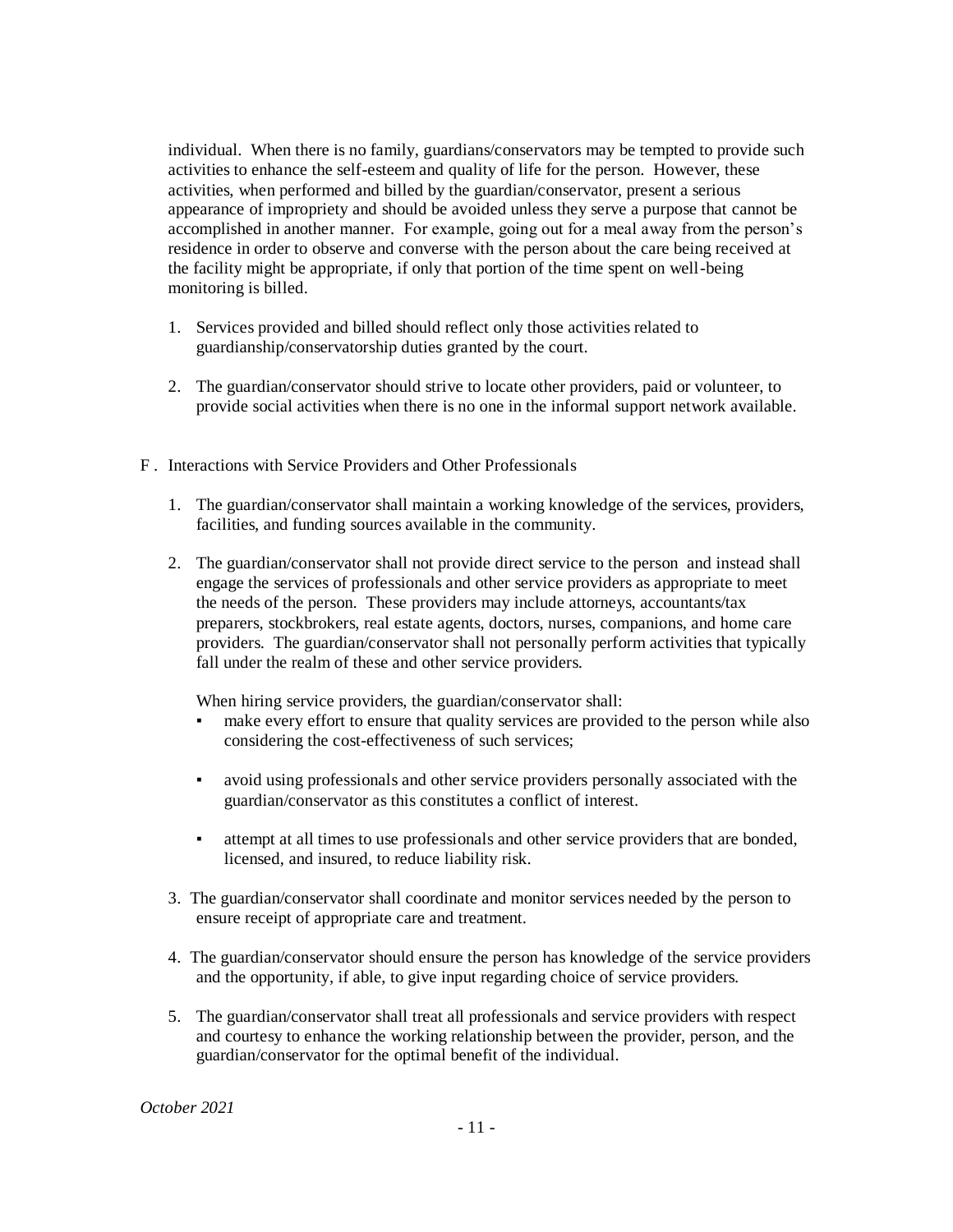#### G. General Standards for Consent Determination

When decisions are made, the guardian/conservator shall consider the following:

- 1. That no less restrictive alternatives exist, and;
- 2. That the benefit and potential harm to the person has been weighed, and;
- 3. That the desires, medical treatment preferences, religious beliefs, and other preferences and opinions of the person have been considered, and;
- 4. That community integration is considered whenever reasonably possible, and;
- 5. That reasonable efforts have been made to obtain the opinions of the relatives and other involved individuals.
- 6. The guardian/conservator is also encouraged to follow the philosophy of person-centered practices.
- H. Vulnerable Adults Act

Pursuant to [Minn. Stat. Section 626.5572,](https://www.revisor.mn.gov/statutes/cite/626.5572) Subd.16, a guardian/conservator is a person engaged in the care of a vulnerable adult and is subject to the reporting requirements of the Vulnerable Adults Act (Minn. Stat. Section 626.557) in the event of concerns of maltreatment. Further, the guardian/conservator shall consider him or herself a mandated reporter*,* and shall promptly report abuse, neglect, or financial exploitation perpetrated against the person to the Minnesota Adult Abuse Reporting Center at 844-880-1574 or law enforcement in the jurisdiction in which the person in danger is found.

- I. Rights of the Person after Guardianship / Conservatorship Appointment
	- 1. Right to Appeal

*STATUTE: [Minn. Stat. Section 524.5-310\(](https://www.revisor.mn.gov/statutes/cite/524.5-310)h) Within 14 days after an appointment, a guardian shall send or deliver to the ward, and counsel if represented at the hearing, a copy of the order of appointment accompanied by a notice which advises the ward of the right to appeal the guardianship appointment in the time and manner provided by the Rules of Appellate Procedure.*

*STATUTE: [Minn. Stat. Section 524.5-409\(](https://www.revisor.mn.gov/statutes/cite/524.5-409)d) Within 14 days after an appointment, the conservator shall send or deliver to the protected person, if the protected person has attained 14 years of age and is not missing, detained, or unable to return to the United States, and counsel if represented at the hearing, a copy of the order of appointment accompanied by a notice which advises the protected person of the right to appeal the conservatorship appointment in the time and manner provided by the Rules of Appellate Procedure.*

The guardian/conservator will ensure the order of appointment and notice of right to appeal is delivered to the person.

2. Right to Petition for Termination or Modification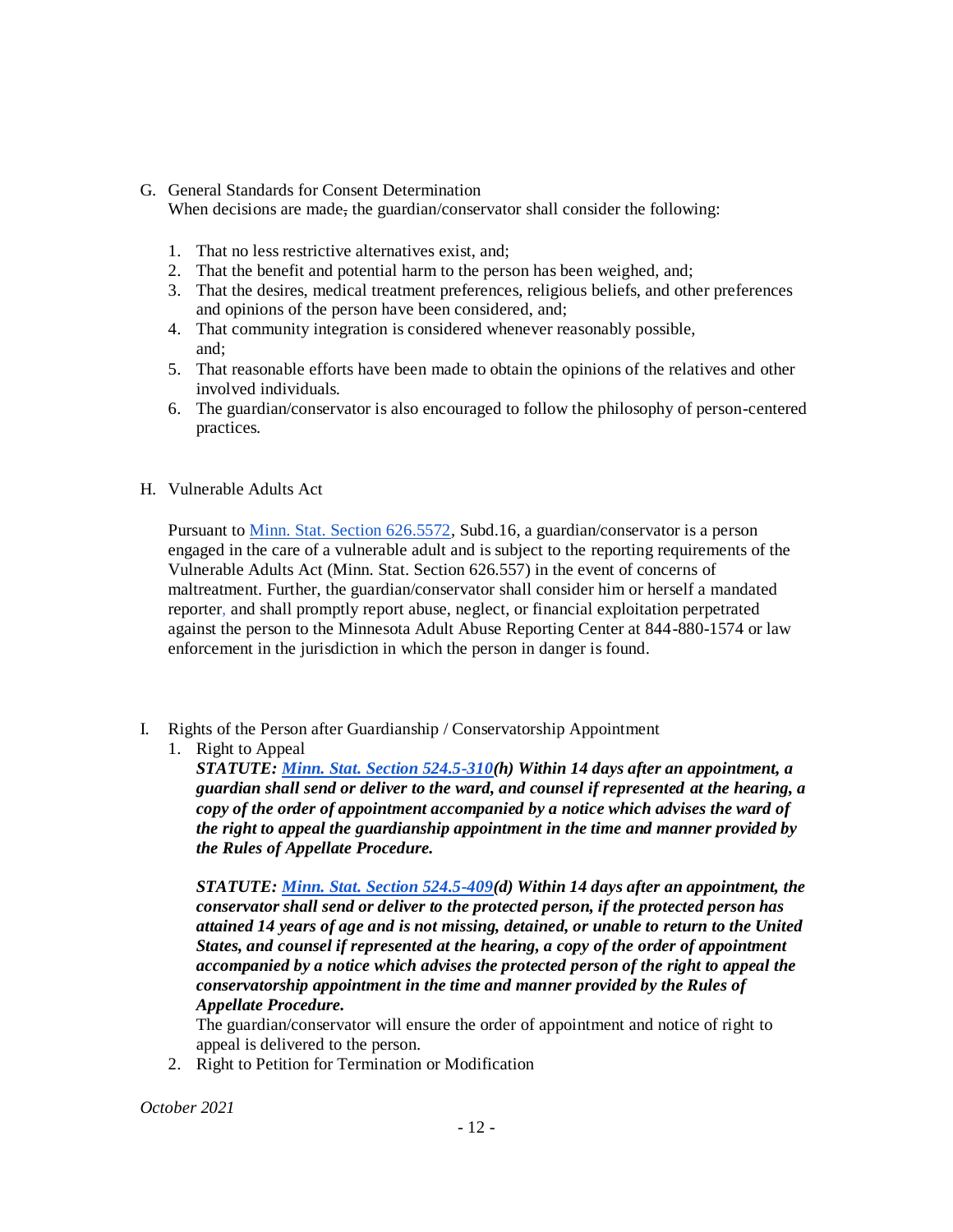*STATUTE: [Minn. Stat. Section 524.5-310\(](https://www.revisor.mn.gov/statutes/cite/524.5-310)g) Each year, within 30 days after the anniversary date of an appointment, a guardian shall send or deliver to the ward and to interested persons of record with the court a notice of the right to request termination or modification of the guardianship or to request an order that is in the best interests of the ward or for other appropriate relief and notice of the status of the ward's right to vote.*

*STATUTE: [Minn. Stat. Section 524.5-409\(](https://www.revisor.mn.gov/statutes/cite/524.5-409)e) Each year, within 30 days after the anniversary date of an appointment, a conservator shall send or deliver to person subject to conservatorship and to interested persons of record with the court a notice of the right to request termination or modification of the conservatorship or for any order that is in the best interests of the person subject to conservatorship or for other appropriate relief as well as a copy of the bill of rights for the person subject to conservatorship as provided in section [524.5-120.](https://www.revisor.mn.gov/statutes/cite/524.5-120).*

- a. Annually the guardian/conservator must give notice to the individual and interested persons of record, of the right to petition to terminate the guardianship/conservatorship, discharge of the guardian or conservator, or modify the guardianship or conservatorship order.
- b. Annually the guardian/conservator must file with the court an affidavit verifying that the Annual Notice of Right to Petition has been mailed or delivered to the person under guardianship/conservatorship.
- *3. Additional Rights*

*STATUTE: [Minn. Statute Section 524.5-120](https://www.revisor.mn.gov/statutes/cite/524.5-120) The person subject to guardianship or person subject to conservatorship retains all rights not restricted by court order and these rights must be enforced by the court..*

*STATUTE:<https://www.revisor.mn.gov/statutes/cite/524.5-316> (c) A person subject to guardianship or interested person of record with the court may submit to the court a written statement disputing statements or conclusions regarding the condition of the ward or addressing any disciplinary or legal action that is contained in the guardian's reports and may petition the court for an order that is in the best interests of the ward or for other appropriate relief.*

*STATUTE: [Minn. Stat. Section 524.5-420](https://www.revisor.mn.gov/statutes/cite/524.5-420) (e) A person subject to conservatorship or an interested person of record with the court may submit to the court a written statement disputing account statements regarding the administration of the estate or addressing any disciplinary or legal action that is contained in the reports and may petition the court for any order that is in the best interests of the protected person and the estate or for other appropriate relief.*

- J. Modification of Guardianship / Conservatorship
	- 1. A guardian/conservator shall petition for modification of the guardianship/conservatorship when the condition of the individual changes such that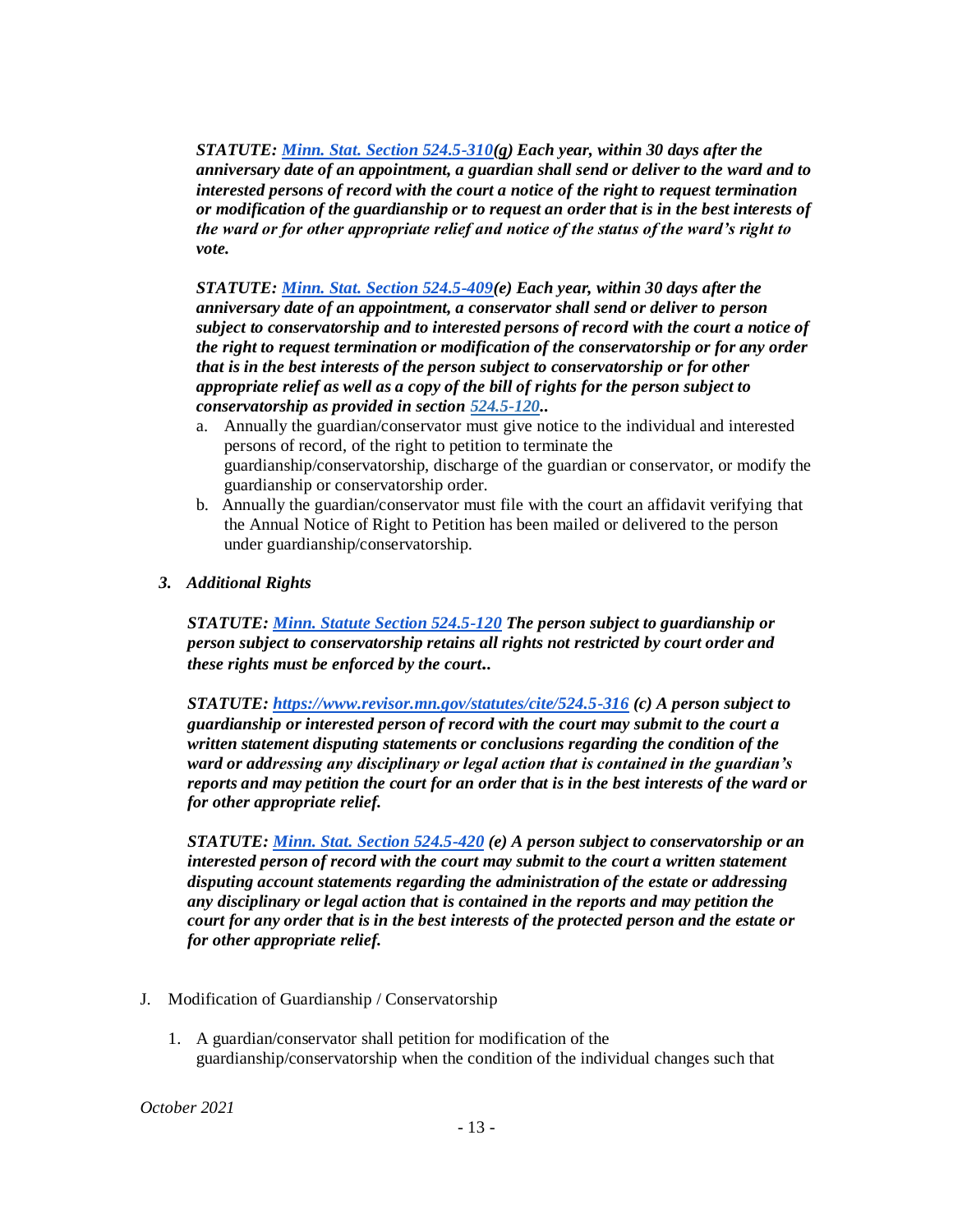fewer or additional powers are required.

2. The guardian/conservator shall support that person at the highest level of functioning in any action to modify or terminate the guardianship/conservatorship.

#### K. Billing Practices and Fees

#### *STATUTE: [524.5-502 COMPENSATION AND EXPENSES.](https://www.revisor.mn.gov/statutes/cite/524.5-502)*

*(c) When the court determines that a guardian or conservator has rendered necessary services or has incurred necessary expenses for the benefit of the ward or protected person, the court may order reimbursement or compensation to be paid from the estate of the protected person or from the county having jurisdiction over the guardianship or protective proceeding if the ward or protected person is indigent…(d) The court shall order reimbursement or compensation if the guardian or conservator requests payment and the guardian or conservator was nominated by the court or by the county adult protection unit because no suitable relative or other person was available to provide guardianship or protective proceeding services necessary to prevent maltreatment of a vulnerable adult…*

- 1. A guardian/conservator shall bear in mind at all times the responsibility to conserve the estate when making decisions regarding the provision of guardianship/ conservatorship services, including when determining their fees.
- 2. Services provided and billed should reflect only those activities related to guardianship/conservatorship duties granted by the court.
- 3. Factors to be considered in determining reasonableness of the guardian/conservator's billable time include the following:
	- a. Powers and responsibilities of the guardian/conservator.
	- b. Necessity of the services.
	- c. Time and labor required.
	- d. Difficulty of the situation involved.
	- e. Skill and experience required to properly carry out the duty.
	- f. Needs of the person.
	- g. Costs of alternatives.
- 4. Fees or expenses charged by a guardian/conservator shall be documented through billings maintained by the guardian/conservator in the form of time records. Time records shall clearly and accurately state:
	- a. Time spent on a task.
	- b. Duty performed.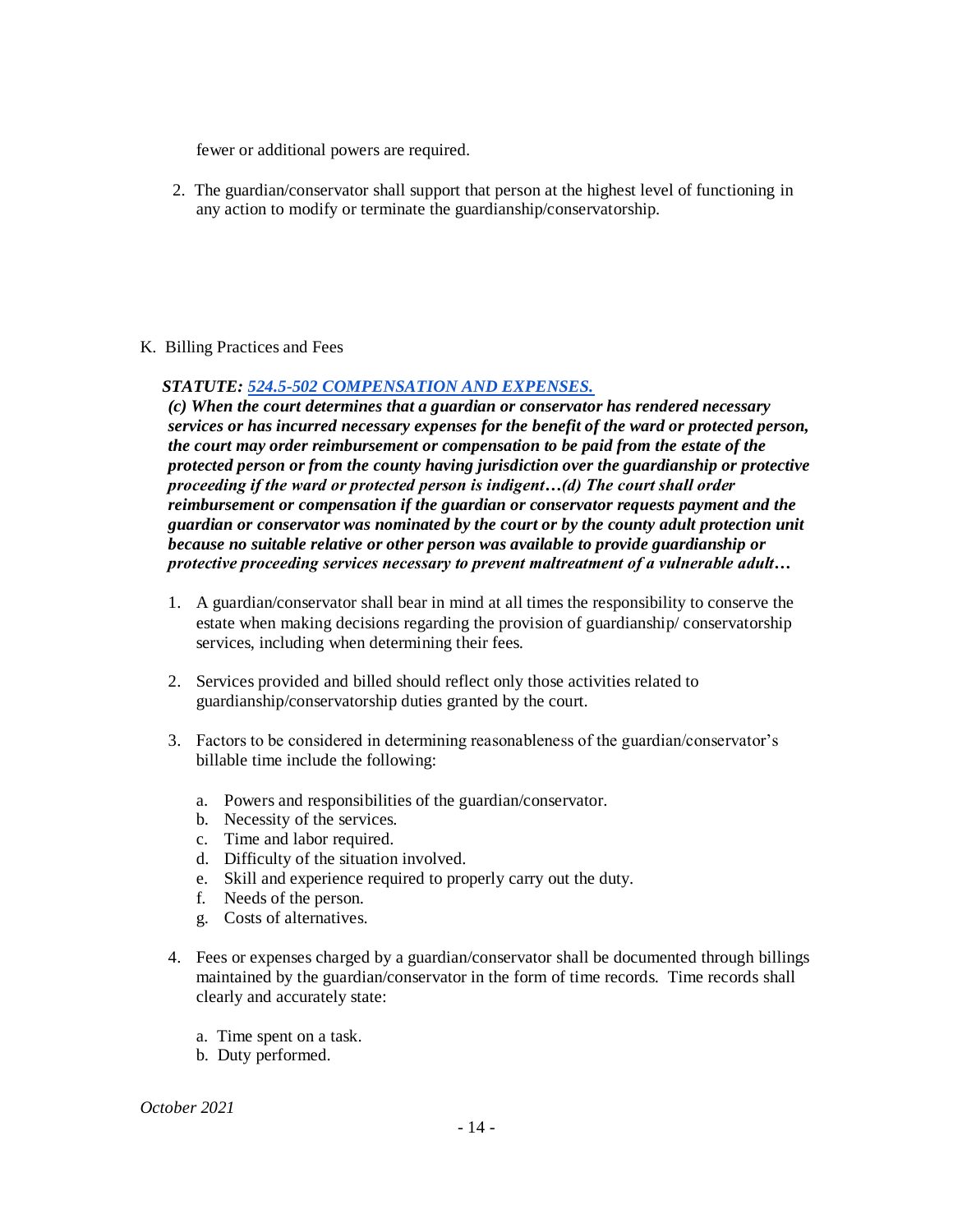- c. Expenses incurred.
- d. Collateral contacts involved.
- e. Identification of individual who performed the duty (e.g., guardian/conservator, staff, volunteer).
- 5. The guardian/conservator shall generate bills regularly, usually monthly and not less than quarterly.
- 6. The guardian/conservator shall disclose in writing the basis for fees (e.g. rate schedule) and provide timely written notice of any fee changes to the payer. Such disclosures should be provided to the person if such disclosure will not result in substantial harm.
- 7. The guardian/conservator shall not bill the person, or his/her personal needs account, when fees can be paid by another source. Alternative sources of payment may include MA personal needs deduction, court or county payments, Veterans Administration allowances, or contract payments.
- 8. The guardian/conservator shall not bill for costs incurred by the guardian/conservator in the sale or purchase of that guardian/conservator's business.
- 9. The guardian/conservator shall not bill the individual for the cost or for the purchasing process of necessary office equipment or for tasks that are associated with administration of the guardian/conservator's business. This includes billing for:
	- a. attending guardianship trainings and conferences
	- b. time spent preparing the guardian/conservator's monthly billing
	- c. picking up mail from post office box
	- d. fees incurred or staff time required in transmitting data or responsibilities between a guardian/conservator's staff or within a corporation.
- 10. The guardian/conservator shall not bill for activities that can be provided by others at a lower cost. Examples include: cleaning out a house, moving items or property of the individual to a new residence, and transportation of the individual. The guardian/conservator should not provide direct service to the person and therefore, should not bill for such activity.
- 11. The guardian/conservator shall strive to locate other providers, paid or volunteer, to provide social activities when there is no one in the individual's informal support network available. The guardian should support the ward in building and maintaining social relationships of their choosing. A professional guardian/conservator should not provide such social activities directly. Regardless of the relationship, a guardian/conservator shall not bill for such activity.
- 12. Activities which enhance the quality of life of the individual can be offered, but should not be billed, by the guardian/conservator. Examples include: attending funerals, purchasing birthday or holiday gifts, attending social activities or parties at the person's

.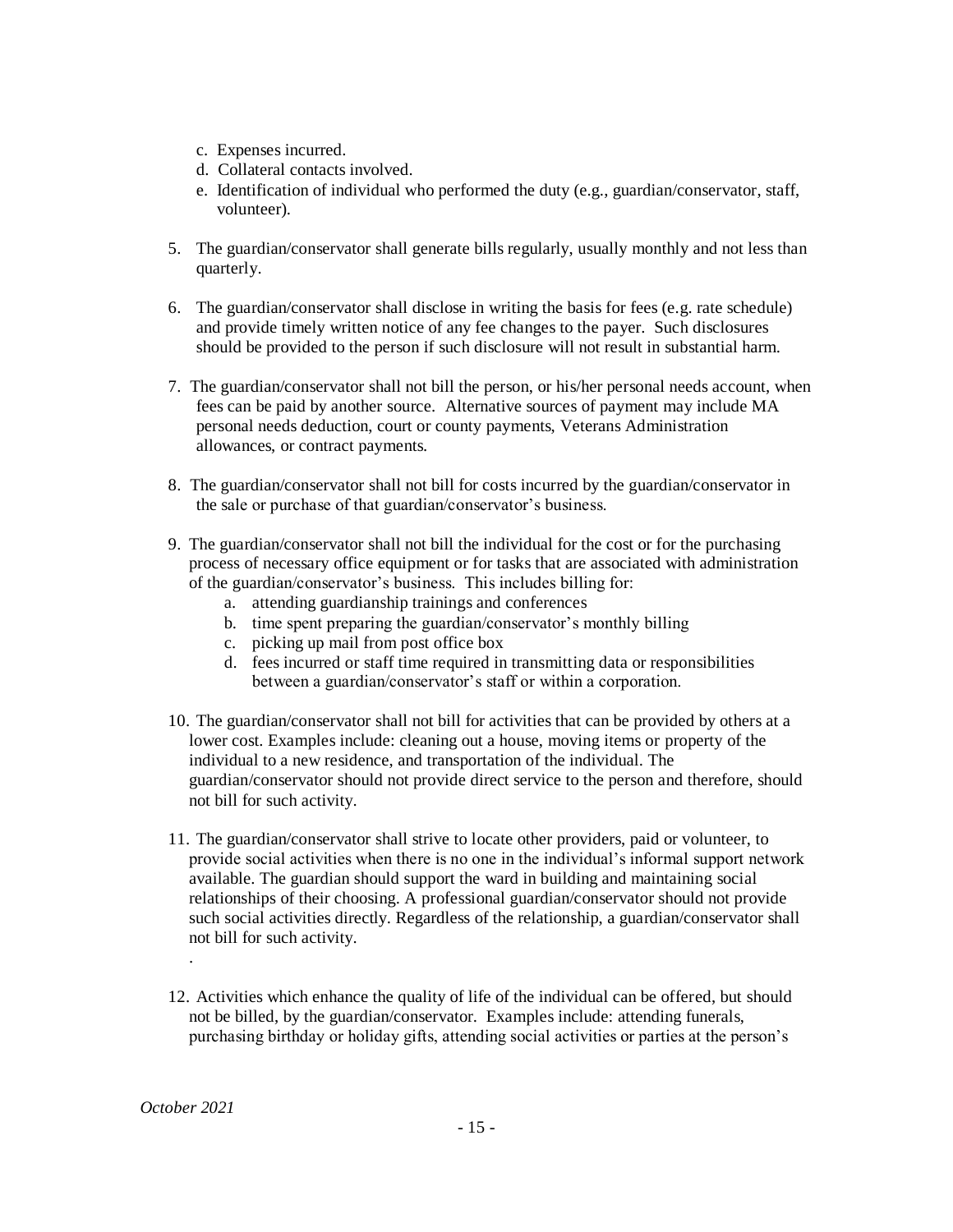residence, and accompanying the person to theatre, concert, or other community outings.

13. The guardian/conservator is responsible for ensuring that billable time is spent appropriately. It is the guardian/conservator's role to prevent persons and their family members or interested persons from causing excessive bills by frequent and unnecessary contacts with the guardian/conservator. This may require that limits be placed on the number of communications accepted or directly responded to by the guardian/conservator. Taking care to ensure that urgent or important information is received, the guardian/conservator should inform the parties that he/she will receive all communications but that there may be a direct response from the guardian/conservator only at a predetermined interval.

#### L. Sale or Purchase of Business

Guardianship/Conservatorship is a fiduciary relationship and as such is bound by the fiduciary obligations recognized by the community and the law. The Guardian/Conservator, in contemplating a sale or purchase of a guardianship/conservatorship business, must keep the best interest of the persons served by that guardian/conservator in the forefront of all transactions.

A professional guardian/conservator may sell all or part of his or her business, subject to the professional meeting the following guidelines:

- 1. Determine that the purchaser is qualified to provide quality service to the persons.
- 2. Ensure the purchaser is not serving or representing any interest adverse to the interest of the persons.
- 3. Ensure continuity of care and protection for the persons during the period of sale and transition period.
- 4. Provide at least thirty (30) days advance written notice of sale to the courts, the persons, families and other interested persons; typically, this would occur in the successor guardianship/conservatorship petitioning process. This notice shall include the reason for the successor petition, as well advising each person and interested persons of the person's right to nominate a successor guardian/conservator of the person's choice.
- 5. Petition the court for permission to resign and request appointment of the successor guardian/conservator.
- 6. Ensure that the persons will not be held liable for any fees incurred in the sale of the business.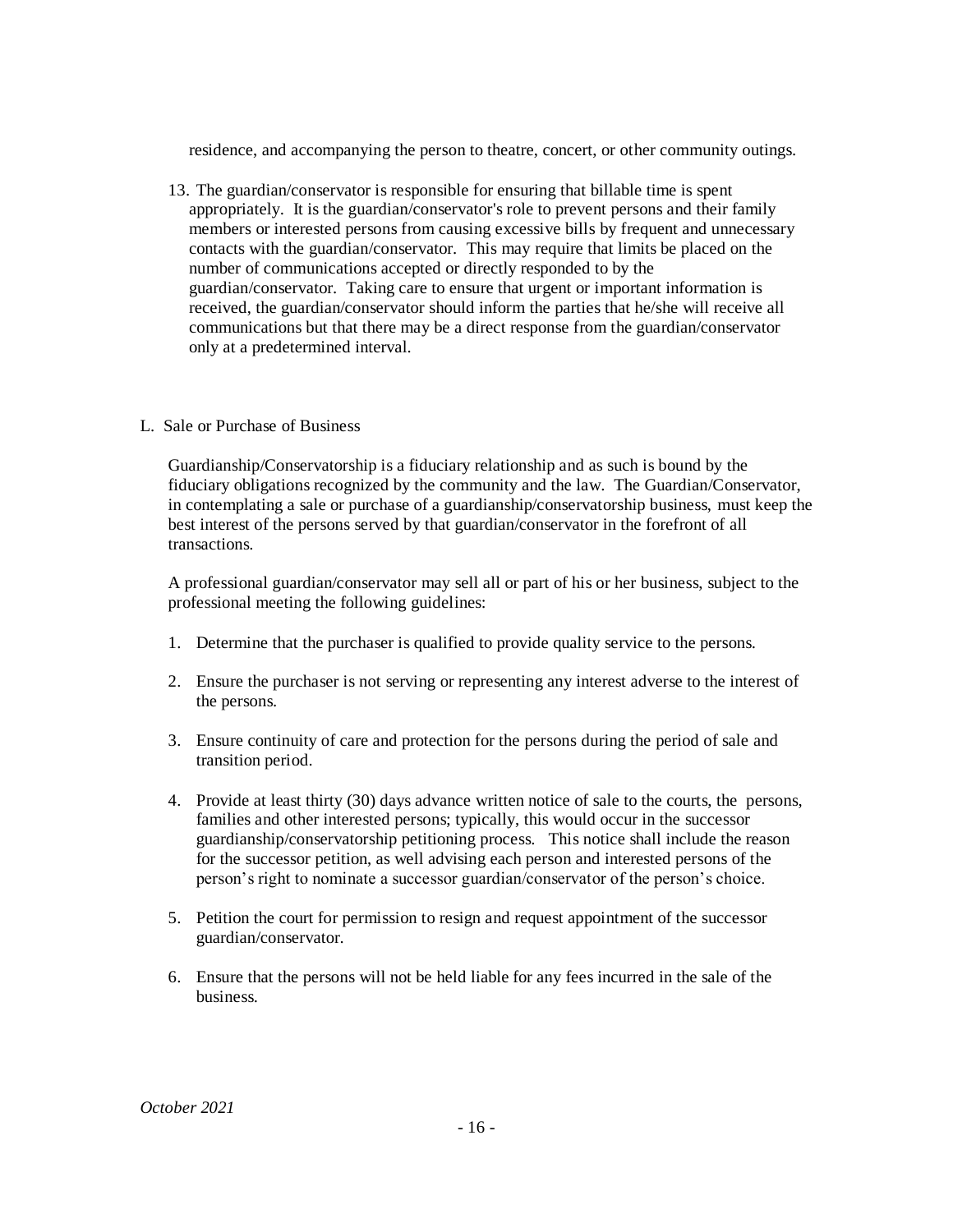#### M. Client File

The purpose of this Standard is to ensure immediate access of important information of each person and to facilitate continuity of care by any successor fiduciary. The guardian/conservator shall maintain a separate file for each individual.

- 1. The file should contain, the following information and documents available for immediate retrieval:
	- a. A face sheet indicating the individual's name, date of birth, address, telephone number and social security number.
	- b. Pertinent legal documents involving the person, including court orders, Letters of Guardianship/Conservatorship, estate planning documents, Powers of Attorney, funeral arrangements, and other pertinent documents.
	- c. Available vital records including birth, death, and marriage certificates, Veteran discharge papers, etc.
	- d. Any existing advance directives indicating code status and health care directives and documentation of the person's known values, lifestyle preferences and wishes regarding medical and other care.
	- e. List of key contacts and contact information, including family members, interested others and attorney of record.
	- f. List of service providers, contact information, a description of services provided to the individual and progress/status reports.
	- g. Pertinent medical information which may include a list of diagnoses and allergies; name and phone number of physicians; hospital preference; over the counter and prescribed medications, dosages, purpose; list of known previously prescribed medications and any complications experienced; and medical insurance coverage information.
	- h. Documentation of all contact with the person and collaterals, including date, time and activity. Include progress notes reflecting the work done and being done for the person.
	- i. In the case of guardianship, the guardianship plan, which should be updated once a year and as needed.
	- j. In the case of guardianship, assessments regarding the client's past and present medical, psychological and social functioning when available.
	- k. A photograph of the person.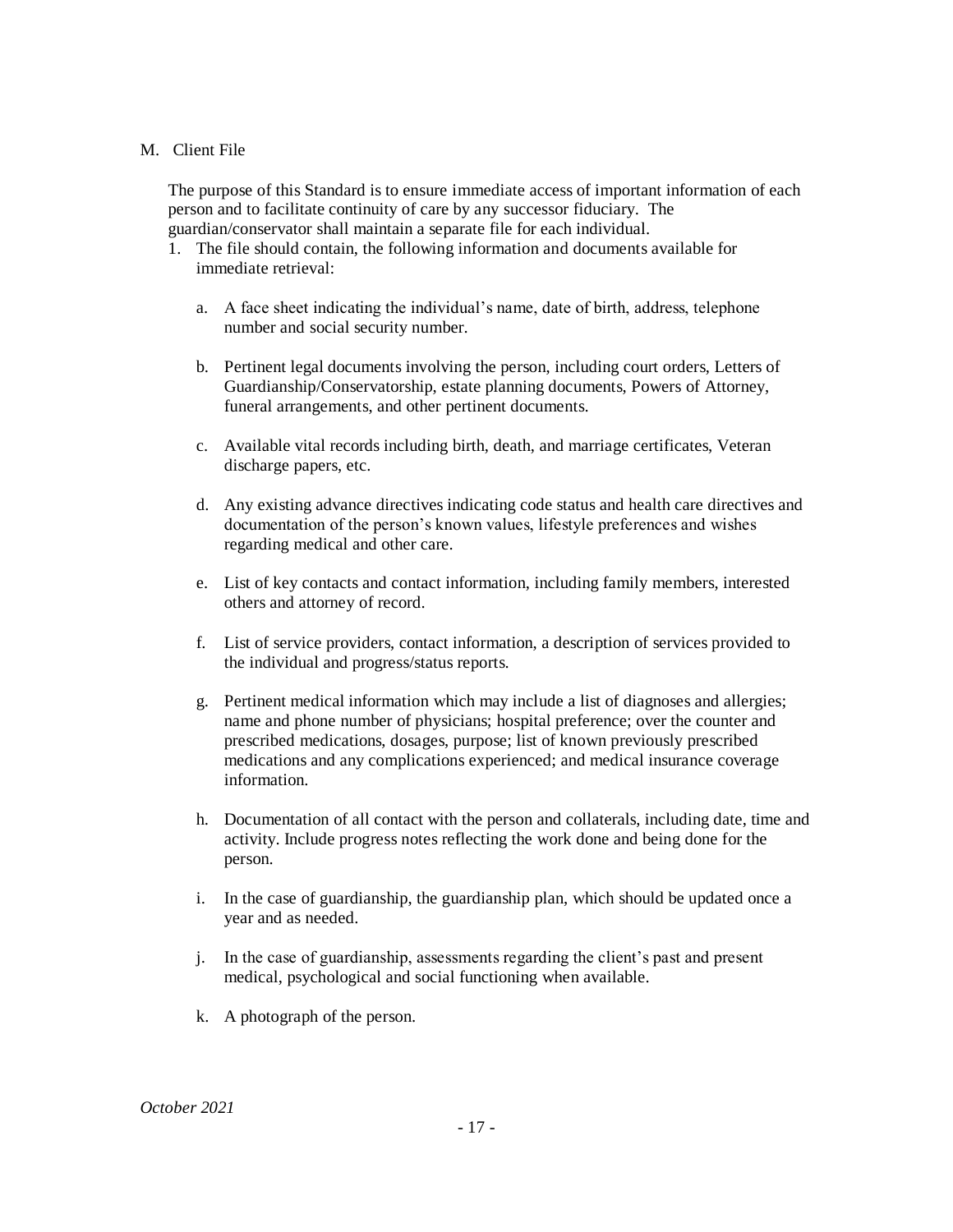- 2. In the case of conservatorship, the following, kept either with the above information or in a separate format/file, should include pertinent financial information including:
	- a. The inventory and subsequent accountings, including all backup information such as bills, investment statements, record of personal property and intent to dispose of documents.
	- b. Insurance documents, including the bond coverage and home or personal property coverage.
	- c. All tax returns that have been filed during the conservatorship and, if possible, three years prior to the set-up of the conservatorship.

#### **Note: Once the file is closed and the guardian/conservator has been discharged, the entire file should be stored for at least seven years. The guardian/conservator may decide to keep records longer as appropriate to the situation.**

#### N. Caseload Management

The guardian/conservator shall limit his/her caseload to a size that allows the guardian/conservator to accurately and appropriately support and protect the person, as well as meet court reporting requirements.

The guardian/conservator should evaluate the caseload size based on an objective evaluation of the activities necessary to fulfill court appointed duties and responsibilities. The guardian/conservator should consider the time and support an individual person may need, other demands made on the guardian/conservator, and ancillary support available to meet the guardian/conservator's obligations. Instituting a system to evaluate how much support each individual person might need may be useful in determining whether new nominations should be accepted.

The guardian shall consider specific factors such as:

Ability to have at least one visit per month with each person, or more as needed, as well as regular contact with care and service providers to ensure the person's needs are being met;

visit indicates meaningful person-centered contact with person subject to guardianship

- Immediate and anticipated need for change of placement;
- Complexity of cares in the current environment;
- Complexity of medical/health care conditions;
- Behavioral concerns;
- Family/friend involvement (both helpful and challenging)

The conservator shall consider factors such as:

• Complexity of the estate to be managed;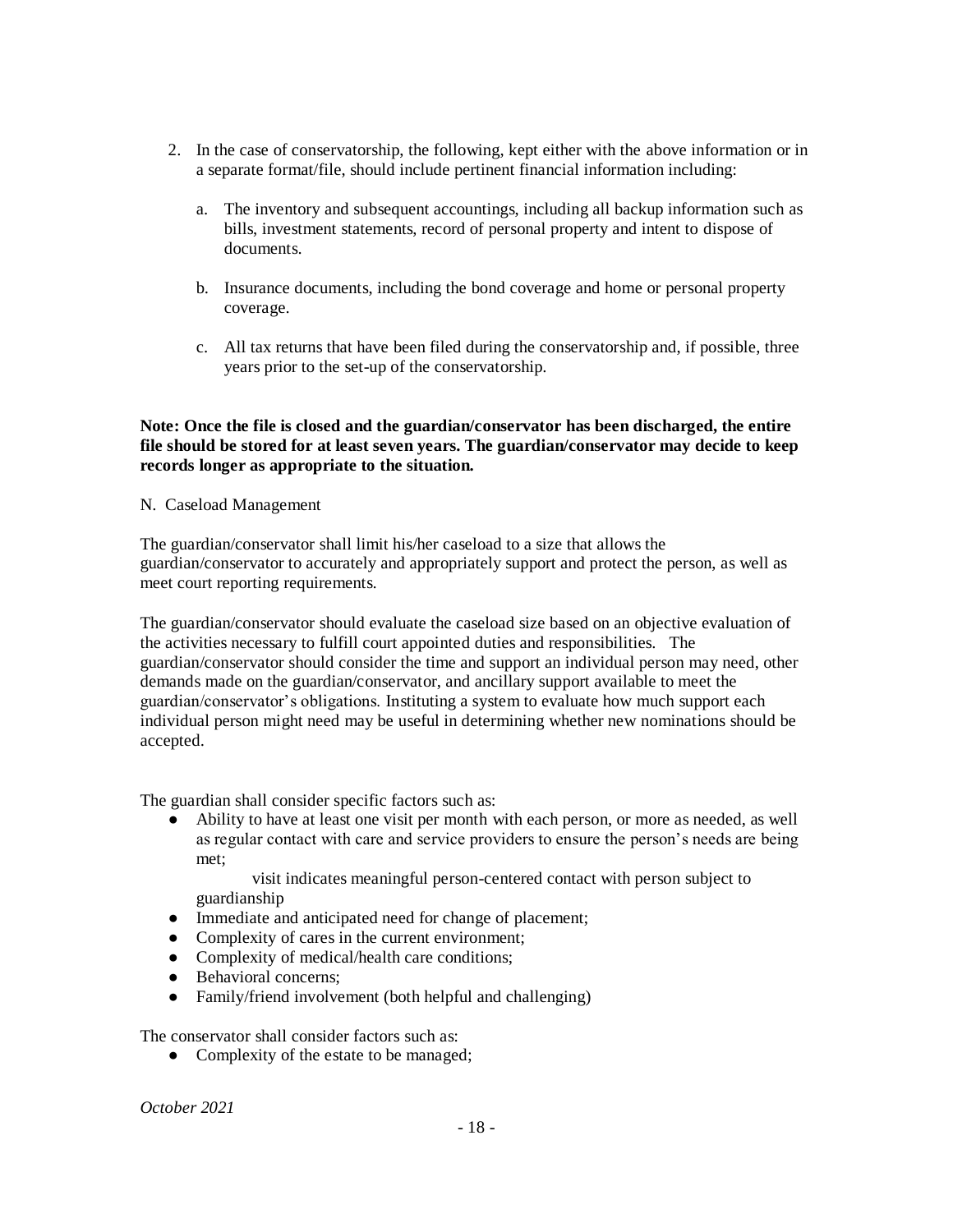- Complexity of assets and debts;
- Whether there is real estate to be managed, including the potential need to sell property;
- Legal matters such as collecting or forgiving debts and potential lawsuits
- 3. O. Quality Assurance
	- 1. Guardians/Conservators shall periodically, not less than annually facilitate a review of guardian's services.
	- 2. The review may be done by an independent peer, a professional accreditation agency, or as an internal self-review.
	- 3. The review shall include a representative sample of clients served by the Guardian/Conservator, a review of internal policies and procedures, and a review of client records.
	- 4. In the case of an external review, the Guardian/Conservator providing services to the client(s) being reviewed should also be interviewed.

## **III. GUARDIAN**

*STATUTE: [Minn. Stat. Section 524.5-313\(](https://www.revisor.mn.gov/statutes/cite/524.5-313)c) The court may appoint a guardian if it determines that all the powers and duties listed in this section are needed to provide for the needs of the incapacitated person. The court may also appoint a guardian if it determines that a guardian is needed to provide for the needs of the incapacitated person through the exercise of some, but not all, of the powers and duties listed in this section. The duties and powers of a guardian or those which the court may grant to a guardian include, but are not limited to:*

A. Custody and Abode

*STATUTE: [Minn. Stat. Section 524.5-313\(](https://www.revisor.mn.gov/statutes/cite/524.5-313)c)(1) the power to have custody of the ward and the power to establish a place of abode within or outside the state, except as otherwise provided in this clause. The person subject to guardianship or any interested person may petition the court to prevent or to initiate a change in abode. A person subject to guardianship may not be admitted to a regional treatment center by the guardian except:* 

- *(i) after a hearing under chapter 253B;*
- *(ii) for outpatient services; or*

*(iii) for the purpose of receiving temporary care for a specific period of time not to exceed 90 days in any calendar year;* 

1. The guardian determines where the person resides.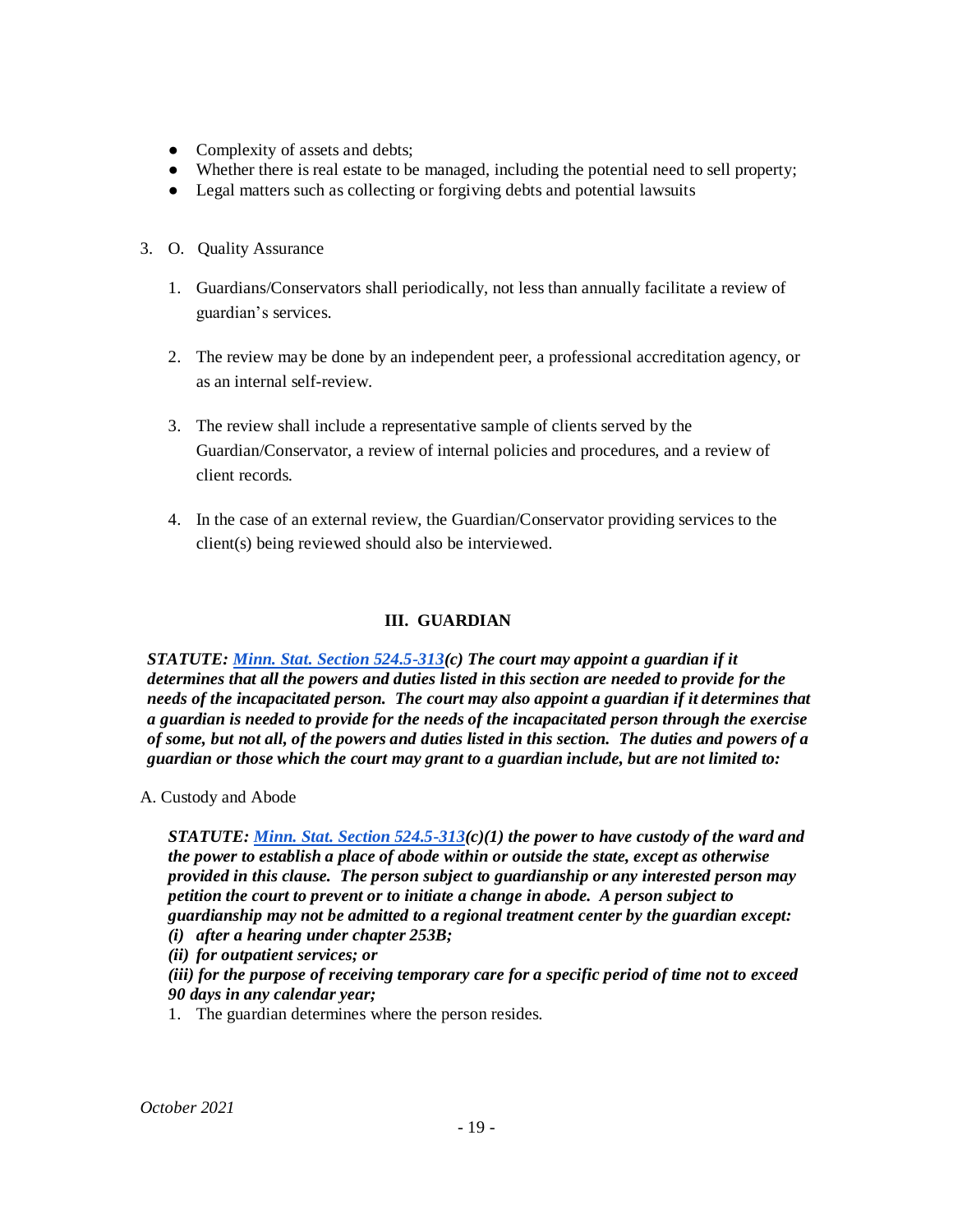. EXCEPTION: The person may not be admitted to any regional treatment center except pursuant to the provisions of Minn. Stat. Section 253B, the Minnesota Commitment Act of 1982.

- 2. The guardian shall carefully monitor the living situation of the person. The following factors should be examined and evaluated:
	- a. Whether the living arrangements provide the most appropriate and least restrictive living arrangements available*.*
	- b. The person's goals, preferences, prior lifestyle and present satisfaction with the living arrangements.
	- c. Whether the living arrangements meet the needs of the person with minimal intrusion on the privacy and autonomy of the person. In making this determination, the following criteria shall be considered:
		- (1) The state of repair, cleanliness, and safety of the abode.
		- (2) The availability and proximity of needed support systems. Support systems include, but are not limited to, the help and care given by family, friends, church and community organizations. Professional services such as in-home services, medical and psychological services, and transportation needs should be considered.
		- (3) The planning process. The guardian shall participate with appropriate community resources in establishing and effecting an appropriate person centered plan. The plan shall consider the availability of informal and formal support services, physical therapy, occupational therapy and counseling, and educational and recreational opportunities. The financial aspects of all moves must be carefully weighed.
		- (4) The person's quality of life offered by the living environment. In making this determination, consideration should include, but is not limited to:
			- (a) The availability of recreational, educational, and productive activities, that are of interest to the person in consideration of the person's previously and currently stated wishes, interests and behaviors
			- (b) The atmosphere and physical condition of the living situation, such as cleanliness, safety, availability of windows and light, accessibility to the outdoors, setting and surroundings in which the residence is located, upkeep of the buildings, furnishings, etc.
			- (c) The quality of personal and medical care provided.
			- (d) The presence of personal items of comfort, sentiment, and familiarity.
			- (e) Physical location of living environment allows relatively convenient access for visits by people who are important to the person, such as family, friends, social or religious communities. Applicable visiting hours and policies encourage such visitation.

5. CAUTION: Muscalav.Wirties, 310 N.W.2d 696 (Minn. 1981). A guardian moving a person from the homestead for more than six months must file a Notice of Intent to Return with the County Assessor's Office if the homestead exemption is to be preserved. Minn. Stat.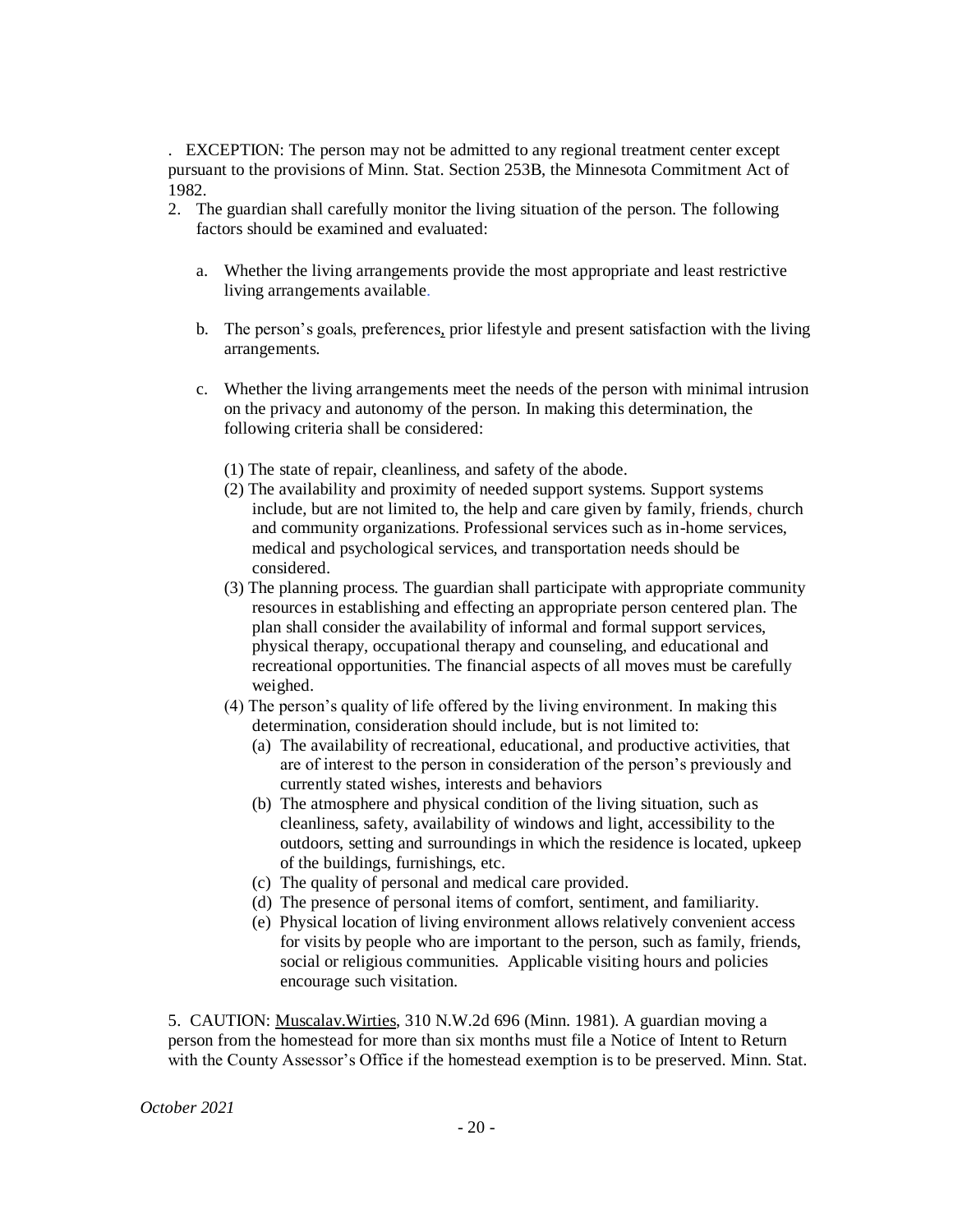Section 510.07

6. CAUTION: Any person may petition the court to initiate a residence change. This option is available to offset abuses by the guardian. A corollary is that absent an objection to the court, the guardian can control the residence, even against the wishes of the person, if that is necessary for the care and safety of the person.

7. CAUTION: A person subject to guardianship may not be admitted to a regional treatment center by the guardian except: after a hearing under chapter 253B, for outpatient services; or for the purpose of receiving temporary care for a specific period of time not to exceed 90 day in any calendar year.

B. Care, Comfort, and Maintenance

*STATUTE: [Minn. Stat. Section 524.5-313\(](https://www.revisor.mn.gov/statutes/cite/524.5-313)c)(2) the duty to provide for the s care, comfort, and maintenance needs of the person subject to guardianship, including food, clothing, shelter, health care, social and recreational requirements, and, whenever appropriate, training, education, and habilitation or rehabilitation. The guardian has no duty to pay for these requirements out of personal funds. Whenever possible and appropriate, the guardian should meet these requirements through governmental benefits or services to which the person subject to guardianship is entitled, rather than from the estate of the person subject to guardianship. Failure to satisfy the needs and requirements of this clause shall be grounds for removal of a private guardian, but the guardian shall have no personal or monetary liability;*

- 1. The guardian shall endeavor to have meaningful visits with the person no less than once a month but as often as necessary to act in the best interest of the person and ensure their well-being. In addition, the guardian shall have at least one other communication with the person's significant others, care professionals, or interested parties to remain current on the person's status. In some cases, it may be necessary to meet with the person and care providers separately to properly assess situations.
	- a. A meaningful visit shall consist of, but is not limited to, the following activities:
		- (1) Communication with the person. In this communication, the guardian shall make every effort to listen to the person's attitude and feelings about their living situation, as well as their current emotional state, personal needs, and desires.
		- (2) Observe the person's physical appearance and psychological and emotional state, change in weight, injury, grooming, and assessment of personal items such as clothing and personal care items.
	- b. Other communication as required by circumstances may include, but is not limited to:
		- (1) Regular communication with care providers. Where applicable, this may include conversations with physicians, psychologists, nurses, social workers, chaplain/clergy, physical or occupational therapists, teachers, and residential staff. The guardian should make a reasonable effort to attend and participate in all care conferences concerning the person*.*
		- (2) Examination of records (including electronic records) kept regarding the person
		- (3) Assessment of the appropriateness of maintaining the person in the current living situation including that the person is receiving appropriate programming and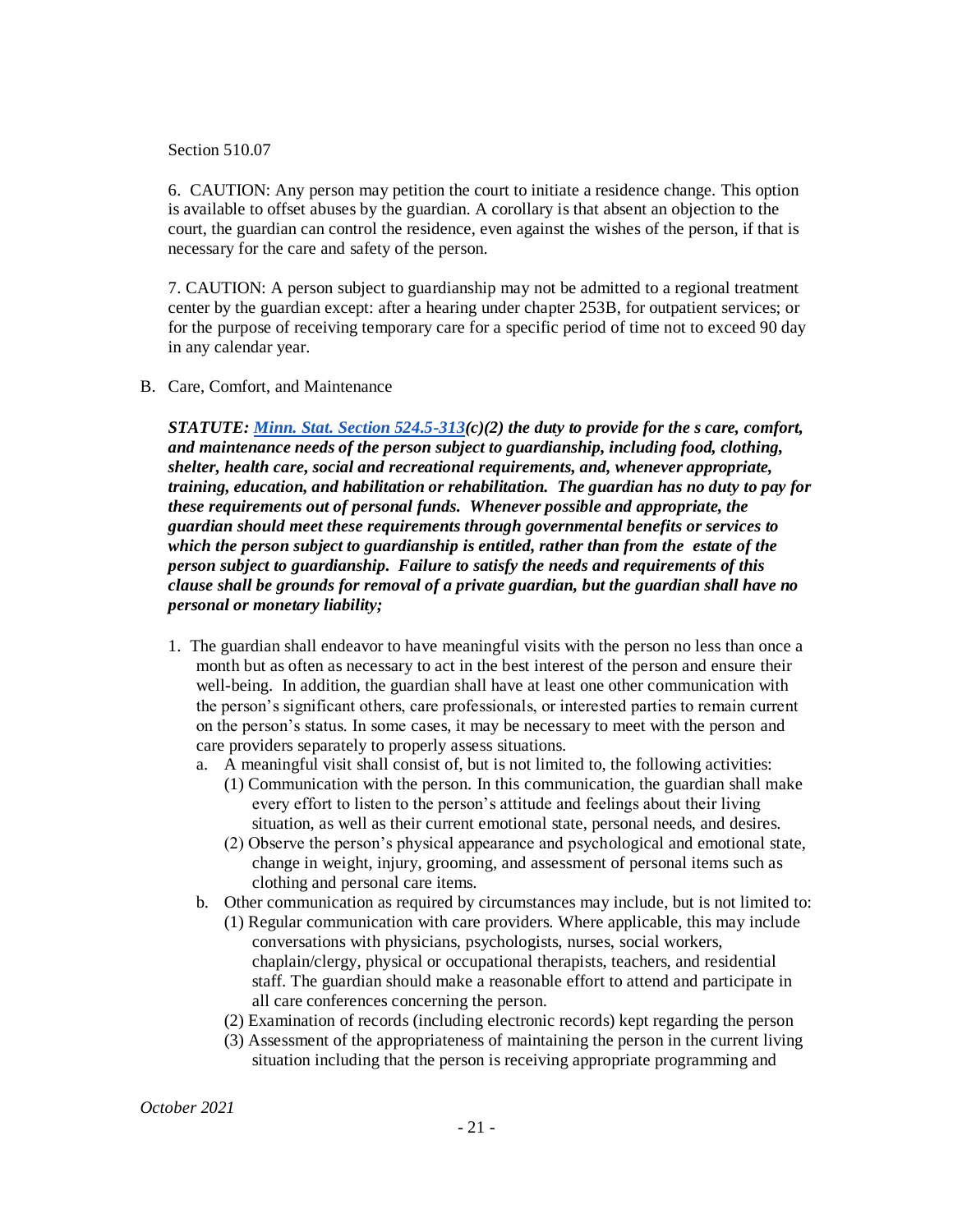treatment*,* and that the current situation is the least restrictive setting for the person.

- (4) Regular, proactive communication with family and other significant persons regarding changes in emotional status, care, abode, medical condition, and any other condition, whenever the health and safety of the person would not be jeopardized by such communication.
- 2. The guardian shall be available to the person and/or interested parties for routine and emergency communications. Response will be in a reasonable time frame to address the issue.
- 3. The guardian shall actively promote the care, comfort, and maintenance of the person by:
	- a. Promoting individualized care planning reflecting previous lifestyle and current preferences, including but not limited to hobbies, social activities, employment and volunteer interests, family, and community involvements;
	- b. Gaining thorough knowledge of the person's current diagnosis and care; and
	- c. Reporting changes in condition to care providers, family, and other significant persons as required by law and as may be advisable in the judgment of the guardian
- 4. The guardian shall keep a written summary of visits and other communication related to the guardianship.
- 5. The guardian shall know the religious faith and church affiliation of the person and assist the person in maintaining participation, as desired by the ward.
- 6. If the person moves, the guardian shall facilitate the move so that the person's personality and life style will be reflected in the new environment.
- 7. The guardian shall monitor and evaluate services by reviewing information from providers and others, as well as direct observation.
- 9. The guardian shall obtain sufficient knowledge of what is important *to* the person, as well as what is important *for* the person as is reasonably possible to make appropriate decisions on the person's behalf.
- 10. The guardian shall utilize knowledge of the service entitlements and service availability in order to plan for individual needs of the person and to assist in representing the person.
- 11. The guardian shall advocate that county agencies and providers exercise and implement responsibilities in a person-centered manner consistent with the least restrictive alternative.
- 12. The guardian shall ensure the pursuit of services for the person that will enable the person to grow and to develop personally and intellectually, applicable to the person's situation and interest level.
- 13. The guardian shall pursue steps toward utilization of community-based services, rather than institutional-based services on behalf of the person whenever feasible
- 14. The guardian shall obtain knowledge of entitlement programs on behalf of the person and aggressively pursue the benefits of those programs.

#### C. Care of Personal Effects

*STATUTE: [Minn. Stat. Section524.5-313\(](https://law.justia.com/codes/minnesota/2020/chapters-524-532/chapter-524/section-524-5-313/)c) (3) the duty to take reasonable care of the clothing, furniture, vehicles, and other personal effects of the person subject to guardianship, and, if other property requires protection, the power to seek appointment of a conservator of the estate. The guardian must give notice by mail to interested persons prior to the disposition of the ward's clothing, furniture, vehicles, or other personal effects. The notice must inform the person of the right to object to the disposition of the property*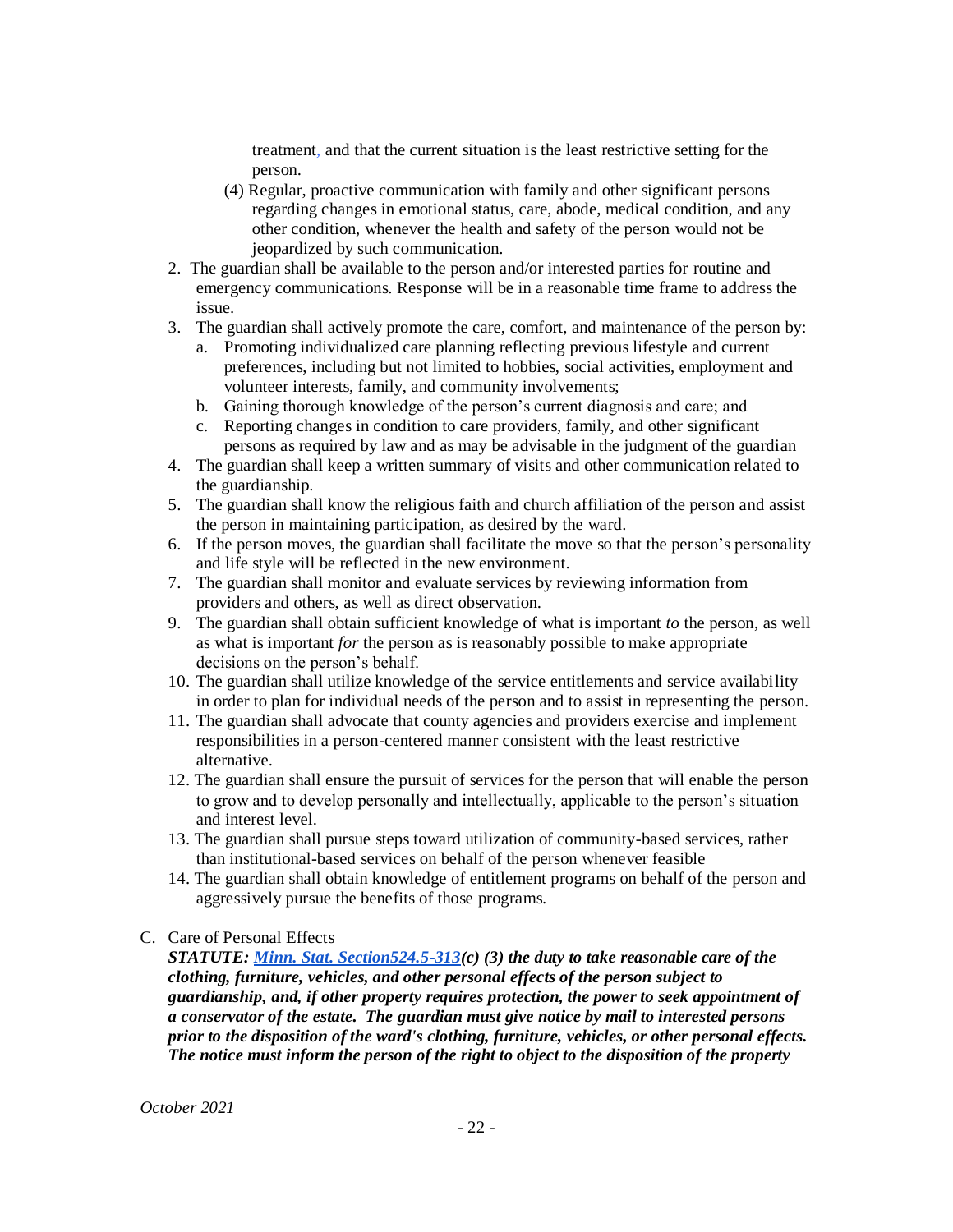*within ten days of the date of mailing and to petition the court for a review of the guardian's proposed actions. Notice of the objection must be served by mail or personal service on the guardian and the ward unless the ward is the objector. The guardian served with notice of an objection to the disposition of the property may not dispose of the property unless the court approves the disposition after a hearing;* 

- 1. Personal property should be secured and appraised as appropriate. The statute states "reasonable care" must be taken. The risk of a person's loss of personal belongings by gift, theft, or otherwise, must be balanced with depriving the person being in possession of, or having easy access to, wanted personal items.
- 2. A person's stored personal items shall be identifiable as separate from the belongings of any other individual.
- 3. Personal property no longer needed by the person may be disposed of in numerous ways. including sale, donation, and refuse. The person should be consulted, and should participate in the decision to the extent possible, regarding care and disposition of his or her personal belongings. The person and interested persons are informed of the intended disposition by written notice. If objections are received, there must be a hearing prior to the disposition of the property.

#### **CAUTION: Property referred to in the person's will requires special consideration. An attorney should be consulted before disposal of such property.**

- 4. Family pictures, items of sentimental or religious value, and items of personal property may be stored when it is not appropriate for the person to retain such items in the living environment.
- D. Consent to Medical Treatment

#### *STATUTE: [Minn. Stat. Section 524.5-313\(](https://www.revisor.mn.gov/statutes/cite/524.5-313)c)(4)*

*(i) The power to give any necessary consent to enable the ward to receive necessary medical or other professional care, counsel, treatment, or service, except that no guardian may give consent for psychosurgery, electroshock, sterilization, or experimental treatment of any kind unless the procedure is first approved by order of the court as provided in this clause. The guardian shall not consent to any medical care for the ward which violates the known conscientious, religious, or moral belief of the ward.*

*(ii) a guardian who believes a procedure described in item (i) requiring prior court approval to be necessary for the proper care of the ward, shall petition the court for an order and, in the case of a public guardianship under chapter 252A, obtain the written*  recommendation of the commissioner of human services. The court shall fix the time *and place for the hearing and shall give notice to the ward in such manner as specified in section 524.5-308 and to interested persons. The court shall appoint an attorney to represent the ward who is not represented by counsel, provided that such appointment shall expire upon the expiration of the appeal time for the order issued by the court*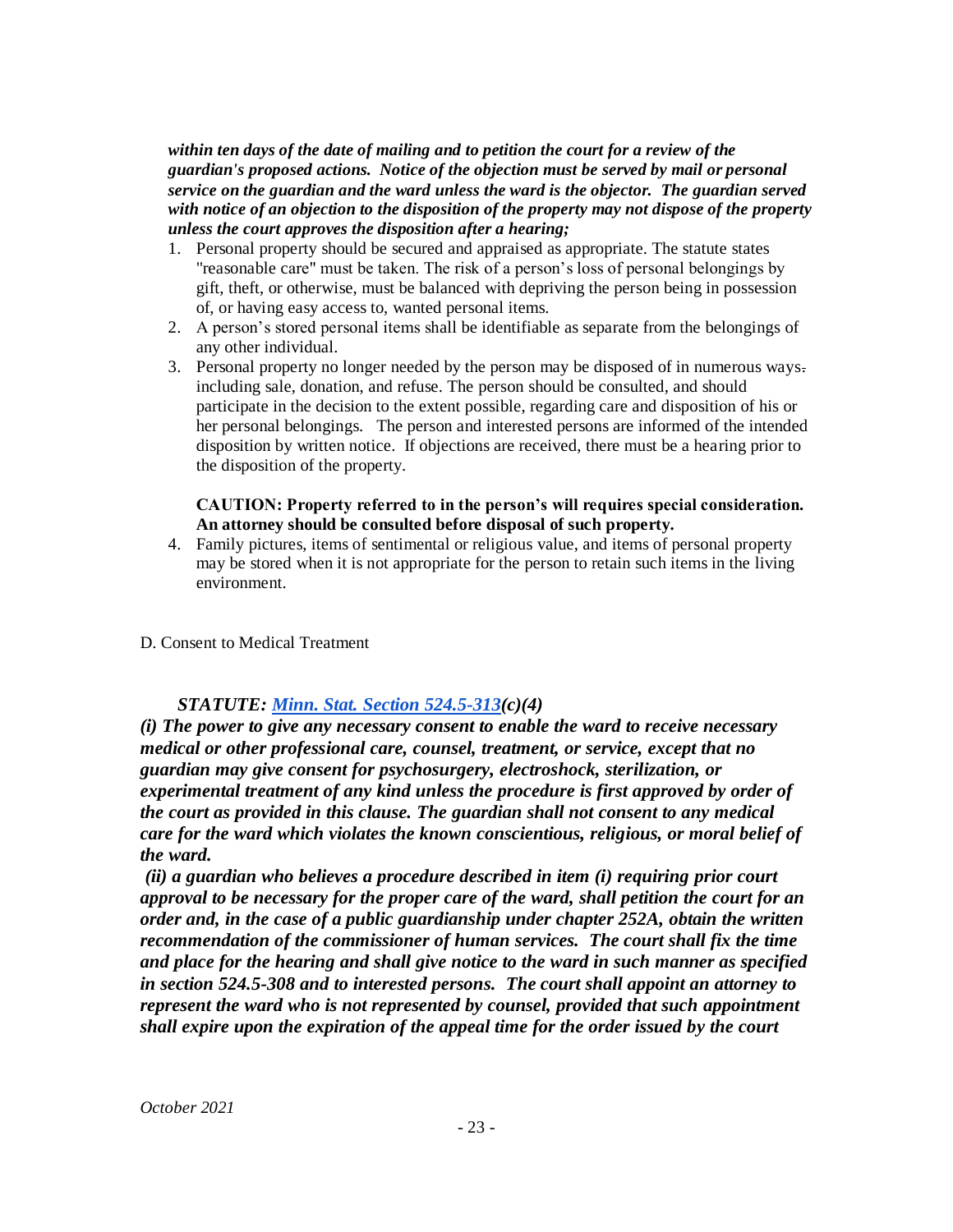*under this section or the order dismissing a petition, or upon such other time or event as the court may* 

*(4)(i) the power to give any necessary consent to enable the person subject to guardianship to receive necessary medical or other professional care, counsel, treatment, or service, except that no guardian may give consent for psychosurgery, electroshock, sterilization, or experimental treatment of any kind unless the procedure is first approved by order of the court as provided in this clause. The guardian shall not consent to any medical care for the person subject to guardianship which violates the known conscientious, religious, or moral belief of the person subject to guardianship;*

*(ii) a guardian who believes a procedure described in item (i) requiring prior court approval to be necessary for the proper care of the person subject to guardianship, shall petition the court for an order and, in the case of a public guardianship under chapter 252A, obtain the written recommendation of the commissioner of human services. The court shall fix the time and place for the hearing and shall give notice to the person subject to guardianship in such manner as specified in section [524.5-308](https://www.revisor.mn.gov/statutes/cite/524.5-308) and to interested persons. The court shall appoint an attorney to represent the person subject to guardianship who is not represented by counsel, provided that such appointment shall expire upon the expiration of the appeal time for the order issued by the court under this section or the order dismissing a petition, or upon such other time or event as the court may direct. In every case the court shall determine if the procedure is in the best interest of the person subject to guardianship. In making its determination, the court shall consider a written medical report which specifically considers the medical risks of the procedure, whether alternative, less restrictive methods of treatment could be used to protect the best interest of the person subject to guardianship, and any recommendation of the commissioner of human services for a public person subject to guardianship. The standard of proof is that of clear and convincing evidence;*

*(iii) in the case of a petition for sterilization of a person with developmental disabilities subject to guardianship, the court shall appoint a licensed physician, a psychologist who is qualified in the diagnosis and treatment of developmental disability, and a social worker who is familiar with the social history and adjustment of the person subject to guardianship or the case manager for the person subject to guardianship to examine or evaluate the person subject to guardianship and to provide written reports to the court. The reports shall indicate why sterilization is being proposed, whether sterilization is necessary and is the least intrusive method for alleviating the problem presented, and whether it is in the best interest of the person subject to guardianship. The medical report shall specifically consider the medical risks of sterilization, the consequences of not performing the sterilization, and whether alternative methods of contraception could be used to protect the best interest of the person subject to guardianship;*

*(iv) any person subject to guardianship whose right to consent to a sterilization has not been restricted under this section or section [252A.101](https://www.revisor.mn.gov/statutes/cite/252A.101) may be sterilized only if the person subject to guardianship consents in writing or there is a sworn acknowledgment by an interested person of a nonwritten consent by the person subject to guardianship. The consent must certify that the person subject to guardianship has received a full explanation from a physician or registered nurse of the nature and irreversible consequences of the sterilization;*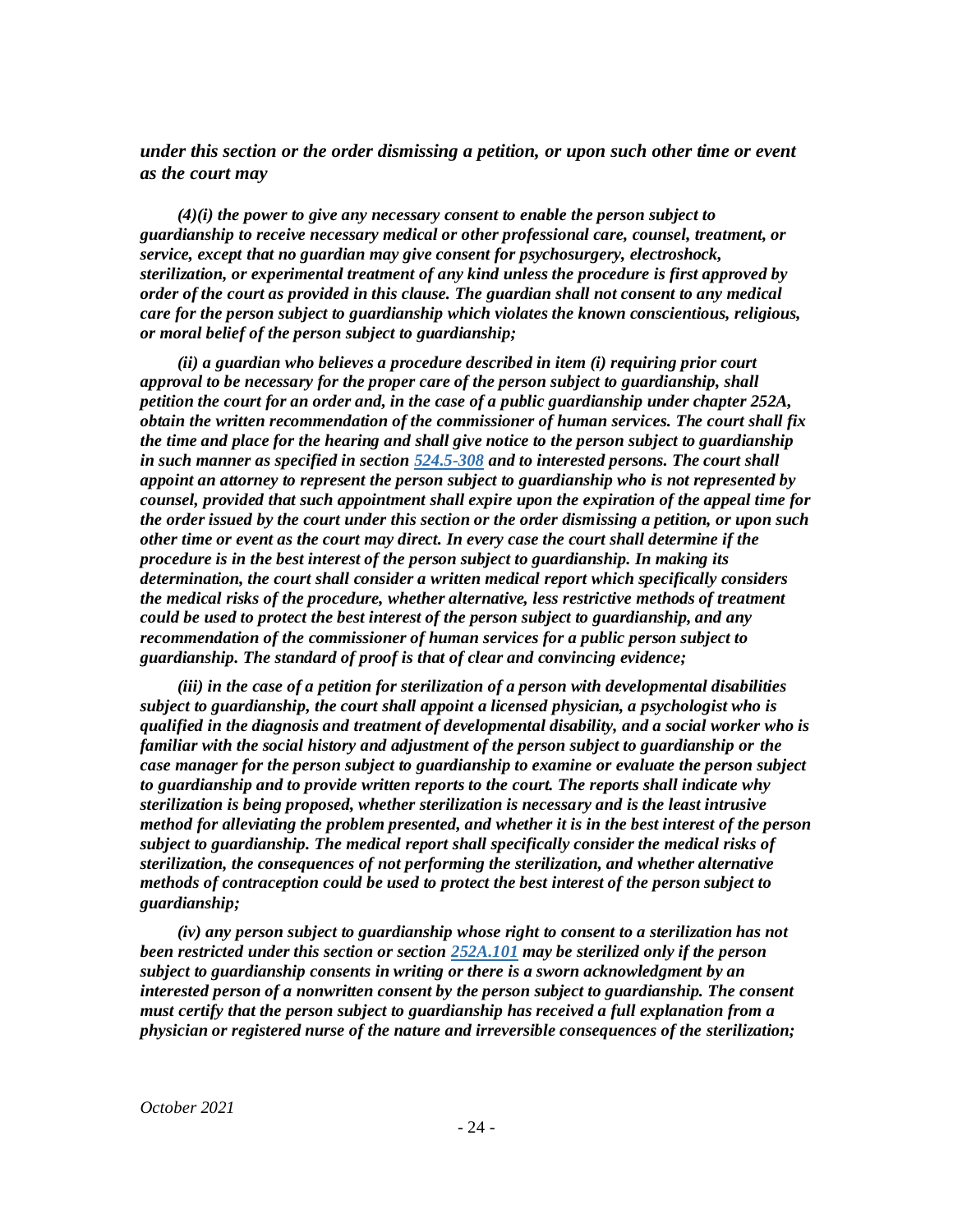*(v) a guardian or the public guardian's designee who acts within the scope of authority conferred by letters of guardianship under section [252A.101, subdivision 7,](https://www.revisor.mn.gov/statutes/cite/252A.101#stat.252A.101.7) and according to the standards established in this chapter or in chapter 252A shall not be civilly or criminally liable for the provision of any necessary medical care, including, but not limited to, the administration of psychotropic medication or the implementation of aversive and deprivation procedures to which the guardian or the public guardian's designee has consented;*

*STATUTE: [Minn. Stat. Section 524.5-315](https://www.revisor.mn.gov/statutes/cite/524.5-315) (c) A guardian may not revoke the health care directive of a person subject to guardianship or conservatorship absent a court order*

*STATUTE: [Minn. Stat. Section 524.5-310 \(](https://www.revisor.mn.gov/statutes/cite/524.5-310)d) and (e) :*

*(d) If the court grants the guardian any of the powers or duties under section 524.5- 313, paragraph (c), clause (1), (2), or (4), the authority of a previously appointed health care agent to make health care decisions, as defined in section 145C.01, subdivision 5, is suspended until further order of the court or as otherwise provided by this section [145C.09,](https://www.revisor.mn.gov/statutes/cite/145C.09#stat.145C.09.3)  [subdivision 3.](https://www.revisor.mn.gov/statutes/cite/145C.09#stat.145C.09.3) The court may declare that a health care directive has been revoked by the person subject to guardianship if the court finds, by clear and convincing evidence, that the person subject to guardianship has revoked the health care directive as provided in section [145C.09, subdivision 1](https://www.revisor.mn.gov/statutes/cite/145C.09#stat.145C.09.1).*

*(e) A health care agent or other person legally appointed by the person subject guardianship to control final disposition of the person subject to guardianship remains under section 145C.05, subdivision 2, clause (7), or 149A.80, or a health care agent authorized to make organ or tissue donations under section 525A.04 or 525A.09, may make health care decisions as defined in section 145C.01, subdivision 5, on behalf of the person subject to guardianship for the purpose of preparing the ward's body for organ or tissue donation or final disposition of the remains of the person subject to guardianship, as applicable.*

- 1. Health care definitions and principles
	- a. "Consent" is the principle that every competent person has the right to decide what can or cannot be done to their own body.
	- b. "Informed consent" is the principle that a consent is valid only if the person understands the nature of the treatment, including risks, benefits, and alternatives and is capable of deciding which alternative is in that person's best interest. The person is incapable of exercising *informed* consent; however, this should never preclude the person's participation in decision making. Informed consent includes the following:
		- (1) The person is able to receive and assimilate relevant information.
		- (2) The person has the capacity to reason and to understand relevant information and to make decisions based upon the relevant information.
		- (3) The consent is given voluntarily and without coercion
		- (4) The person understands the nature of the diagnosis, the prognosis, and the current clinical condition.
		- (5) The person understands risks and benefits of all treatment alternatives including risks and benefits of no treatment.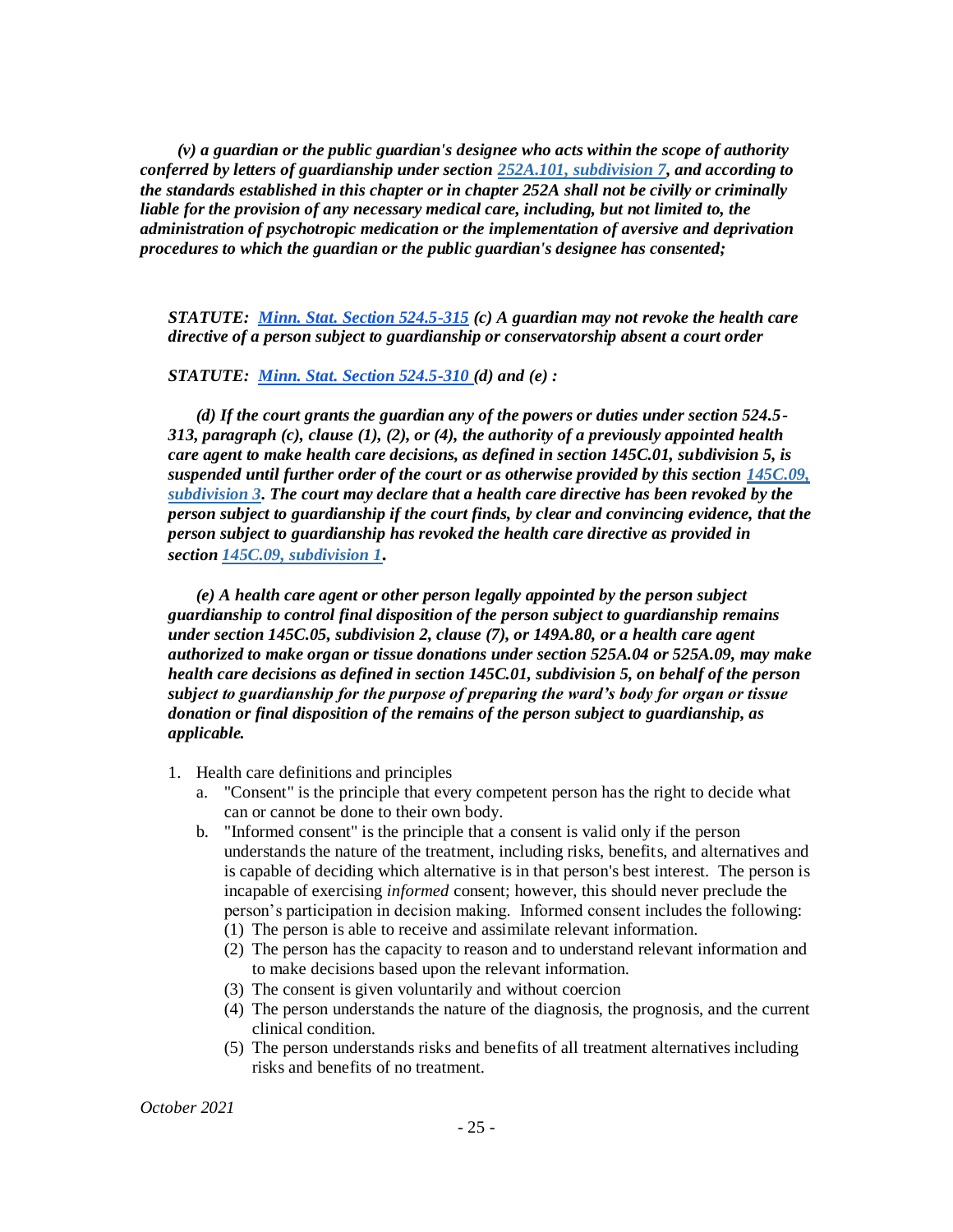- c. "Health care" encompasses physical and mental health.
- d. "Treatment" includes medical or other professional care, counsel, service, or intervention.
- 2. The standard for health care and treatment consents by the guardian is informed consent.
- 3. Criteria and procedures for making an informed health care decision: (Note: The following process may be abbreviated during medical emergencies or routine/preventative care.)
	- a. Only a guardian with court-appointed authority may consent to or refuse health care and treatment for the person.
	- b. The guardian's decisions will comply with applicable state and federal laws and rules. The guardian should be aware of any pertinent institutional policies and procedures related to health care decision-making.
	- c. The guardian shall review and evaluate the information necessary to exercise informed consent, including:
		- (1) Ward's health care records;
		- (2) The professional opinion of the treating physician(s) and involved health-care professionals;
		- (3) The person's diagnosis, prognosis, and current clinical condition;
		- (4) Reasons for the treatment;
		- (5) Benefits of the treatment;
		- (6) Possible risks and side effects of the treatment;
		- (7) Possible alternative procedures, as well as risks and benefits; and
		- (8) The consequences if consent for the treatment is not given.
	- d. Obtain a second medical opinion for any treatment, as indicated.
	- e. Solicit opinions of other professionals as indicated (e.g., nurse, psychiatrist, psychologist, social worker, advocate, clergy, occupational therapist, physical therapist, biomedical ethics committee, other medical professionals, etc.) A broad range of perspectives may reduce the possibility of personal biases entering the decision-making process.
	- f. Discuss the following with the person: the diagnosis, prognosis, proposed treatment, and the risks, benefits, and alternatives of the proposed treatment, including no treatment, as well as common medical and psychological results of any treatment or alternative. Encourage and empower maximum participation of the person in the decision, as applicable to the situation*.* 
		- (1) This information must be given in the form in which the person communicates and understands (e.g., native language, written communication, sign language, hearing aid devices, etc.)
		- (2) If documented by the attending physician to be medically inadvisable, specific medical information need not be given.
		- (3) The person has the right to refuse to receive medical information.
	- g. Solicit and consider the opinion of the person regarding the treatment and consider:
		- (1) The current statements and preferences of the person;
		- (2) Prior statements of the person including, but not limited to, health care directive, living will, durable power of attorney for health care, or any other oral or written declarations of intent. *NOTE: The guardian may not violate the health care instructions contained in a health care directive, absent a court order.*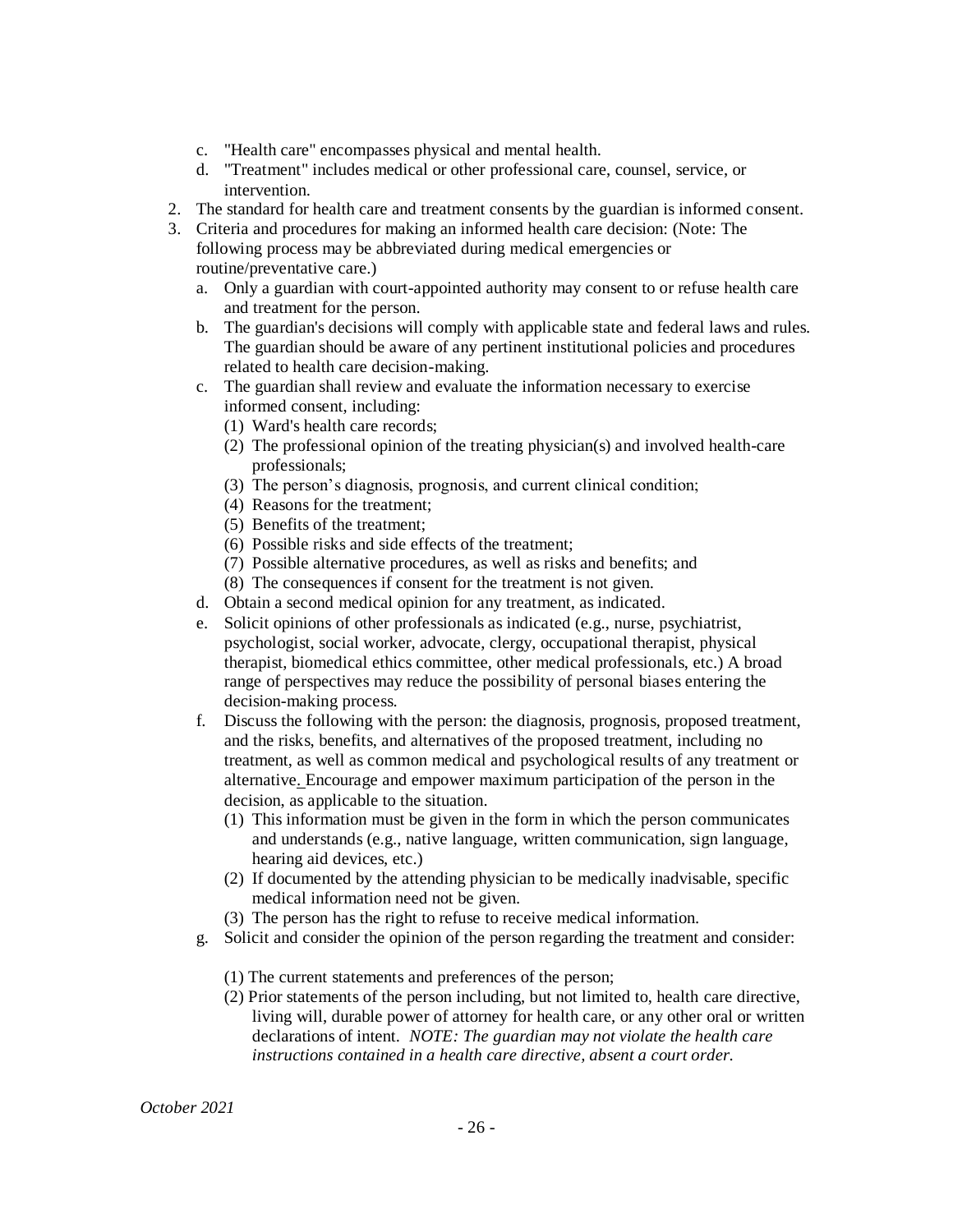- (3) Known conscientious, religious, or moral beliefs of the person.
- (4) The impact of the treatment decision on the person's life goals and preferences regarding quality and quantity of life as well as the dignity of the person.
- h. As appropriate, make reasonable efforts to inform and solicit information from the family and/or significant others.

CAUTION: Be sensitive to confidentiality issues.

- i. Seek to ensure that appropriate care and comfort is incorporated into all treatment decisions, unless this violates the person's known preferences and values.
- j. Consult with the guardian's attorney, as appropriate, especially when there are objections, questions, controversy, family disagreement, significant issues, or remaining doubts.
- k. Document the decision-making process in the guardian's record. Obtain copies of appropriate documents, including all consents. Request that the medical record contain adequate documentation of the decision-making process.
- l. Review the person's health insurance coverage, including benefits, authorized services, authorized providers, and appeal procedures. Check for coverage of needed services.
- m. Seek court intervention when necessary or required.
- n. Health care treatment decisions shall not be based on discrimination due to the person's status, condition, or disability.
- o*.* Keep person's support system reasonably informed of important health care decisions.-see requirements in [MN Statutes 524.316 \(](https://www.revisor.mn.gov/statutes/cite/524.5-316)d)
- 4. Neuroleptic Medications: The guardian must determine what medication(s) the person is receiving. If any neuroleptic medication is being received, or is proposed, the guardian must do the following:
	- a. Follow informed health care decision criteria and procedures as described above.
	- b. Evaluate whether there exists a psychiatric diagnosis that is drug-responsive.
	- c. Determine exactly what the proposed medication is, including dosage and normal range of dosage for the person's age and diagnosis.
	- d. Evaluate whether there are identifiable and measurable behaviors, supported by the observation of baseline data that are targeted to be affected by the medication.
	- e. Determine that other (non-psychiatric) causes for the behavior have been ruled out and that other interventions have been tried or ruled out prior to the initiation of neuroleptic medication.
	- f. Determine that the potential benefits of the medication are worth the potential risks and side effects.
	- g. Evaluate that there is a specific, adequate plan for monitoring and review of the medications and targeted behavior as well as side effects
	- h. Determine that the medication is being used for appropriate reasons, not as a substitute for staff coverage, as punishment, or as a chemical restraint.
	- i. If the person refuses to take the medications, seek legal counsel.
- 5. Exceptions:
	- a. The guardian shall not consent to psychosurgery, electro-shock, sterilization, or experimental treatment of any kind without court approval.
	- b. The guardian shall not consent to any health care that violates the known conscientious, religious, or moral beliefs of the person without court approval.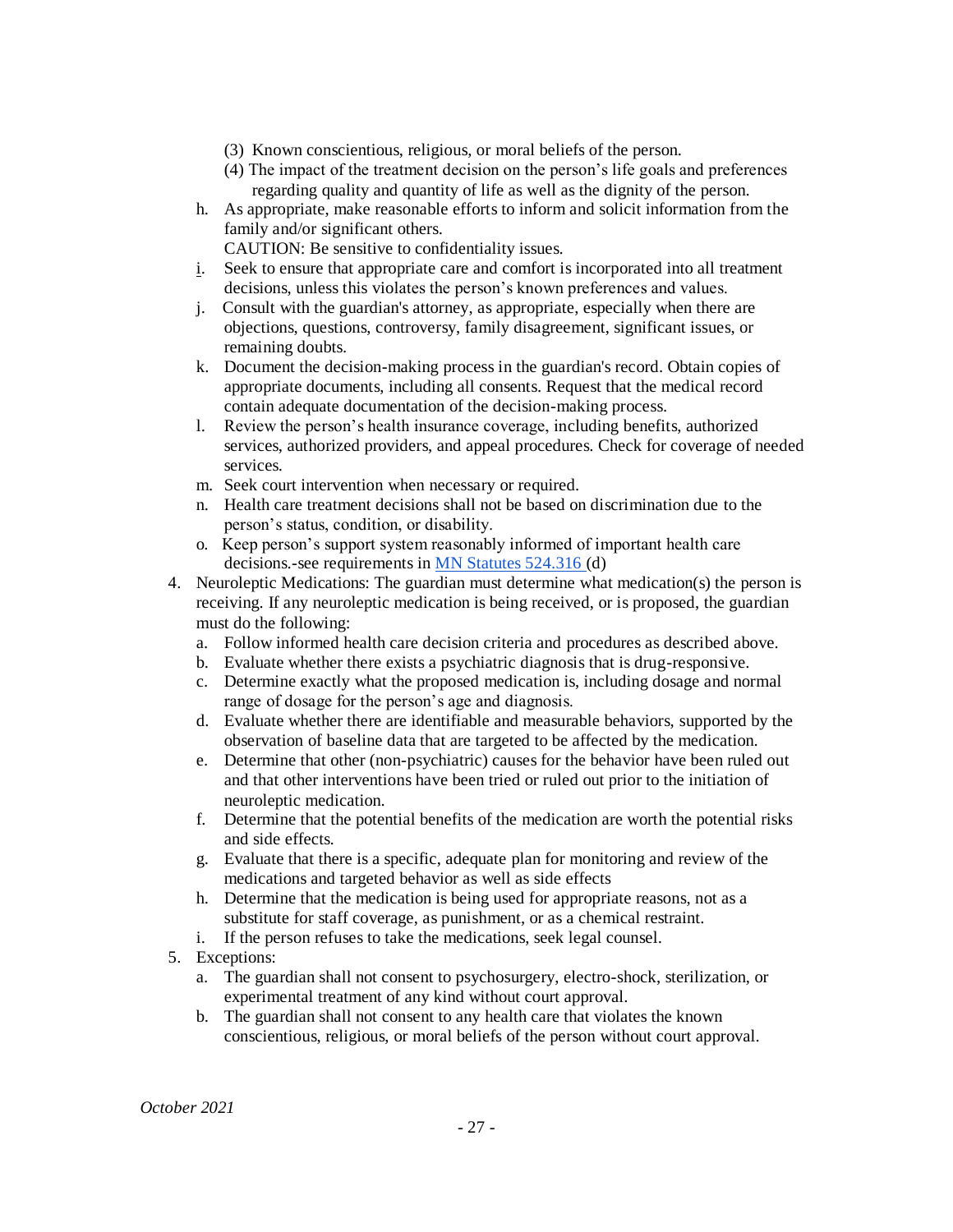- c. When clear and reliable evidence of the person's wishes regarding health care, counsel, treatment, or service are known to have been expressed prior to incapacity, the guardian's decisions shall not violate these known wishes without court approval.
- 6. Coordinating with the Health Care Agent at person's end of life:

a. In making health care and treatment decisions at the end of the person's life, the guardian must coordinate with any legally appointed health care agent who retains the power to control the final disposition of the person's remains, make organ and tissue donations, or make health care decisions for the purpose of preparing the person's body for organ or tissue donation or final disposition of remains.

7. Other End of Life Considerations

a. In making decisions about terminating life support, guardians must consult with interested parties; if objections arise that can't be resolved, the court must give consent before life support is terminated. (In re Guardianship of Jeffers J. Tschumy, 853 N.W.2d 728 (Minn. 2014) )

E. Financial - When There Is No Conservator

*STATUTE: [Minn. Stat. Section 524.5-313\(](https://www.revisor.mn.gov/statutes/cite/524.5-313)c)(5) In the event there is no duly appointed conservator of the estate of the person subject to guardianship , the guardian shall have the power to approve or withhold approval of any contract, except for necessities, which the person subject to guardianship may make or wish to make STATUTE: [Minn. Stat. Section 524.5-313\(](https://www.revisor.mn.gov/statutes/cite/524.5-313)c)(7) If there is no acting conservator of the estate for the person subject to guardianship, the guardian has the power to apply on behalf of the person subject to guardianship for any assistance, services, or benefits available to the person just to guardianship through any unit of government*.

F. Supervisory Authority

*STATUTE: [Minn. Stat. Section 524.5-313](https://www.revisor.mn.gov/statutes/cite/524.5-313)(c)(6) The duty and power to exercise supervisory authority over the person subject to guardianship in a manner which limits civil rights and restricts personal freedom only to the extent necessary to provide needed care and services. A guardian may not restrict the ability of the person subject to guardianship to communicate, visit, or interact with others, including receiving visitors or making or receiving telephone calls, personal mail, or electronic communications including through social media, or participating in social activities, unless the guardian has good cause to believe restriction is necessary because interaction with the person poses a risk of significant physical, psychological, or financial harm to the person subject to guardianship, and there is no other means to avoid such significant harm. In all cases, the guardian shall provide written notice of the restrictions imposed to the court, to the person subject to guardianship, and to the person subject to restrictions. The person subject to guardianship or the person subject to restrictions may petition the court to remove or modify the restrictions;*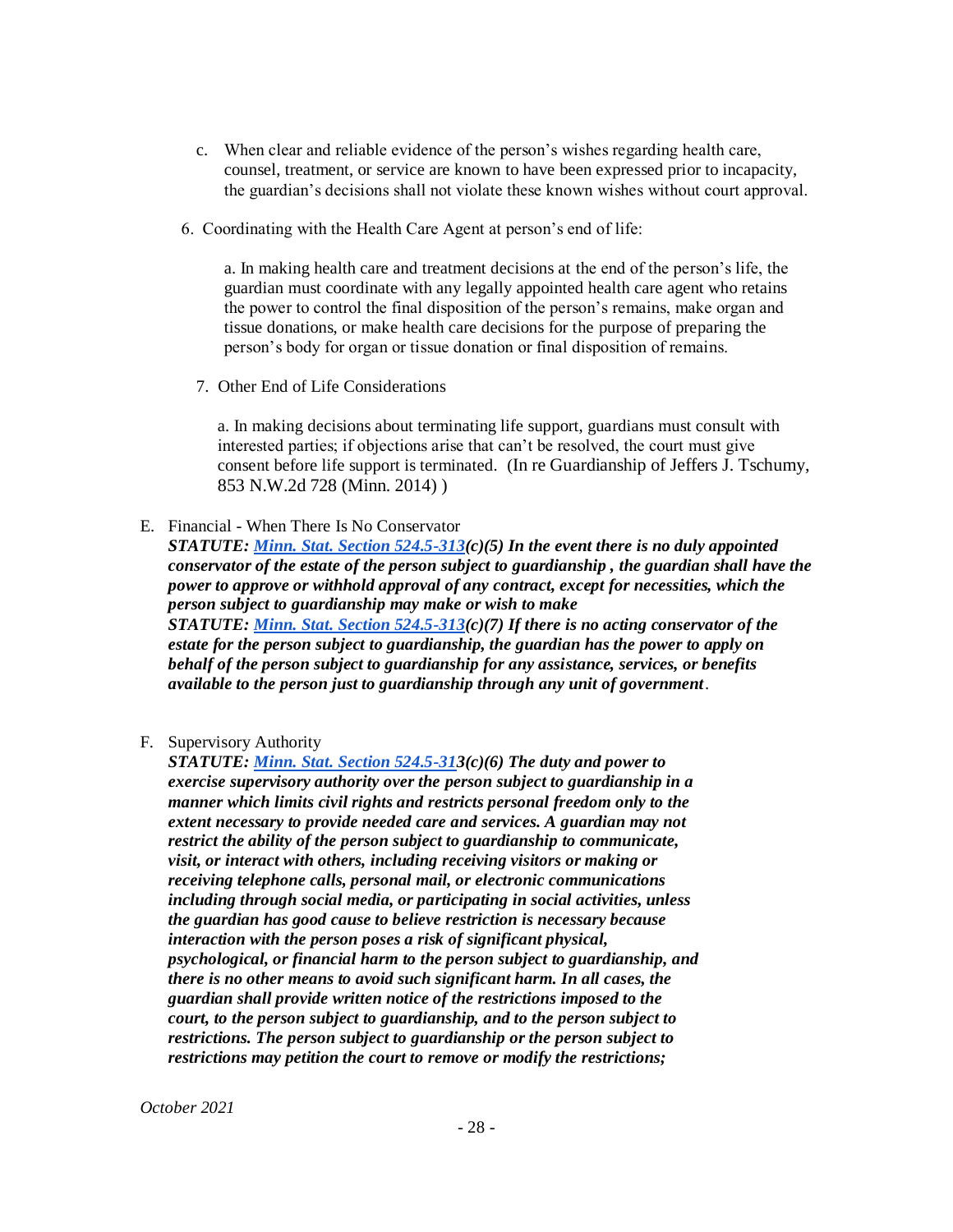1. The power to exercise supervisory authority over the person can include the power to consent or withdraw consent to marriage only if the court finds the person "incapacitated with respect to choosing a spouse." See In Re Guardianship of Mikulanec, 356 N.W. 2d 683 (Minn. 1984)

#### G. Reports

Annually, the guardian must file two documents with the court: an Affidavit of Service, relating to the Annual Notice of Right to Petition, and the Personal Well-Being Report. The Annual Notice of Right to Petition and the Personal Well-Being Report must also be delivered to the person and interested parties. All forms located on the state courts website under [court forms.](https://www.mncourts.gov/GetForms.aspx?c=21)

The Annual Notice and a copy of the Bill of Rights should be given to the Ward and interested persons within 30 days after the anniversary of the appointment. It is best practice to serve and file the Annual Notice and Personal Well-Being Report within 30 days of appointment to avoid the court's issuance of an Order to Show Cause. 1. Annual Notice of Right to Petition

*STATUTE: [Minn. Stat. Section 524.5-310\(](https://www.revisor.mn.gov/statutes/cite/524.5-310)i) Each year, within 30 days after the anniversary date of an appointment, a guardian shall send or deliver to the person subject to guardianship and to interested persons of record with the court (1) a notice of the right to request termination or modification of the guardianship or to request an order that is in the best interests of the person subject to guardianship or for other appropriate relief, (2) notice of the status of the right to vote of the person subject to guardianship, and (3) a copy of the bill of rights for persons subject to guardianship as provided in section [524.5-120](https://www.revisor.mn.gov/statutes/cite/524.5-120)*.

2. Personal Well-Being Report

*STATUTE: [Minn. Stat. Section 524.5-316 \(](https://www.revisor.mn.gov/statutes/cite/524.5-316)a) A guardian shall report to the court in writing on the condition of the person subject to guardianship at least annually and whenever ordered by the court. A copy of the report must be provided to the person subject to guardianship and to interested persons of record with the court. A report must state or contain:* 

*(1) the current mental, physical, and social condition of the person subject to guardianship;* 

*(2) the living arrangements for all addresses of the person subject to guardianship during the reporting period;* 

*(3) any restrictions placed on the person subject to guardianship right to communicate, visit, or interact with others, including receiving visitors or making or receiving telephone*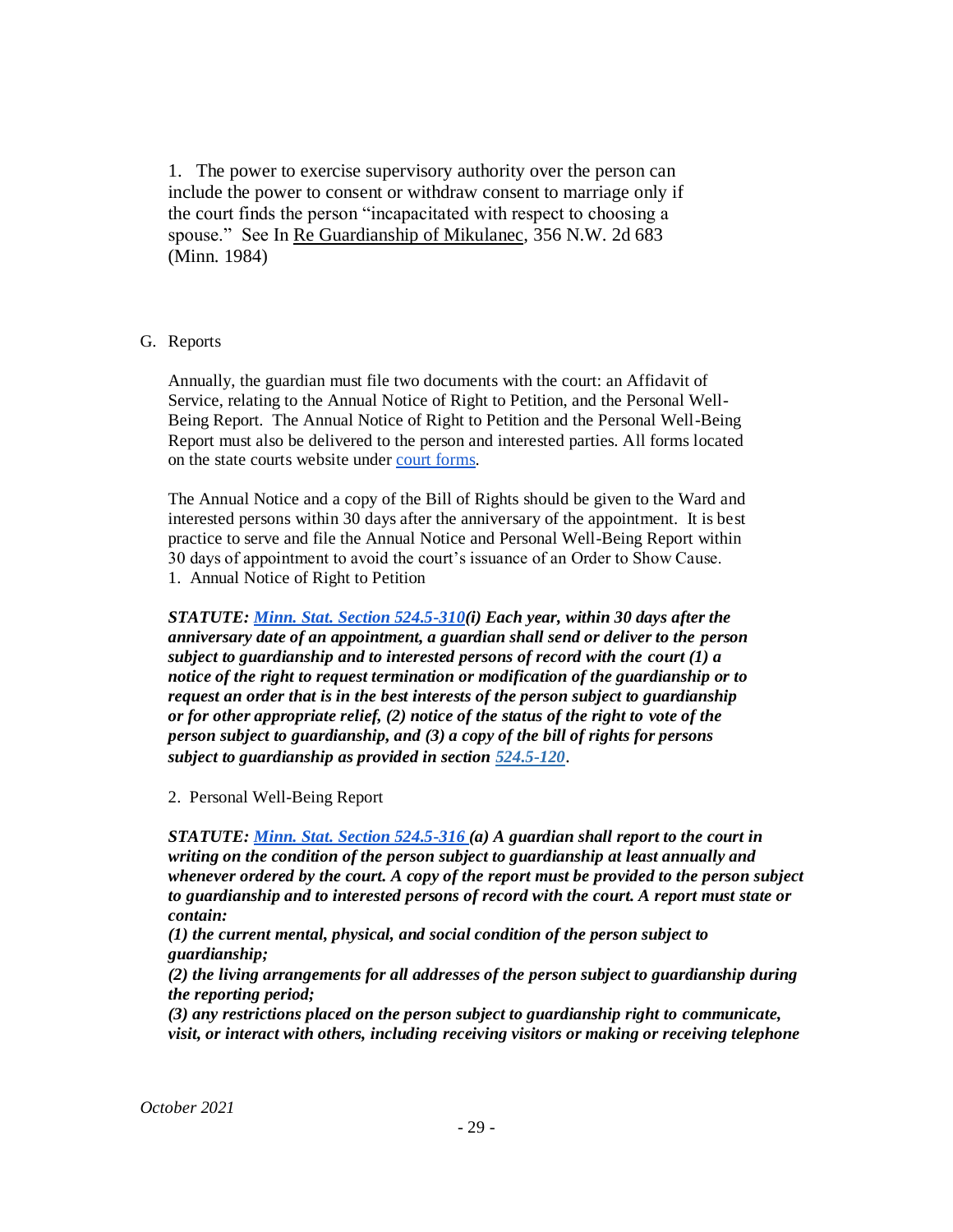*calls, personal mail, or electronic communications including through social media, or participating in social activities, and the factual bases for those restrictions;*

*(4) the medical, educational, vocational, and other services provided to the person subject to guardianship and the guardian's opinion as to the adequacy of the care of the person subject to guardianship;* 

*(5) a recommendation as to the need for continued guardianship and any recommended changes in the scope of the guardianship;*

*(6) an address or post office and telephone number where the guardian can be contacted; and*

*((7) if applicable, the amount of payment for services rendered to the person subject to guardianship that the guardian received during the previous year that were not reimbursed by county contract and the guardian's current rates.*

*STATUTE: Minn. Stat. Section 534.5-308 (d) The guardian shall give notice of the filing of the guardian's report, together with a copy of the report, to the person subject to guardianship and any other person the court directs. The notice must be sent or delivered within 14 days after the filing of the report.* 

The guardian will ensure the annual report is given to the person, and interested parties as well as to the court.

3. Changes Relating to the Guardian

*STATUTE: [Minn. Stat. Section 524.5-316](https://www.revisor.mn.gov/statutes/cite/524.5-316) (b)*

 *A guardian shall report to the court in writing within 30 days of the occurrence of any of the events listed in this paragraph. The guardian must report any of the occurrences in this paragraph and follow the same reporting requirements in this paragraph for any employee of the guardian responsible for exercising powers and duties under the guardianship. A copy of the report must be provided to the ward and to interested persons of record with the court. A guardian shall report when:*

 *(1) the guardian is removed for cause from serving as a guardian or conservator, and if so, the case number and court location:*

 *(2) the guardian has a professional license from an agency listed under section [524.5-](https://www.revisor.mn.gov/statutes/cite/524.5-118) [118,](https://www.revisor.mn.gov/statutes/cite/524.5-118) subdivision 2a, denied, conditioned, suspended, revoked, or canceled, and if so, the licensing agency and license number, and the basis for denial, condition, suspension, revocation, or cancellation of the license;*

 *(3) the guardian is found civilly liable in an action that involves fraud, misrepresentation, material omission, misappropriation, theft, or conversion, and if so, the case number and court location;*

 *(4) the guardian files for or receives protection under the bankruptcy laws, and if so, the case number and court location;*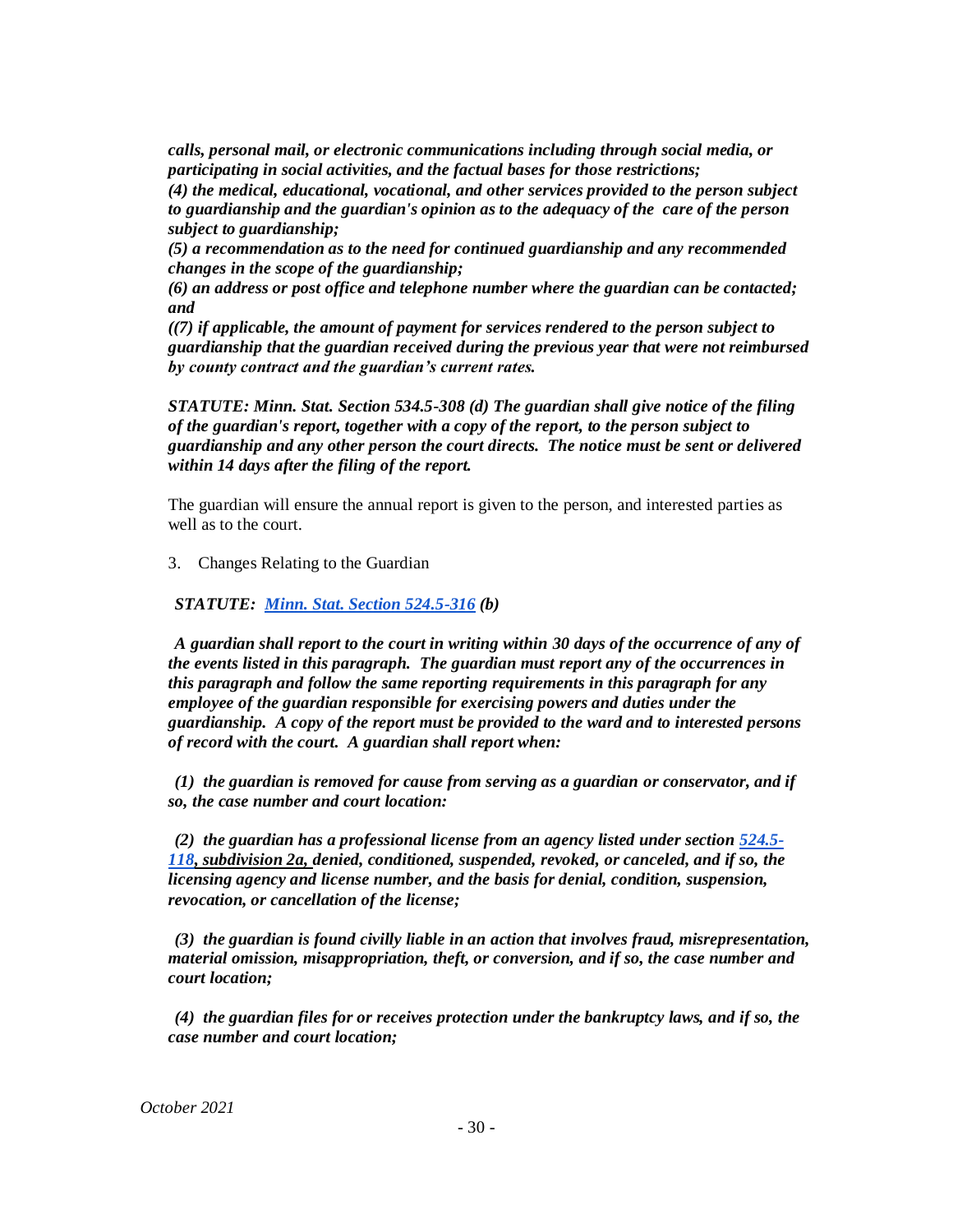*(5) a civil monetary judgment is entered against the guardian, and if so, the case number, court location, and outstanding amount owed;*

 *(6) the guardian is convicted of a crime other than a petty misdemeanor or traffic offense, and if so, the case number and court location; or*

 *(7) an order for protection or harassment restraining order is issued against the guardian, and if so, the case number and court location.*

*Within 30 days of the occurrence of any of the events listed in [Minn. Stat. Sec. 524.5-316,](https://www.revisor.mn.gov/statutes/cite/524.5-316) the guardian files a written report with the court to report any occurrences relating to the guardian and any employee of the guardian. A copy of the report must also be given to the person subject to guardianship and the interested persons of record with the court.*

#### H. Guardianship Plan

A guardianship plan assists the guardian in assessing the person's needs and preferences, and formulates a direction for the guardianship. A guardianship plan encourages the guardian to consider the unique needs and preferences of the individual person under guardianship, and offers a platform for the guardian to advocate to other professionals to ensure that goals are pursued on behalf of the person. A person-centered philosophy shall guide the development of this plan. Additionally, a guardianship plan provides for continuity of care between guardianship staff and in the event of a successor guardian appointment. Utilizing information generated in a facility care plan, Individual Service Plan, or other document when such exist may be helpful.

- 1. Within 60 days of being appointed, the guardian shall develop a written guardianship plan for the person. This shall be filed in the person's case file. The person shall be meaningfully involved in the development of the plan; at a minimum, being encouraged to express personal goals and preferences.
	- a. The plan will address short and long-term goals for the person, and include consideration of the person's needs, as well as the person's own goals and preferences*.* 
		- i. Examples of short-term goals may include: a move into or out of a long-term care facility; location of an appropriate assisted living facility; maintain current residence through hiring home care providers; work with police and adult protection to address maltreatment issues, etc.
		- ii. Examples of long-term goals may include: working towards modification or termination of the guardianship; maintaining a safe plan that meets the person's needs, etc.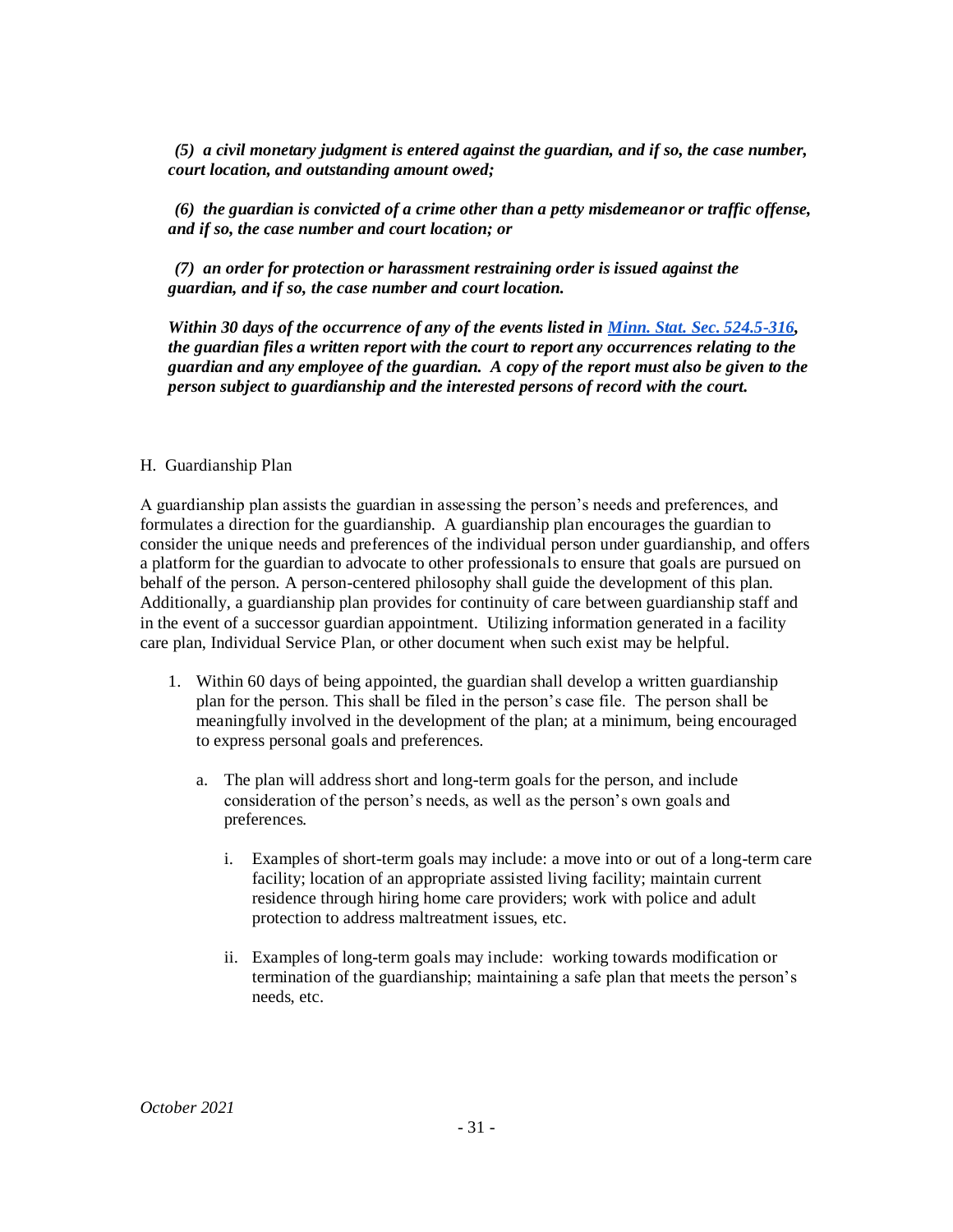- iii. The guardian shall evaluate whether any imposed safety restrictions can be modified.
- b. Depending on the areas of authority granted by the court, the guardianship plan will include planning for medical, psychiatric, social, vocational, educational, training, residential, and recreational needs of the person as appropriate to the individual person. The plan shall emphasize the person's strengths, skills, and abilities, as well as needs, i.e., what is important *to* the person, as well as what is important *for* the person. The plan will seek to meet these needs in the least restrictive setting.
- c. consider engaging in the development of a formal person centered plan, facilitated by a trained Person Centered Planner. A facilitated plan encompasses a person's entire life and first seeks out what is important to them, then what supports a person many need to achieve their goals.
- 2. As applicable, the conservator or other fiduciary, family, social service providers and others may need to be involved in the process of developing a plan.
- 3. The plan should be evaluated and updated annually, or more often as the situation of the person changes
- I. Interpersonal Relationships and Sexual Expression of the Ward

While the topic of sexuality is a sensitive subject and discussion may be uncomfortable, expression of sexuality is an essential facet of human nature. Even a person with limited capacity is entitled to sexual expression in a way that is uniquely specific to that individual. The guardian shall not allow biases and discomfort to interfere with effective decisionmaking. The guardian shall recognize that sexual expression occurs on a continuum, and that every individual situation is unique and will require an individualized approach to ensure the person's specific needs are met, while ensuring that the person's well-being is not jeopardized.

- 1. The guardian shall acknowledge the person's right to interpersonal relationships and sexual expression. The guardian must take steps to ensure that a person's sexual expression is consensual, that the person is neither victimized nor victimizing others, and that an environment conducive to this expression in privacy is provided.
- 2. The guardian shall protect the rights of the person with regard to sexual expression and preferences except where the person is victimizing others or the desired sexual expression is illegal. A review of ethnic, religious, and cultural values may be necessary to uphold the person's values and customs.
- 3. The guardian shall take reasonable measure to protect the health and well-being of the person.
- 4. Where applicable, in an effort to prevent sexually-transmitted diseases, the guardian shall ensure that a health care professional has informed the person about such diseases and the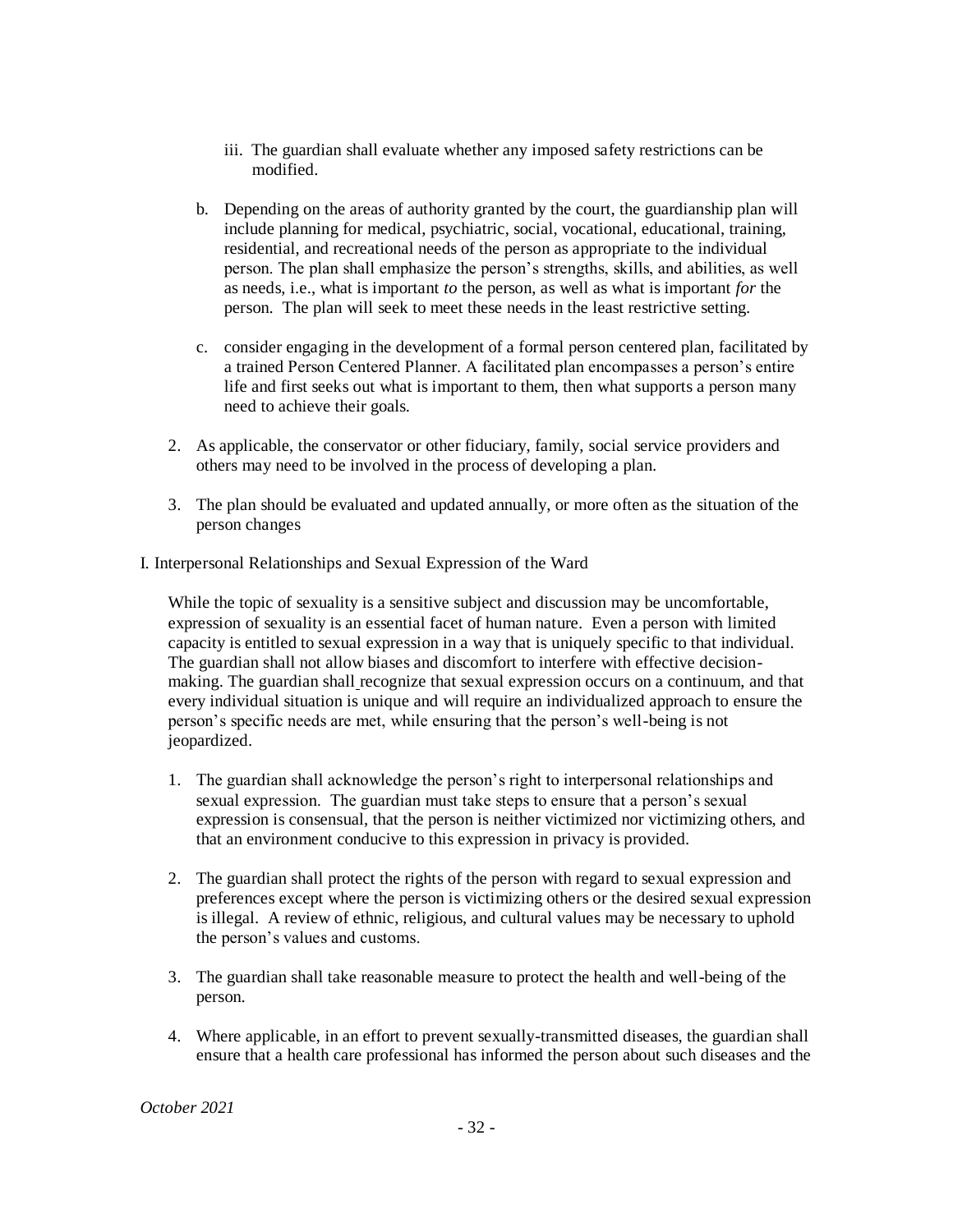related health consequences.

5. Where applicable, in an effort to prevent unplanned pregnancies, the guardian shall consider birth control options and choose the option that provides the person the level of protection appropriate to the person's lifestyle and ability, while considering preferences of the person. The guardian shall encourage the person, where possible and appropriate, to be informed and to participate in the choice of a birth control method through education by a health care professional.

#### J. Immunities of Guardian; Limitations

*STATUTE: [Minn. Stat. Section 524.5-315 \(](https://www.revisor.mn.gov/statutes/cite/524.5-315)b) A guardian is not liable to a third person for acts of the person subject to guardianship solely by reason of the relationship. A guardian who exercises reasonable care in choosing a third person providing medical or other care, treatment, or service for the person subject to guardianship is not liable for injury to the person subject to guardianship resulting from the wrongful conduct of the third person.*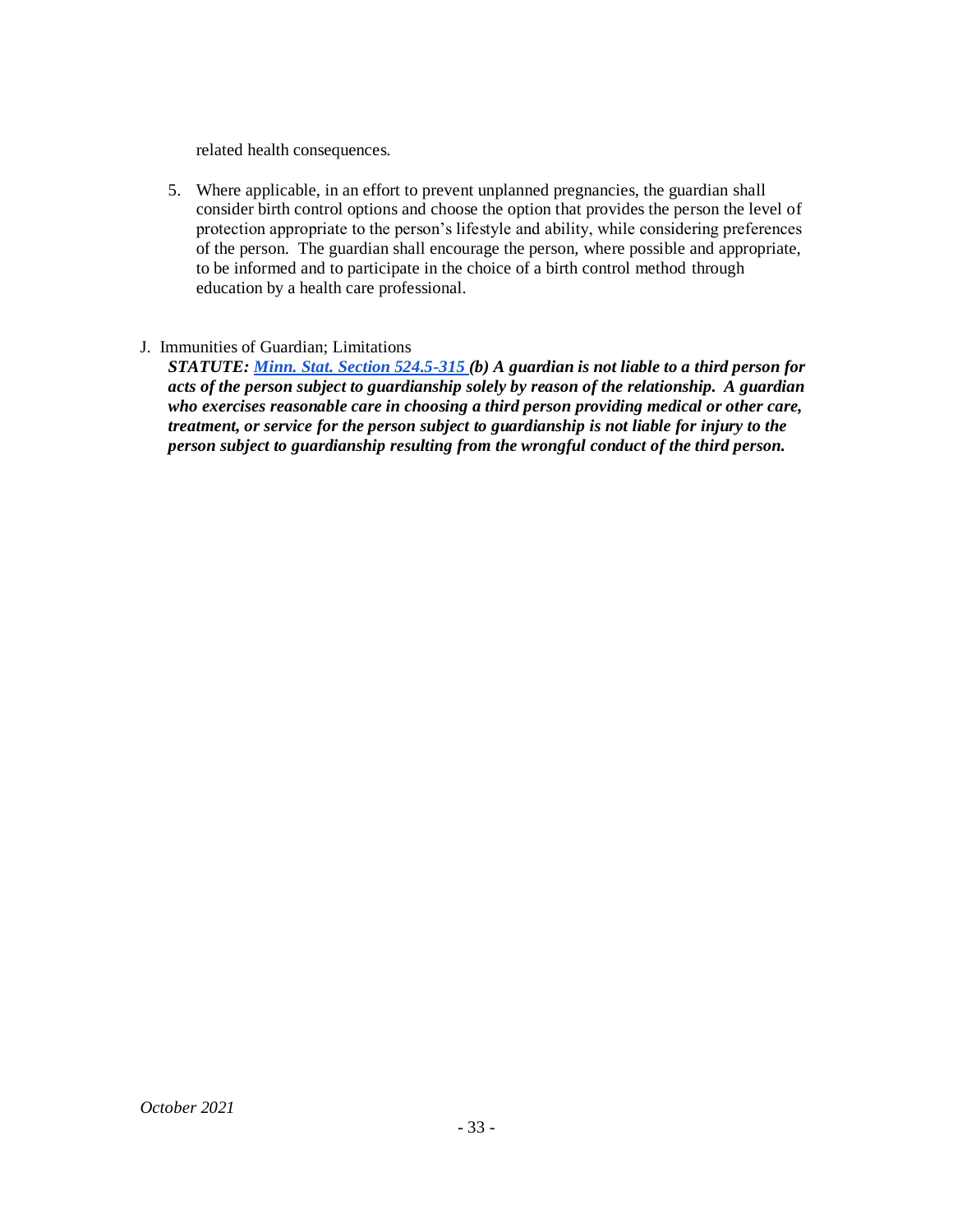#### **IV. CONSERVATOR**

*STATUTE: [Minn. Stat. Section 524.5-417\(](https://www.revisor.mn.gov/statutes/cite/524.5-417)c) The court may appoint a conservator if it determines that all the powers and duties listed in this section are needed to provide for the needs of the person subject to conservatorship. The court may also appoint a conservator if it determines that a conservator is necessary to provide for the needs of the person subject to conservatorship through the exercise of some, but not all, of the powers and duties listed in this section. The duties and powers of a conservator include, but are not limited to:*

A. Pay Reasonable Charges

**[S](https://www.revisor.mn.gov/statutes/cite/524.5-417)TATUTE:** [Minn. Stat.](https://www.revisor.mn.gov/statutes/cite/524.5-417) Section  $524.5-417(c)(1)$ : the duty to pay the reasonable charges *for the support, maintenance, and education of the person subject to conservatorship in a manner suitable to the station in life of the person subject to conservatorship and the value of the estate. Nothing herein contained shall release parents from obligations imposed by law for the support, maintenance, and education of their children. The conservator has no duty to pay for these requirements out of personal funds. Wherever possible and appropriate, the conservator should meet these requirements through governmental benefits or services to which the person subject to conservatorship is entitled, rather than from the estate of the person subject to conservatorship. Failure to satisfy the needs and requirements of this section shall be grounds for removal, but the conservator shall have no personal or monetary liability;*

- 1. Billings should issue in the name of the person and all documents signed by the conservator on behalf of the person should indicate that relationship, to prevent incurring personal liability.
- 2. The conservator has the duty to pay reasonable charges on behalf of the person. This obligates the conservator to determine reasonable charges.
- 3. Charges for support and maintenance include, but are not limited to:
	- a. Housing and related expenses, personal living expenses.
	- b. Necessary withholding, unemployment taxes, and workers' compensation premiums for employees of the person.
	- c. Medical services rendered. File all related insurance documents.

CAUTION: If there is no guardian, the responsibility for obtaining these services may fall to the conservator by default.

CAUTION: Before joint or beneficiary-designated assets are expended to pay charges of the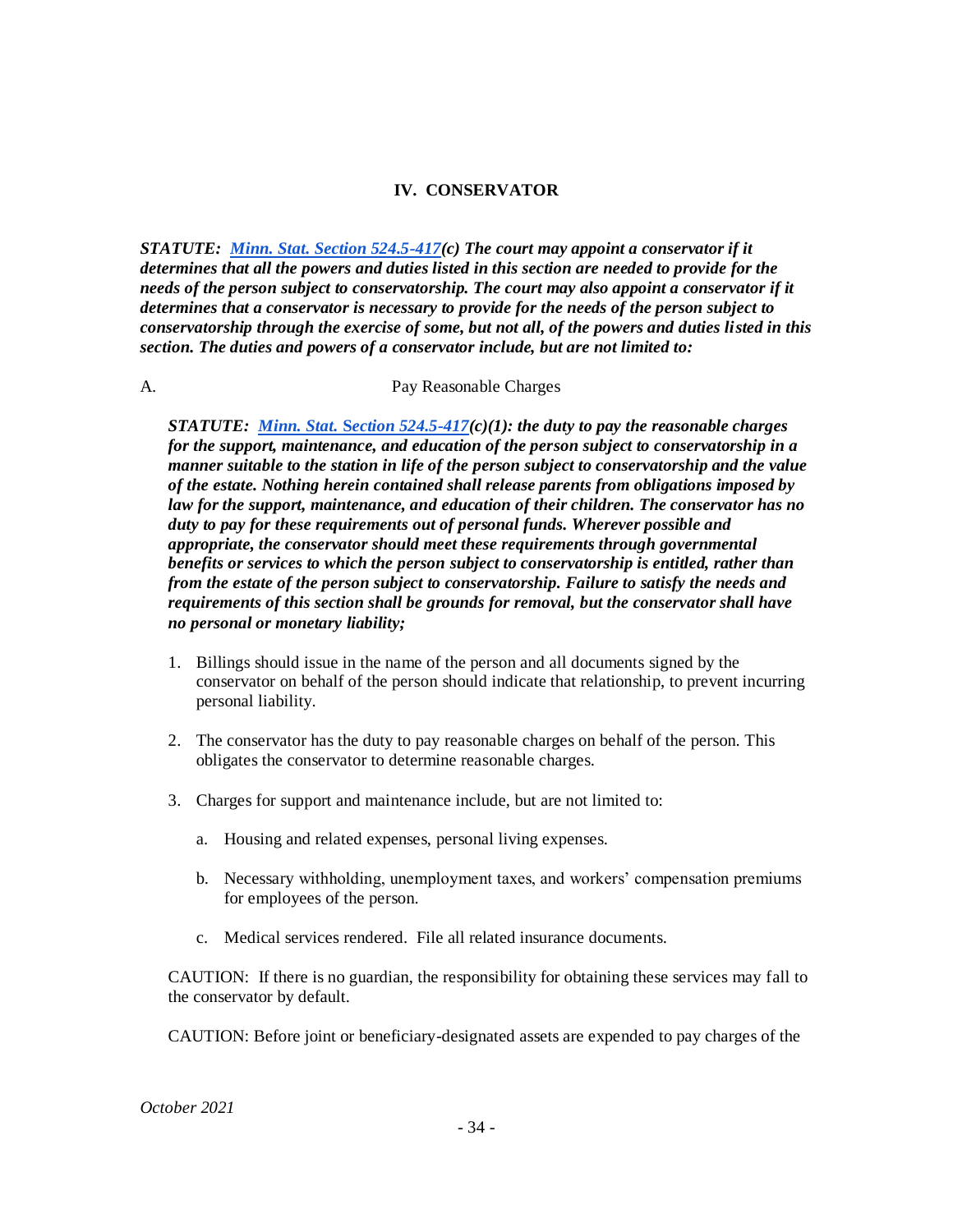person, the conservator should evaluate which assets to spend first, and should seek legal advice if necessary

to determine which assets to spend first.

Note: If there are not enough assets to pay the charges of the person, the conservator should seek legal advice regarding the priority of payment of charges. See Section L. Claims Against the Person.

#### B. Pay All Just and Lawful Debts

**[S](https://www.revisor.mn.gov/statutes/cite/524.5-417)TATUTE:** *[Minn. Stat.](https://www.revisor.mn.gov/statutes/cite/524.5-417)* Section  $524.5-417(c)(2)$ : the duty to pay out of the estate of the *person subject to conservatorship all lawful debts of the person subject to conservatorship and the reasonable charges incurred for the support, maintenance, and education of the spouse and dependent children of the person subject to conservatorship and, upon order of the court, pay such sum as the court may fix as reasonable for the support of any person unable to earn a livelihood who is legally entitled to support from the person subject to conservatorship;*

#### *STATUTE: [Minn. Stat. Section 524.5-427](https://www.revisor.mn.gov/statutes/cite/524.5-427)*

*(a) Unless otherwise specified in the order of appointment and endorsed on the letters of appointment, a conservator may expend or distribute income or principal of the estate of the person subject to conservatorship without further court authorization or confirmation for the support, care, education, health, and welfare of the person subject to conservatorship and individuals who are in fact dependent on the person subject to conservatorship, including the payment of child or spousal support, in accordance with paragraphs (b) to (e).*

*(b) The conservator shall consider recommendations relating to the appropriate standard of support, care, education, health, and welfare for the person subject to conservatorship or an individual who is in fact dependent on the person subject to conservatorship made by a guardian, if any, and, if the person subject to conservatorship is a minor, the conservator shall consider recommendations made by a parent.*

*(c) The conservator may not be surcharged for money paid to persons furnishing support, care, education, or benefit to the person subject to conservatorship or an individual who is in fact dependent on the person subject to conservatorship pursuant to the* 

*recommendations of a parent or guardian of the person subject to conservatorship unless the conservator knows that the parent or guardian derives personal financial benefit therefrom, including relief from any personal duty of support, or the recommendations are not in the best interest of the person subject to conservatorship.*

*(d) In making distributions under this section, the conservator shall consider:*

*(1) the size of the estate, the estimated duration of the conservatorship, and the likelihood that the person subject to conservatorship, at some future time, may be fully selfsufficient and able to manage business affairs and the estate;*

*(2) the accustomed standard of living of the person subject to conservatorship and individuals who are in fact dependent on the person subject to conservatorship; and*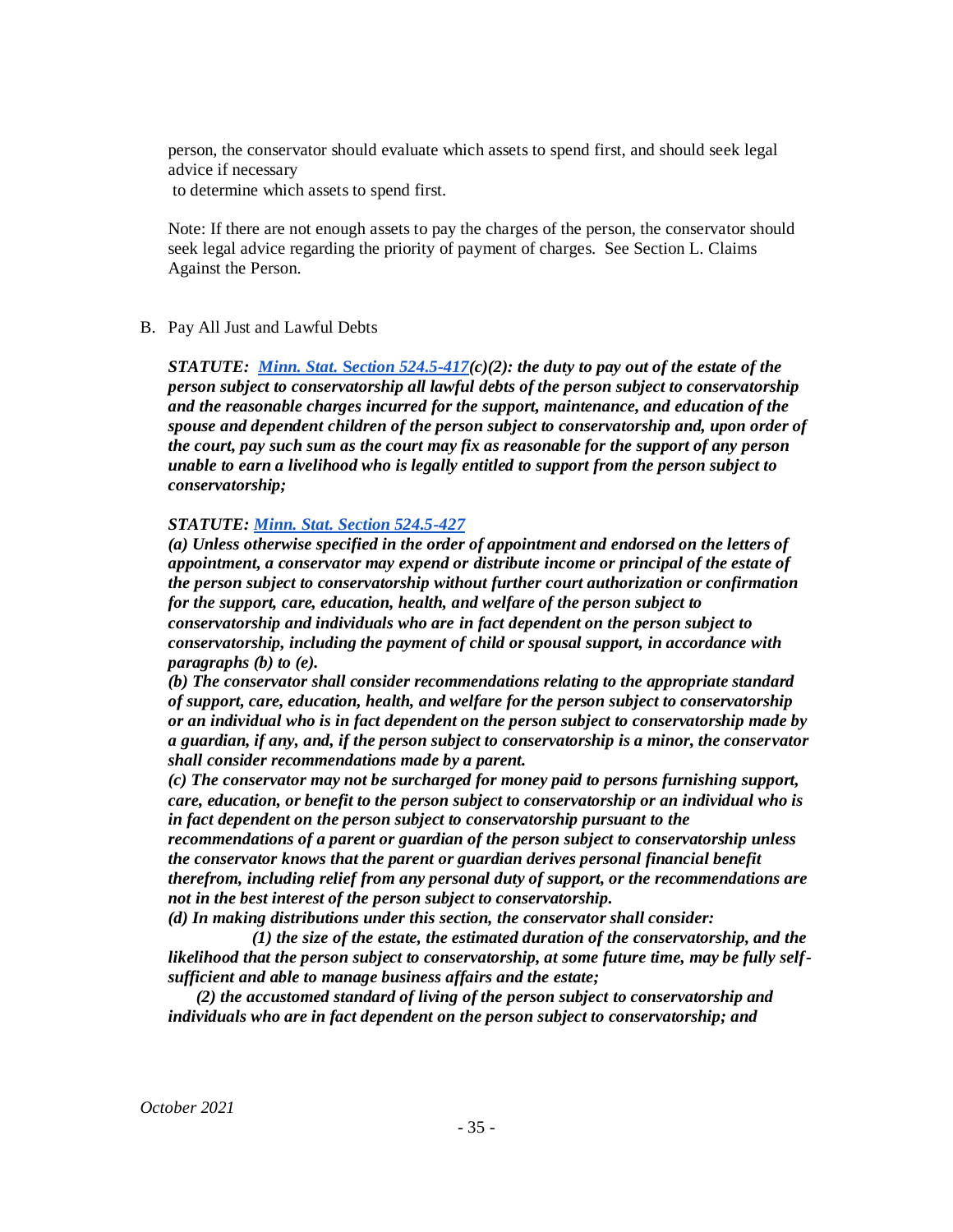*(3) other money or sources used for the support of the person subject to conservatorship.*

*(e) Money expended under this section may be paid by the conservator to any person, including the person subject to conservatorship, to reimburse for expenditures that the conservator might have made or in advance for services to be rendered to the person subject to conservatorship if it is reasonable to expect the services will be performed and advance payments are customary or reasonably necessary under the circumstances*

- 1. Determine tax status and file returns.
- 2. Guidelines for paying debts and charges of the person.
	- a. The conservator shall make a reasonable effort to pay debts in a timely manner.
	- b. The conservator shall consider recommendations made by the guardian relating to the appropriate standards of care.
	- c. The conservator may not be surcharged for the monies paid to those furnishing services to the person pursuant to a recommendation of a guardian unless the conservator knows that the guardian received a personal financial benefit from the services or the recommendation was not in the best interest of the person.
	- d. In making distributions, the conservator shall consider, among other things, the following:
		- i. the size of the estate,
		- ii. the wishes and goals of the person
		- iii. the expected duration of the conservatorship,
		- i. the accustomed standard of living of the person
		- v. other monies available for the person's support

vi. the assets owned by the person subject to conservatorship in need of protection and maintenance, i.e. real estate

- 3. Guidelines for paying charges for the person's spouse, child, or other dependent:
	- a. The conservator shall consider the recommendations made by the dependent person's guardian or parent, if applicable, relating to the appropriate standard of care for the dependent person
	- b. The conservator may not be surcharged for the monies paid to those furnishing services to the person's spouse, child, or other dependent pursuant to a recommendation of a guardian unless the conservator knows that the guardian received a personal financial benefit from the services or the recommendation was not in the best interest of the person's spouse, child, or other dependent.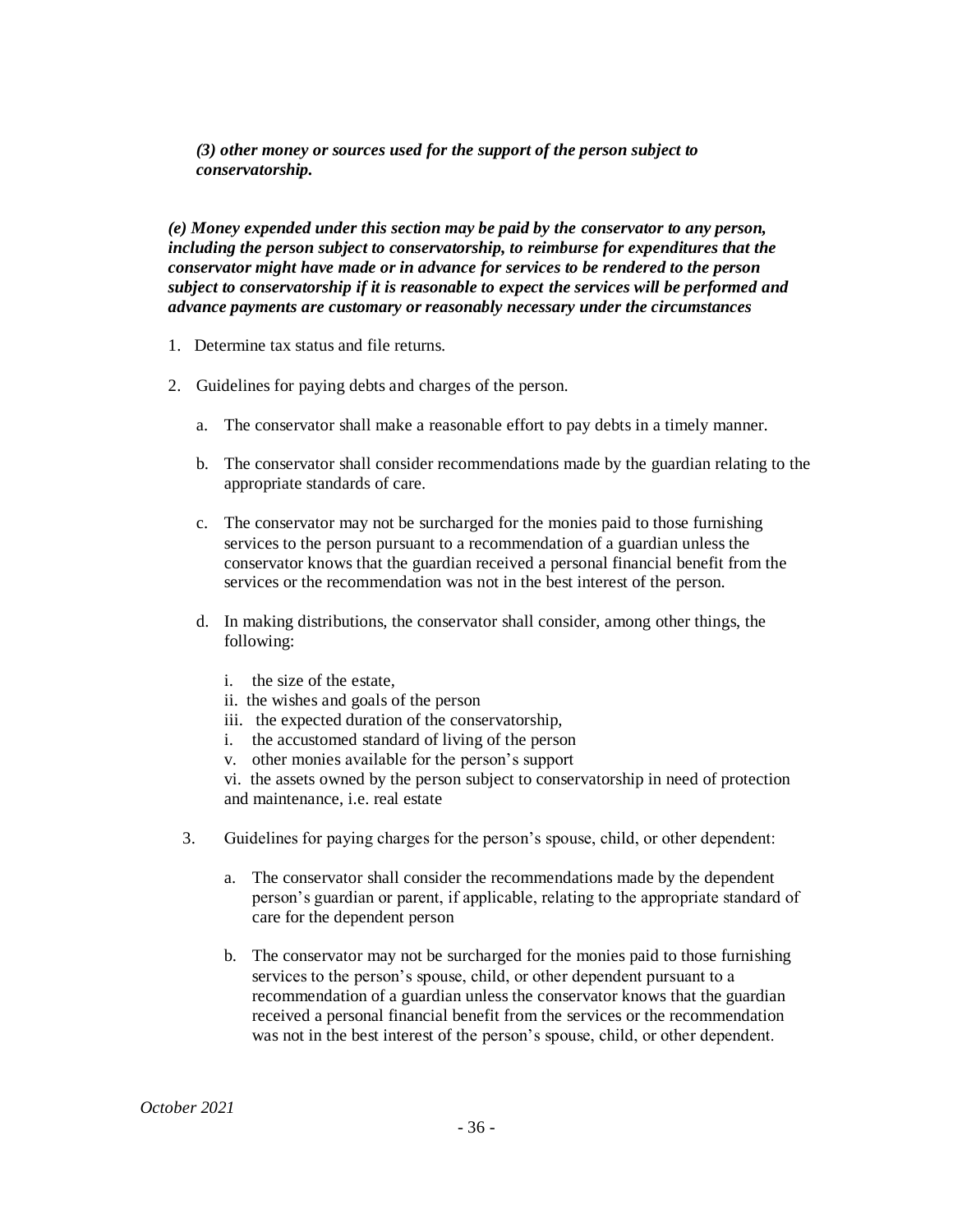c. In making distributions for an individual who is a dependent of the person, the conservator shall consider the factors noted in the above statute and in paragraph 2 d. above.

CAUTION: Obtain court approval before spending the person's assets for the benefit of someone other than the person, despite the apparent authority given under Minn. Stat. Sec. 524.5-427.

CAUTION: Before joint or beneficiary-designated assets are expended to pay debts of the person, the conservator should evaluate which assets to spend first. . The conservator should seek legal advice if necessary to determine which assets to spend first. Note: If there are not enough assets to pay the debts of the person, the conservator should immediately seek legal advice regarding the priority of payment of debts. See Section L. Claims Against the Person.

#### C. Financial Management

*STATUTE: [Minn. Stat.](https://www.revisor.mn.gov/statutes/cite/524.5-417)* **[S](https://www.revisor.mn.gov/statutes/cite/524.5-417)***[ection 524.5-417\(](https://www.revisor.mn.gov/statutes/cite/524.5-417)c)(3) the duty to possess and manage the estate, collect all debts and claims in favor of the person subject to conservatorship, or, with the approval of the court, compromise them, institute suit on behalf of the person subject to conservatorship and represent the person subject to conservatorship in expungement proceedings, harassment proceedings, and all civil court proceedings, including but not limited to restraining orders, orders for protection, name changes, conciliation court, housing court, family court, probate court and juvenile court; and invest all funds not currently needed for the debts and charges named in clauses (1) and (2) and the management of the estate, in accordance with the provisions of section[s](https://www.revisor.mn.gov/statutes/cite/48A.07#stat.48A.07.6) [48A.07,](https://www.revisor.mn.gov/statutes/cite/48A.07#stat.48A.07.6)  [subdivision 6](https://www.revisor.mn.gov/statutes/cite/48A.07#stat.48A.07.6)[,](https://www.revisor.mn.gov/statutes/cite/501C.0901) [501C.0901,](https://www.revisor.mn.gov/statutes/cite/501C.0901) an[d](https://www.revisor.mn.gov/statutes/cite/524.5-423) [524.5-423,](https://www.revisor.mn.gov/statutes/cite/524.5-423) or as otherwise ordered by the court. The standard of a fiduciary shall be applicable to all investments by a conservator. A conservator shall also have the power to purchase certain contracts of insurance as provided in sectio[n](https://www.revisor.mn.gov/statutes/cite/50.14#stat.50.14.14) [50.14, subdivision 14,](https://www.revisor.mn.gov/statutes/cite/50.14#stat.50.14.14) clause (b);*

- 1. The conservator shall take possession of and secure assets, including real estate. These actions may include:
	- maintaining and securing occupied and unoccupied real estate.
	- maintaining insurance on all property. If there is no guardian, the responsibility for securing and insuring personal property may fall to the conservator by default.
	- filing Lis Pendens for the real estate and personal property
	- monitoring the person's credit history and notifying the credit reporting agencies to prevent the extension of credit without the conservator's consent, or freezing the person's credit.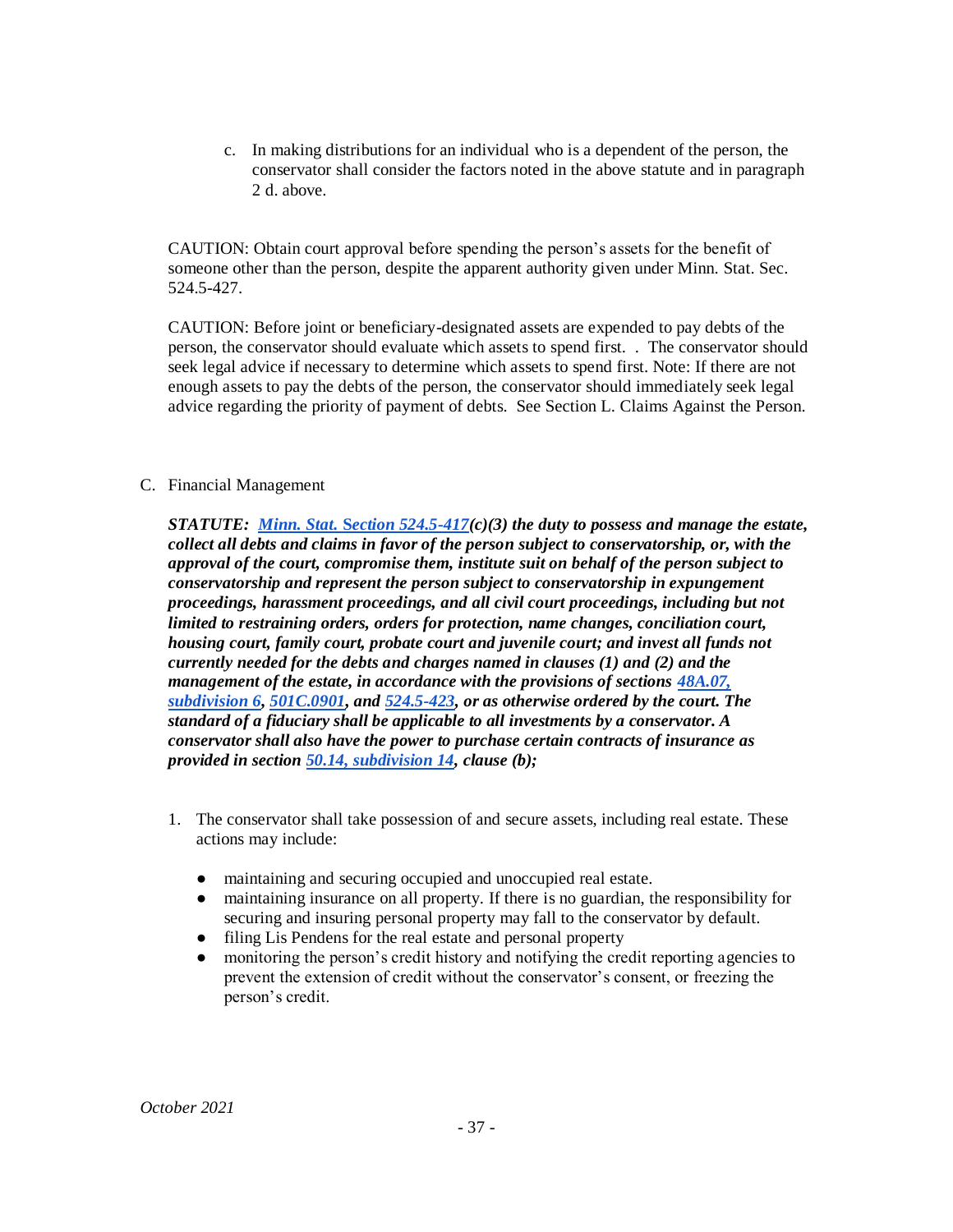- 2. The conservator shall investigate and determine all debts and claims in order to pursue collection.
- 3. After consulting with the guardian, and the person, the conservator should develop a financial plan, identifying the need to increase assets, maintain existing assets, or expend the estate to meet the current and anticipated care needs, goals, and wishes of the person.
- 4. The conservator may, with consent of the court, institute lawsuits and act on behalf of the person.
- 5. The conservator shall invest funds, preserving, protecting, and conserving assets and producing as much income as possible with minimal risk to principal. The conservator is subject to fiduciary standards. Depending on the size and/or complexity of the estate, the conservator should engage the services of investment or legal professionals.
- 6. The conservator has a duty to search out and apply for all governmental benefits for which the person may be eligible.
- 7. The conservator is obligated to notify the court when the bond does not adequately cover the person's assets.
- 8. Consistent with the person's financial situation, preferences, and vulnerability to loss or exploitation, the conservator shall provide the person reasonable access to spending money for the person's own use and expression of choice. The conservator should seek court approval as appropriate.
- D. Approval of Contracts

*STATUTE: [Minn. Stat. Section 524.5-417\(](https://www.revisor.mn.gov/statutes/cite/524.5-417)c)(5) the power to approve or withhold approval of any contract, except for necessities, which the person subject to conservatorship may make or wish to make;*

E. Application for Governmental Benefits

*STATUTE: Minn. Stat. Section 524.5-417(c)(6) the power to apply on behalf of the person subject to conservatorship for any assistance, services, or benefits available to the person subject to conservatorship through any unit of government; and*

A conservator shall make efforts to anticipate when a person's funds will be exhausted, and complete a timely transition to government benefits, representative payee status, etc., as appropriate.

F. Termination of Power of Attorney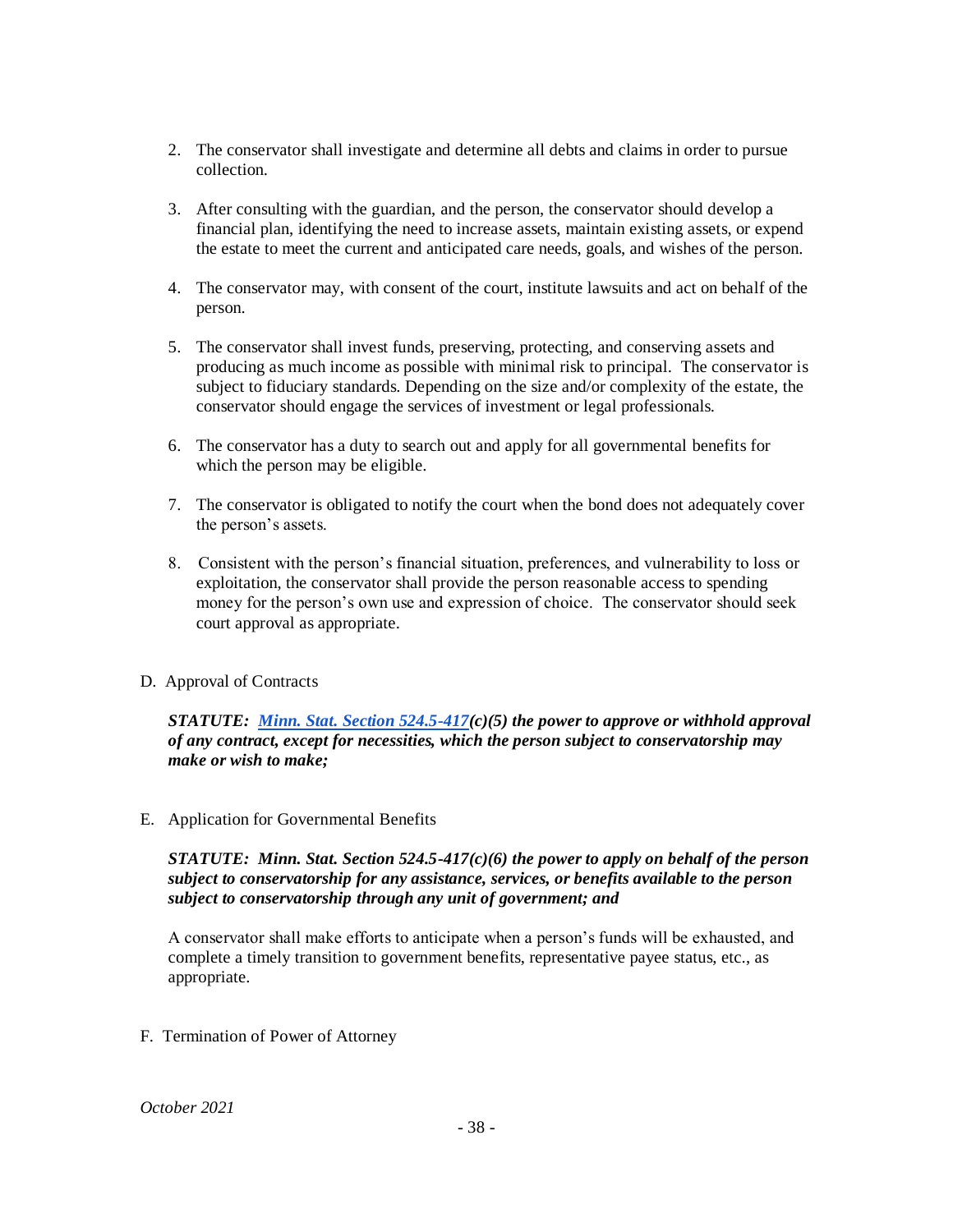*STATUTE: [Minn. Stat. Section 524.5-417\(](https://www.revisor.mn.gov/statutes/cite/524.5-417)d) The conservator shall have the power to revoke, suspend, or terminate all or any part of a durable power of attorney of which the person subject to conservatorship is the principal with the same power the principal would have if the principal were not incapacitated. If a durable power of attorney is in effect, a decision of the conservator takes precedence over that of an attorney-in-fact.*

#### G. Sale of Real Estate, Leases, Mortgages

*STATUTE: [Minn. Stat. Section 524.5-417\(](https://www.revisor.mn.gov/statutes/cite/524.5-417)c)(4) where a person subject to conservatorship has inherited an undivided interest in real estate, the court, on a showing that it is for the best interest of the person subject to conservatorship, may authorize an exchange or sale of the interest of the person subject to conservatorship or a purchase by the person subject to conservatorship of any interest other heirs may have in the real estate, subject to the procedures and notice requirements of sectio[n](https://www.revisor.mn.gov/statutes/cite/524.5-418) [524.5-418;](https://www.revisor.mn.gov/statutes/cite/524.5-418)*

*STATUTE: [Minn. Stat. Section 524.5-418\(](https://www.revisor.mn.gov/statutes/cite/524.5-418)a) The court may direct a sale, mortgage, or lease of any real estate of a person subject to conservatorship when the personal property is insufficient to pay debts and other charges against the estate, or to provide for the support, maintenance, and education of the person subject to conservatorship, a spouse, and dependent children, or when it shall determine the sale, mortgage, or lease to be for the best interest of the person subject to conservatorship. The homestead of a person subject to conservatorship shall not be sold, mortgaged, or leased unless the written consent of the spouse has been filed.*

*STATUTE: [Minn. Stat. Section 524.5-418\(](https://www.revisor.mn.gov/statutes/cite/524.5-418)b) A conservator may file a petition to sell, mortgage, or lease alleging briefly the facts constituting the reasons for the application and describing the real estate involved therein. The petition may include all the real estate of the person subject to conservatorship or any part or parts thereof. It may apply for different authority as to separate parcels. It may apply in the alternative for authority to sell, mortgage, or lease.*

- *(1) Upon the filing of such petition, the court shall fix the time and place for the hearing thereof. Notice of the hearing shall be given to interested persons and shall state briefly the nature of the application made by the petition. If publication of notice is required by the court, published notice shall be given by publication once a week for two consecutive weeks in a legal newspaper designated by the petitioner in the county wherein the proceedings are pending, or, if no such designation be made, in any legal newspaper in the county, or, if the city of the residence of the person subject to conservatorship is situated in more than one county, in any legal newspaper*
- *in the city. The first publication shall be had within two weeks after the date of the order fixing the time and place for the hearing. Proof of publication and mailing shall be filed before the hearing. No defect in any notice or in the publication or service thereof shall invalidate any proceedings.*
- *(2) Upon the hearing, the court shall have full power to direct the sale, mortgage, or lease of all the real estate described in the petition, or to direct the sale, mortgage, or*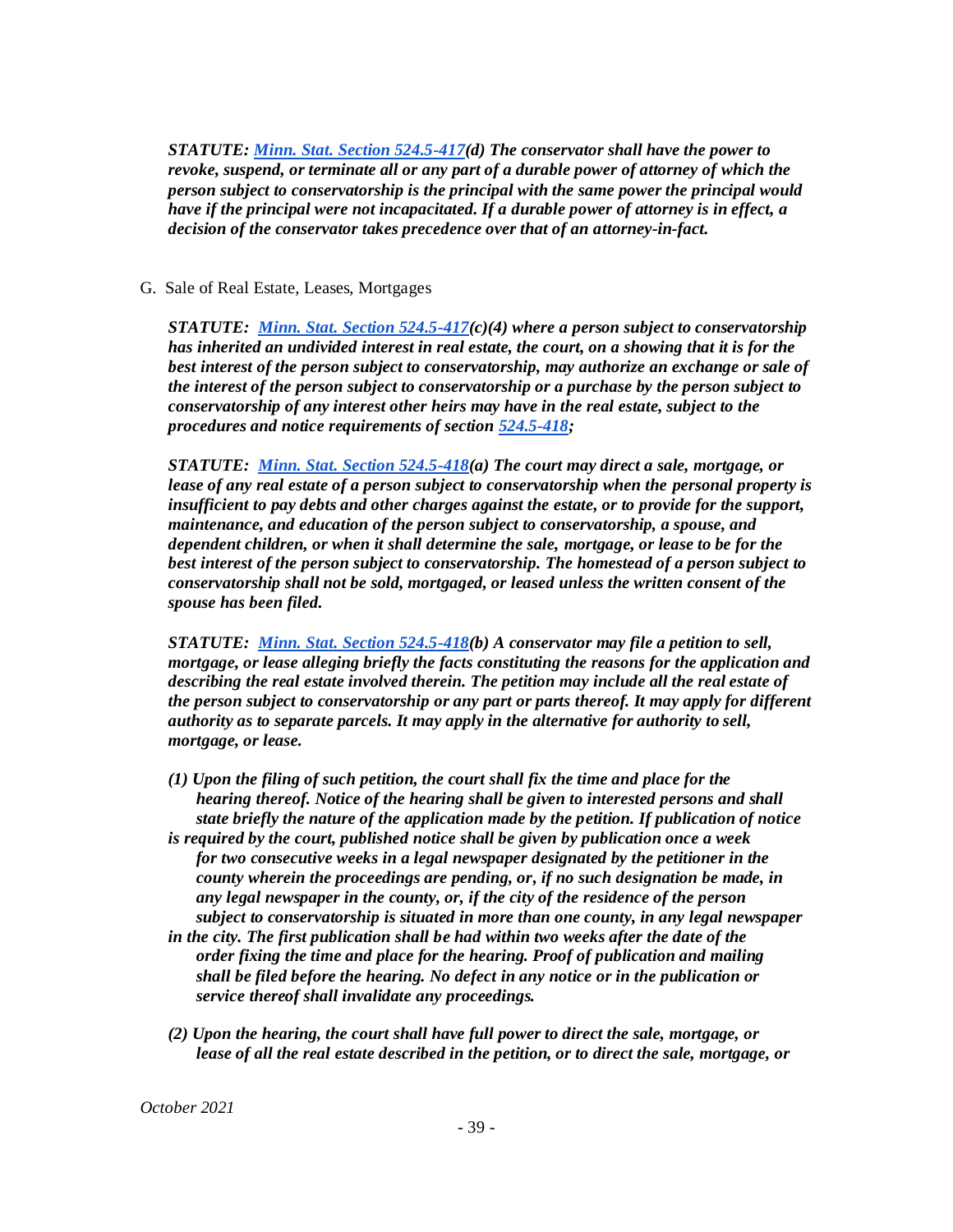*lease of any one or more parcels thereof, provided that any such direction shall be within the terms of the application made by the petition. The order shall describe the real estate to be sold, mortgaged, or leased, and may designate the sequence in which the several parcels shall be sold, mortgaged, or leased. If the order be for a sale, it shall direct whether the real estate shall be sold at private sale or public auction. An order to mortgage shall fix the maximum amount of the principal and the maximum rate of interest and shall direct the purpose for which the proceeds shall be used. An order for sale, mortgage, or lease shall remain in force until terminated by the court, but no private sale shall be made after one year from the date of the order unless the real estate shall have been reappraised under order of the court within six months preceding the sale.*

*(3) The court may order a sale of real estate for cash, part cash, and a* 

*purchase-money mortgage of not more than 50 percent of the purchase price, or on contract for deed. The initial payment under a sale on contract shall not be less than ten percent of the total purchase price, and the unpaid purchase price shall bear interest at a rate of not less than four percent per annum and shall be payable in reasonable monthly, quarterly, semiannual, or annual payments, and the final installment shall become due and payable not later than ten years from the date of the contract. Such contract shall provide for conveyance by conservator's or quitclaim deed, which deed shall be executed and delivered upon full performance of the contract without further order of the court. In the event of termination of the interest of the purchaser and assigns in such contract, the real estate may be resold under the original order and a reappraisal within six months preceding the sale. A sale of the vendor's interest in real estate sold by the conservator on contract may be made under order of the court, with or without notice, upon an appraisal of such interest within six months preceding the sale; no such sale shall be made for less than its value as fixed by such appraisal.*

*(4) If a sale at public auction is ordered, two weeks' published notice of the time and place of sale shall be given. Proof of publication shall be filed before the confirmation of the sale. Such publication and sale may be made in the county where the real estate is situated or in the county of the proceedings. If the parcels to be sold are contiguous and lie in more than one county, notice may be given and the sale may be made in either of such counties or in the county of the proceedings. The conservator may adjourn the sale from time to time, if for the best interests of the estate and the persons concerned, but not exceeding six months in all. Every adjournment shall be announced publicly at the time and place fixed for the sale and, if for more than one day, further notice thereof shall be given as the court may direct.*

*STATUTE: [Minn. Stat. Section 524.5-418](https://www.revisor.mn.gov/statutes/cite/524.5-418) (b)(5) If a private sale be ordered, the real estate shall be reappraised by two or more disinterested persons under order of the court unless a prior appraisal of the real estate has been made by two or more disinterested persons not more than six months before the sale, which reappraisal shall be filed before the*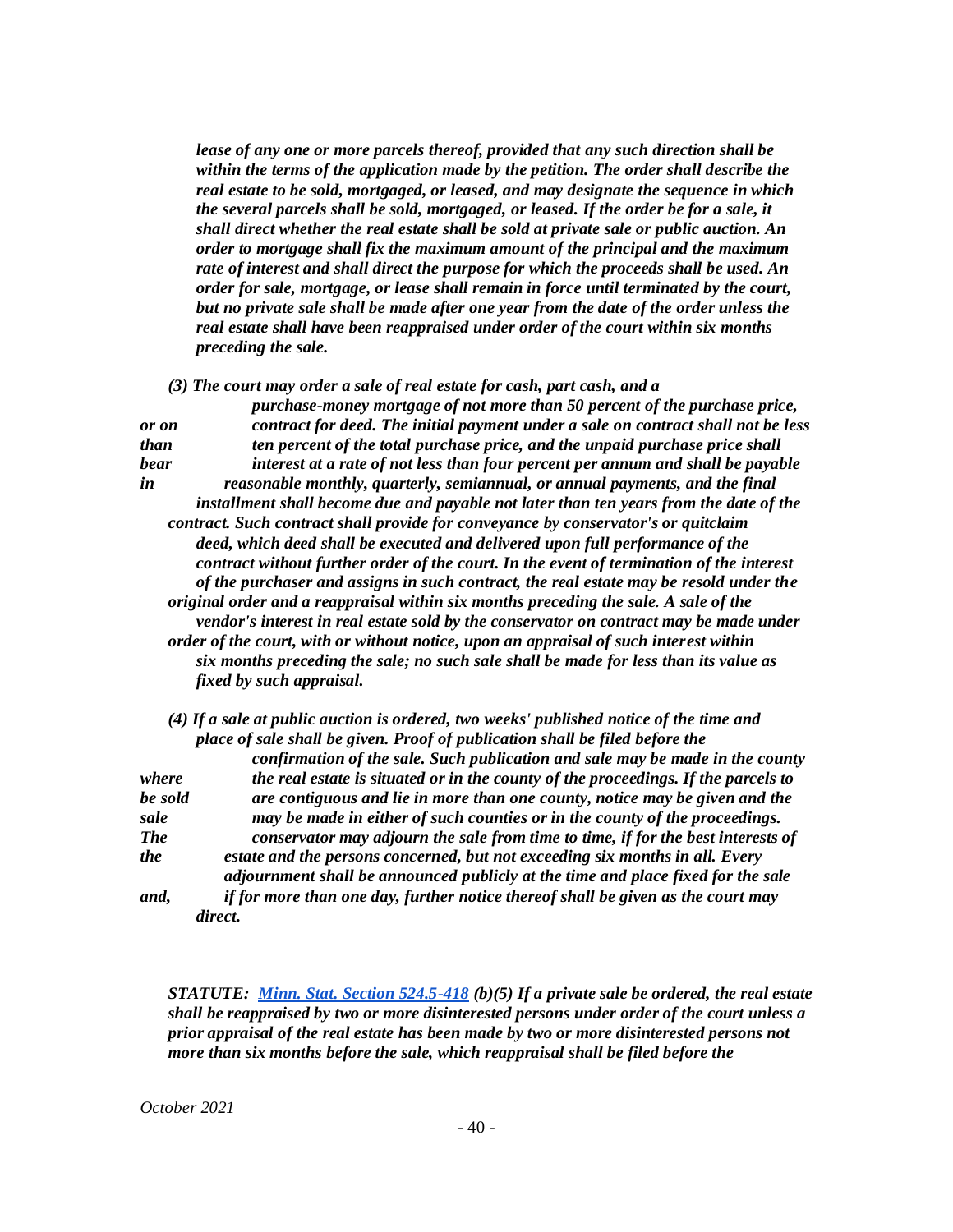#### *confirmation of the sale. No real estate shall be sold at private sale for less than its value as fixed by such appraisal.*

- 1. In considering whether it is in the best interests of the person to dispose of real or personal property, the conservator shall consider, but is not limited to a consideration of, the following factors:
	- a. Impact on the life of the person
	- b. Future need of or benefit to the person
	- c. The current desire of the person.
	- d. The provisions of the person's estate plan.
	- e. Financial benefit/burden/risk of maintaining the property.
- 2. Secure, maintain, and insure occupied and unoccupied property.
- 3. Consult an attorney before selling or encumbering any property, real, or personal, or any interest therein to ensure compliance with statutory requirements.
- 4. Comply with medical assistance rules when applicable.
- 5. For any mortgage or for a lease of real estate for one year or more, the conservator must obtain court approval.
- H. Transaction Set-Aside

*STATUTE: [Minn. Stat. Section 524.5-417\(](https://www.revisor.mn.gov/statutes/cite/524.5-417)e) Transaction set aside. If a person subject to conservatorship has made a financial transaction or gift or entered into a contract during the two-year period before establishment of the conservatorship, the conservator may petition for court review of the transaction, gift, or contract. If the court finds that the person subject to conservatorship was incapacitated or subject to duress, coercion, or undue influence when the transaction, gift, or contract was made, the court may declare the transaction, gift, or contract void except as against a bona fide transferee for value and order reimbursement or other appropriate relief. This paragraph does not affect any other right or remedy that may be available to the person subject to conservatorship with respect to the transaction, gift, or contract.*

*STATUTE: [Minn. Stat. Section 524.5-417](https://www.revisor.mn.gov/statutes/cite/524.5-417) (f)After the filing of the petition, a certificate of the district court certified to that fact may be filed for record with the Minnesota secretary of state in the same manner as provided in sectio[n](https://www.revisor.mn.gov/statutes/cite/336.9-501) [336.9-501.](https://www.revisor.mn.gov/statutes/cite/336.9-501) The certificate shall state that a petition is pending and the name and address of the person for whom a conservator is sought. If a conservator is appointed on the petition, and if the conservatorship order*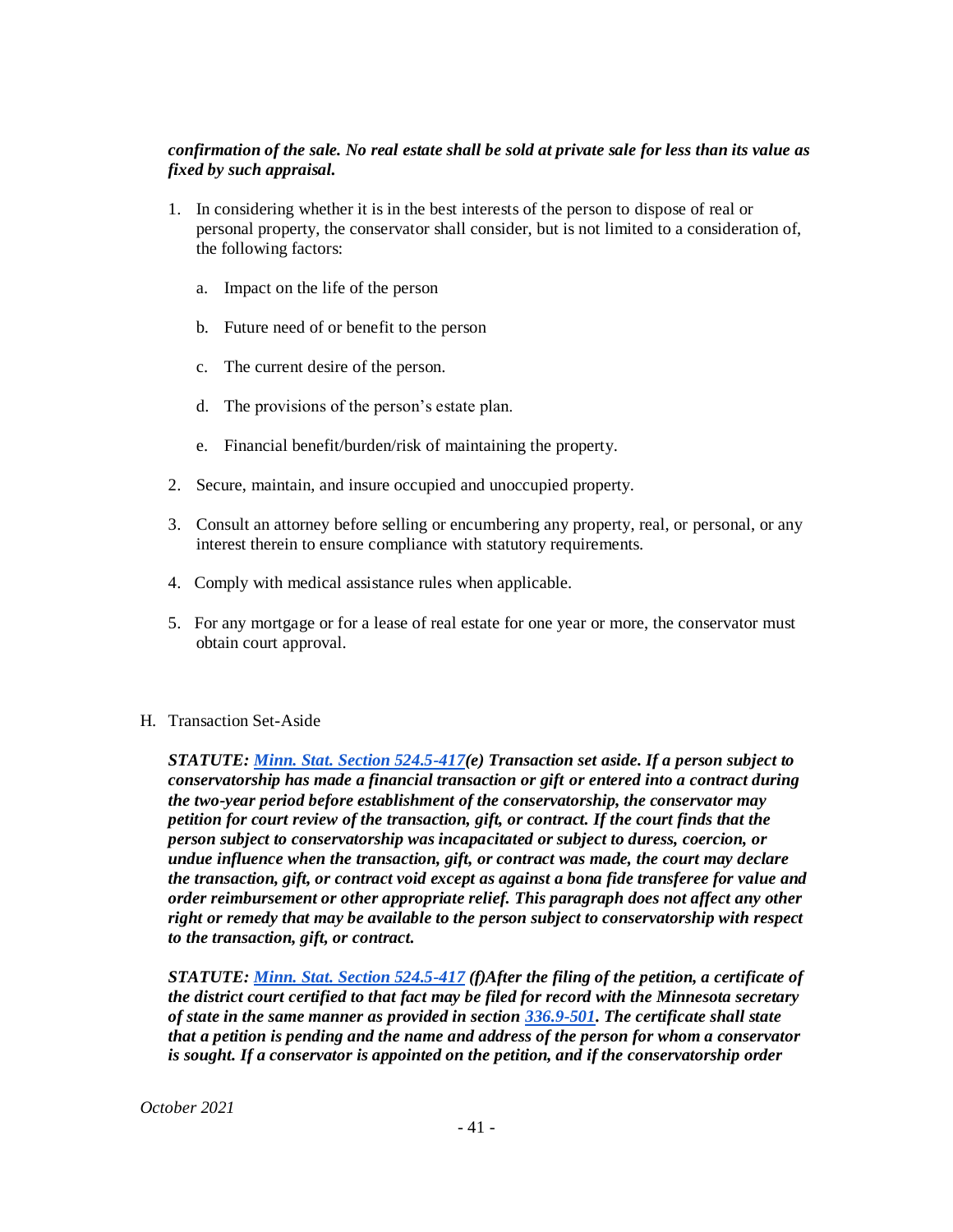*removes or restricts the right of the person subject to conservatorship to transfer property or to contract, then all contracts except for necessaries, and all transfers of personal property, tangible or intangible, including, but not limited to, cash or securities transfers at banks, brokerage houses, or other financial institutions, or transfers of cash or securities, made by the person subject to conservatorship after the filing and before the termination of the conservatorship shall be voidable.*

I. Inventory

*STATUTE: [Minn. Stat.](https://www.revisor.mn.gov/statutes/cite/524.5-419)* **[S](https://www.revisor.mn.gov/statutes/cite/524.5-419)***[ection 524.5-419\(](https://www.revisor.mn.gov/statutes/cite/524.5-419)a): Within 60 days after appointment, a conservator shall prepare and file with the appointing court a detailed inventory of the estate subject to the conservatorship, together with an oath or affirmation that the inventory is believed to be complete and accurate as far as information permits.*

*STATUTE: [Minn. Stat. Section 524.5-404](https://www.revisor.mn.gov/statutes/cite/524.5-404) (d): The conservator shall give notice of the filing of the conservator's inventory, together with a copy of the inventory, to the person subject to conservatorship and any other person the court directs. The notice must be sent or delivered within 14 days after the filing of the inventory.*

The following property shall be included in the inventory:

- (1) real estate, with plat or survey description, and if a homestead, designated as such,
- (2) furniture and household goods with a value of \$500 or greater
- (3) wearing apparel, with a value of \$500 or greater
- (4) corporation stocks described by certificate numbers
- (5) mortgages, bonds, notes, and other written evidence of debt, described by name of debtor, recording data, or other identification,
- (6) all other personal property with a value of \$500 or greater accurately identified

All encumbrances, liens, and other charges on any item shall be stated. The conservator shall set forth in the inventory the fair market value of all assets listed therein, however, appraisals are not usually required until assets are sold.

- l. Conduct a comprehensive search for all assets.
- 2. Determine whether any assets have beneficiary designations or whether co-owners are listed on the title. This information should be noted on the Inventory.
- 3. When a separate guardian and conservator are appointed, the guardian shall cooperate with the conservator in completing the inventory and sale of personal property
- 4. If there is a need to use legal means to protect assets, notify an attorney.
- J. Financial Record Keeping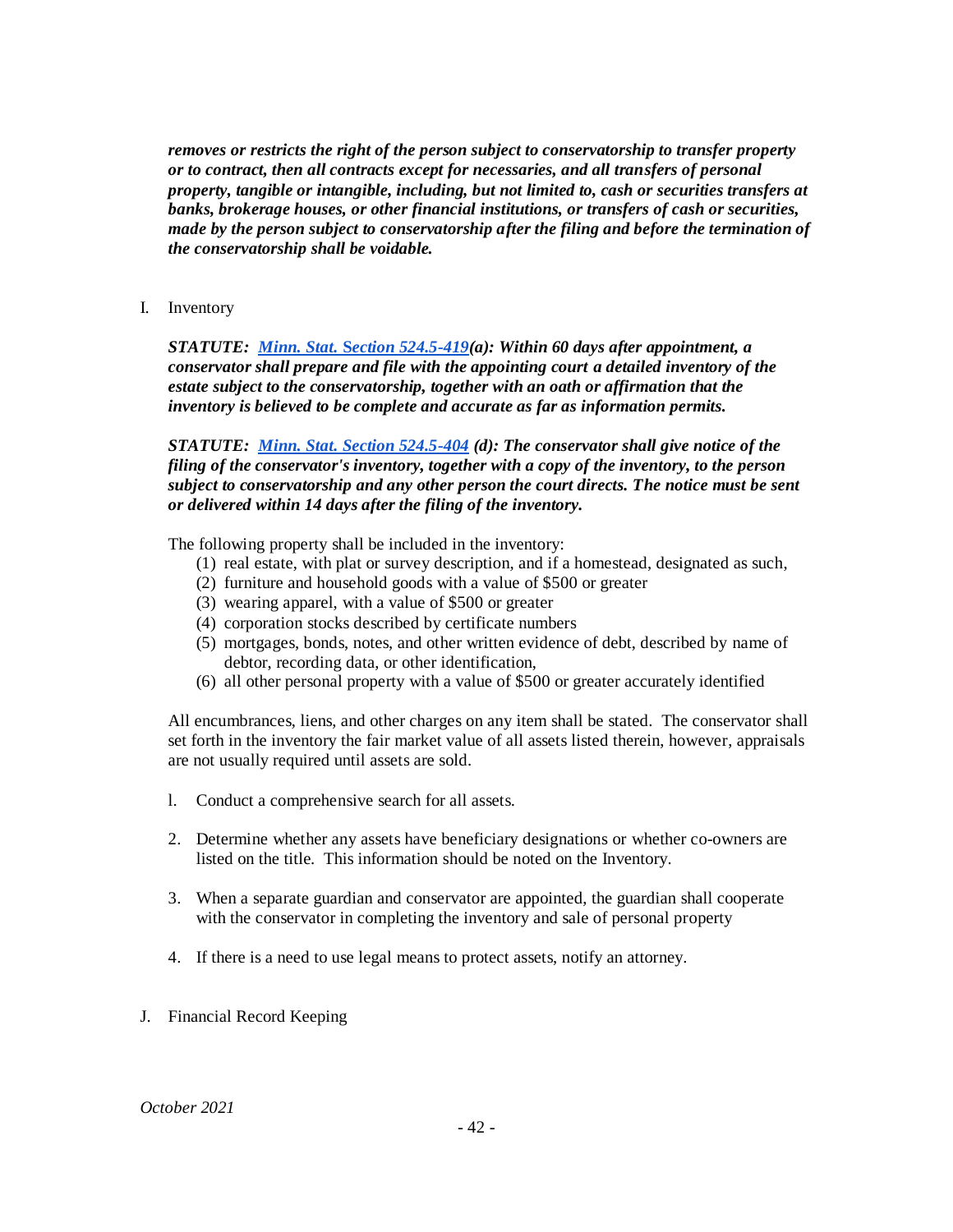*STATUTE: [Minn. Stat.](https://www.revisor.mn.gov/statutes/cite/524.5-419)* **[S](https://www.revisor.mn.gov/statutes/cite/524.5-419)***[ection 524.5-419\(](https://www.revisor.mn.gov/statutes/cite/524.5-419)b) A conservator shall keep records of the administration of the estate and make them available for examination on reasonable request of the court, person subject to guardianship, person subject to conservatorship, or any attorney representing such persons.*

- 1. Establish a separate conservatorship account to receive all deposits and make all payments.
- 2. Maintain a complete and accurate ledger that shows all funds going through the conservatorship account.
- 3. Keep receipts for all purchases made.
- 4. Retain bank account statements, cancelled checks, investment account statements, asset information, and tax returns for at least seven (7) years.
- 5. Avoid advancing expenses on behalf of the person. Instead, pay the person's vendors directly from the person's funds.
- 6. Refrain from using credit cards to pay the person's expenses when possible.
- 7. Seek approval from the court before making large purchases. An Order to Expend Funds may be obtained *ex parte.*

CAUTION: Each probate court may have varying definitions of what constitutes a large purchase.

7. The conservator may be required to file appropriate accountings with agencies paying benefits to the person.

#### K. Conflicts of Interest

*STATUTE: [Minn. Stat. Section 524.5-423](https://www.revisor.mn.gov/statutes/cite/524.5-423) Any transaction involving the conservatorship estate which is affected by a conflict between the conservator's fiduciary and personal interests is voidable unless the transaction is expressly authorized by the court after notice to interested persons. A transaction affected by a conflict between personal and fiduciary interests includes any sale, encumbrance, or other transaction involving the conservatorship estate entered into by the conservator, the spouse, descendant, agent, or lawyer of a conservator, or corporation or other enterprise in which the conservator has a beneficial interest.*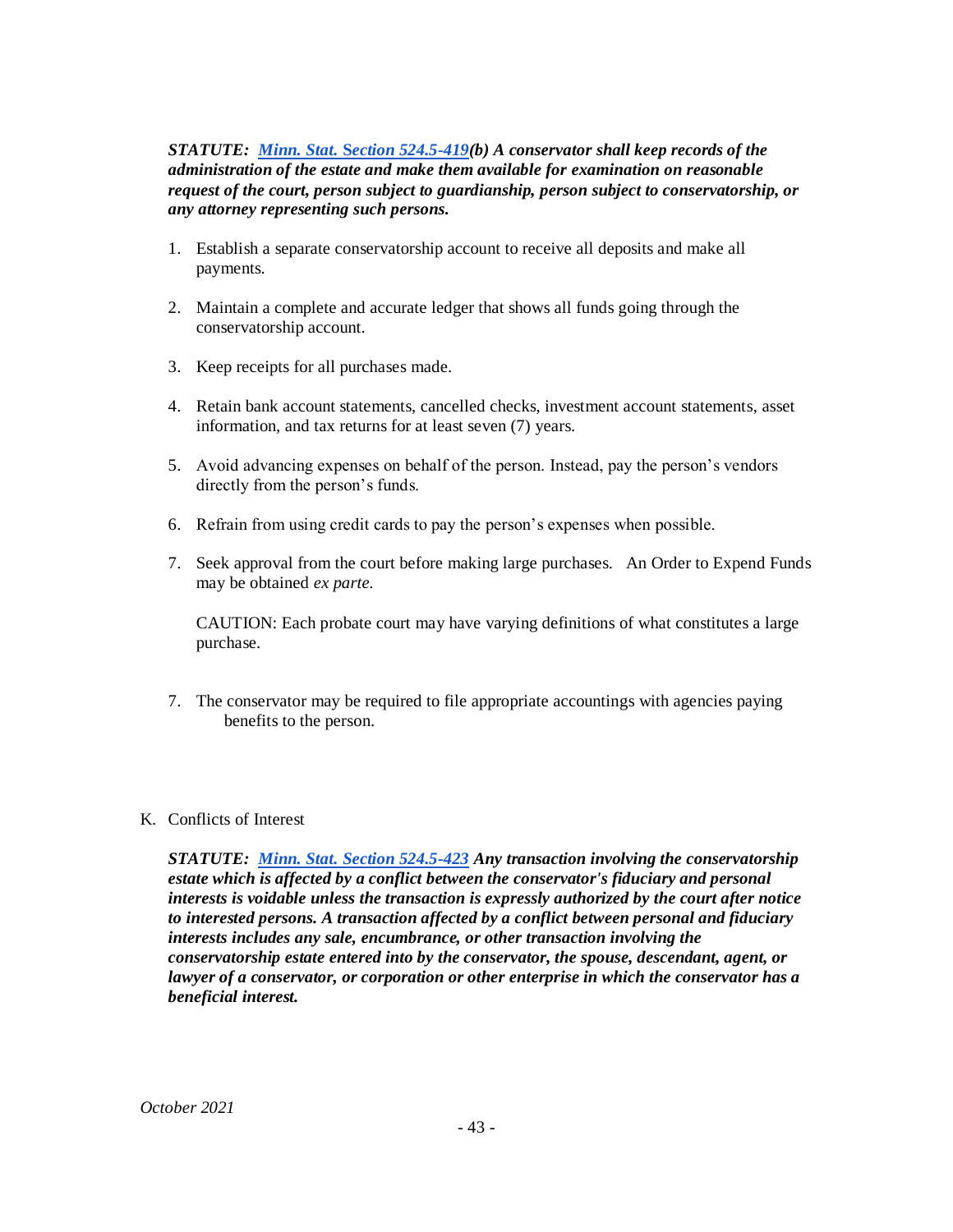- 1. A conservator shall keep conservatorship accounts separate from the conservator's funds at all times.
- 2. A conservator shall not borrow funds from, nor lend funds to, the person and shall not encumber the person's property.
- 3. The conservator shall not purchase from or sell or lease to the person any personal or real property without approval of the court.
- 4. The conservator shall not make any gifts out of the person's funds without court approval. This includes donations to churches and other charitable organizations.
- 5. A person's funds shall not be used to pay the debts of any party other than the person without court approval.
- L. Claims Against the Person

*STATUTE: [Minn. Stat. Section 524.5-429](https://www.revisor.mn.gov/statutes/cite/524.5-429) Claims Against Person Subject to Conservatroship.*

*A conservator may pay, or secure by encumbering assets of the estate, claims against the estate or against the person subject to conservatorship arising before or during the conservatorship upon their presentation and allowance in accordance with the priorities stated in paragraph (d). A claimant may present a claim by:*

*(1) sending or delivering to the conservator a written statement of the claim, indicating its basis, the name and address of the claimant, and the amount claimed; or*

*(2) filing a written statement of the claim, in the form prescribed by rule, with the clerk of court and sending or delivering a copy of the statement to the conservator.*

*(b) A claim is deemed presented on receipt of the written statement of claim by the conservator or the filing of the claim with the court, whichever occurs first. A presented claim is allowed if it is not disallowed by written statement sent or delivered by the conservator to the claimant within 60 days after its presentation. The conservator before payment may change an allowance to a disallowance in whole or in part, but not after allowance by a court order or judgment or an order directing payment of the claim. The presentation of a claim tolls the running of any statute of limitations relating to the claim until 30 days after its disallowance.*

*(c) A claimant whose claim has not been paid may petition the court for determination of the claim at any time before it is barred by a statute of limitations and, upon due proof, procure an order for its allowance, payment, or security by encumbering assets of the estate. If a proceeding is pending against a person subject to conservatorship at the time of appointment of a conservator or is initiated against the person subject to conservatorship thereafter, the*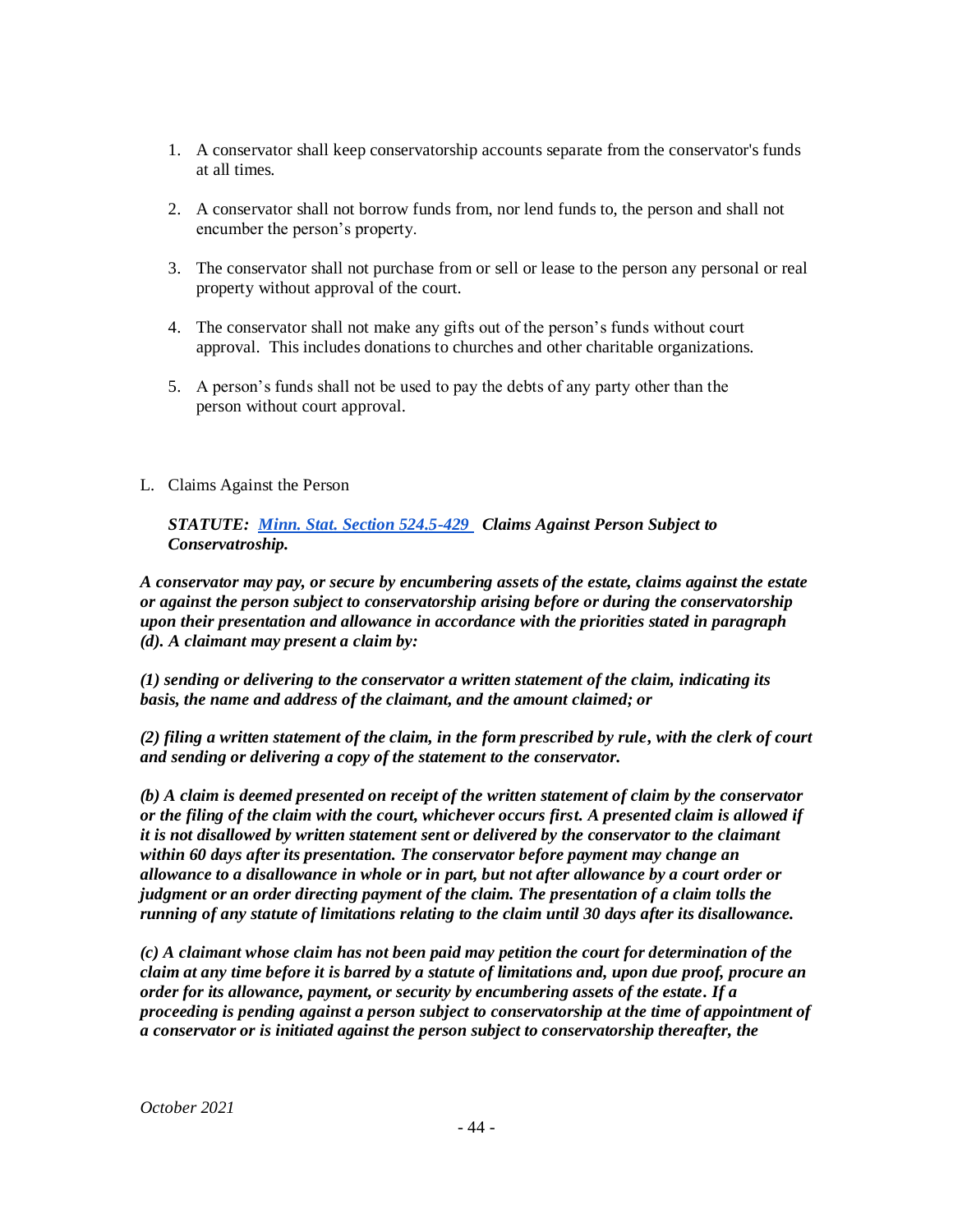*moving party shall give to the conservator notice of any proceeding that could result in creating a claim against the estate.*

*(d) If it appears that the estate is likely to be exhausted before all existing claims are paid, the conservator shall distribute the estate in money or in kind in payment of claims in the following order:*

*(1) costs and expenses of administration;*

*(2) claims of the federal or state government having priority under other law;*

*(3) reasonable and necessary medical, hospital, or nursing home expenses of the person subject to conservatorship, including compensation of persons attending the person subject to guardianship, person subject to conservatorship, or respondent;*

*(4) claims incurred by the conservator for support, care, education, health, and welfare previously provided to the person subject to conservatorship or individuals who are in fact dependent on the person subject to conservatorship;*

*(5) claims arising before the conservatorship; and*

*(6) all other claims.*

*(e) Preference may not be given in the payment of a claim over any other claim of the same class, and a claim due and payable may not be preferred over a claim not due.*

*(f) If assets of the conservatorship are adequate to meet all existing claims, the court, acting in the best interest of the person subject to conservatorship, may order the conservator to give a mortgage or other security on the conservatorship estate to secure payment at some future date of any or all claims.*

- 1. Upon receiving a claim, the conservator shall act promptly to determine the legitimacy of the presented claim. The conservator may allow or disallow the claim. To disallow a claim, the conservator should provide written notice within 60 days of its presentment.
- 2. If the estate does not have enough assets to pay existing claims, claims should be paid in the following order. All claims within a higher priority must be paid before a claim in a lower priority is paid.
	- a. Costs and expenses of administration.
	- b. Federal or state government claims having priority.
	- c. Medical and nursing home expenses and attendant compensation, if reasonable and necessary.
	- d. Claims incurred during the conservatorship related to the person or dependents.
	- e. Claims arising before the conservatorship.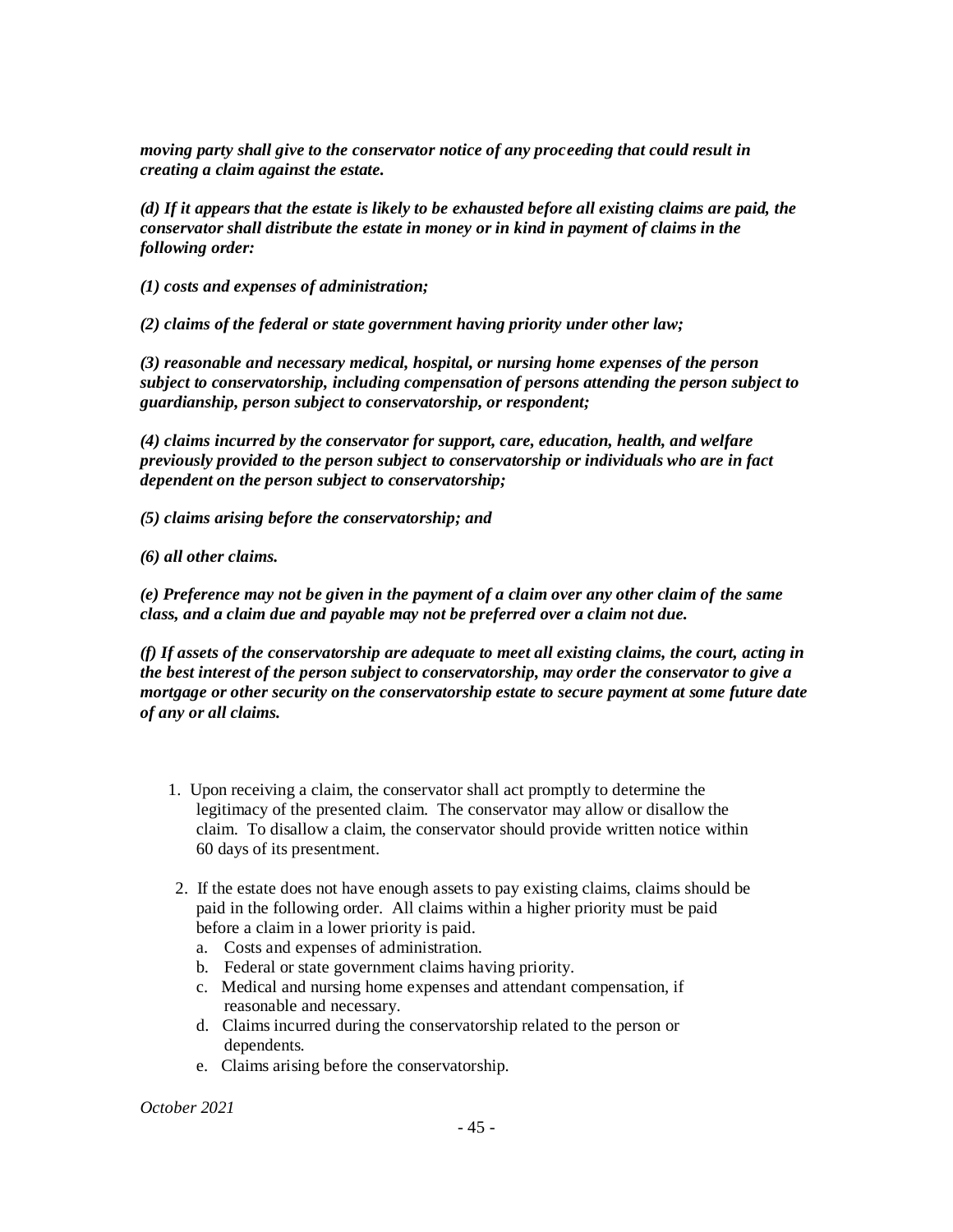f. All other claims.

#### M. Annual Reports

*STATUTE: [Minn. Stat. Section 524.5-409\(](https://www.revisor.mn.gov/statutes/cite/524.5-409)e) Each year, within 30 days after the anniversary date of an appointment, a conservator shall send or deliver to the person subject to conservatorship and to interested persons of record with the court a notice of the right to request termination or modification of the conservatorship or for any order that is in the best interests of the person subject to conservatorship or for other appropriate relief as well as a copy of the bill of rights for the person subject to conservatorship as provided in sectio[n](https://www.revisor.mn.gov/statutes/cite/524.5-120) [524.5-120.](https://www.revisor.mn.gov/statutes/cite/524.5-120)*

*STATUTE: [Minn. Stat. Section 524.5-420\(](https://www.revisor.mn.gov/statutes/cite/524.5-420)a) A conservator shall report to the court for administration of the estate annually unless the court otherwise directs, upon resignation or removal, upon termination of the conservatorship, and at other times as the court directs. An order, after notice and hearing, allowing an intermediate report of a conservator adjudicates liabilities concerning the matters adequately disclosed in the accounting. An order, after notice and hearing, allowing a final report adjudicates all previously unsettled liabilities relating to the conservatorship.*

*(b) A report must state or contain a listing of the assets of the estate under the conservator's control and a listing of the receipts, disbursements, and distributions during the reporting period.*

- *(c) The report must also state an address or post office box and a telephone number where the conservator can be contacted.*
- 1. Annual Notice of Right to Petition

Annually, the conservator must file two documents with the court: an Affidavit of Service relating to the Annual Notice of Right to Petition and the Annual Account. The Annual Notice of Right to Petition and the Annual Account must also be delivered to the person and interested parties.

The Annual Notice should be served on the person and interested persons within 30 days of the anniversary date of appointment. The Annual Account must be filed with the court and served on the person and interested persons within 60 days of the anniversary date of the appointment.

2. Annual Account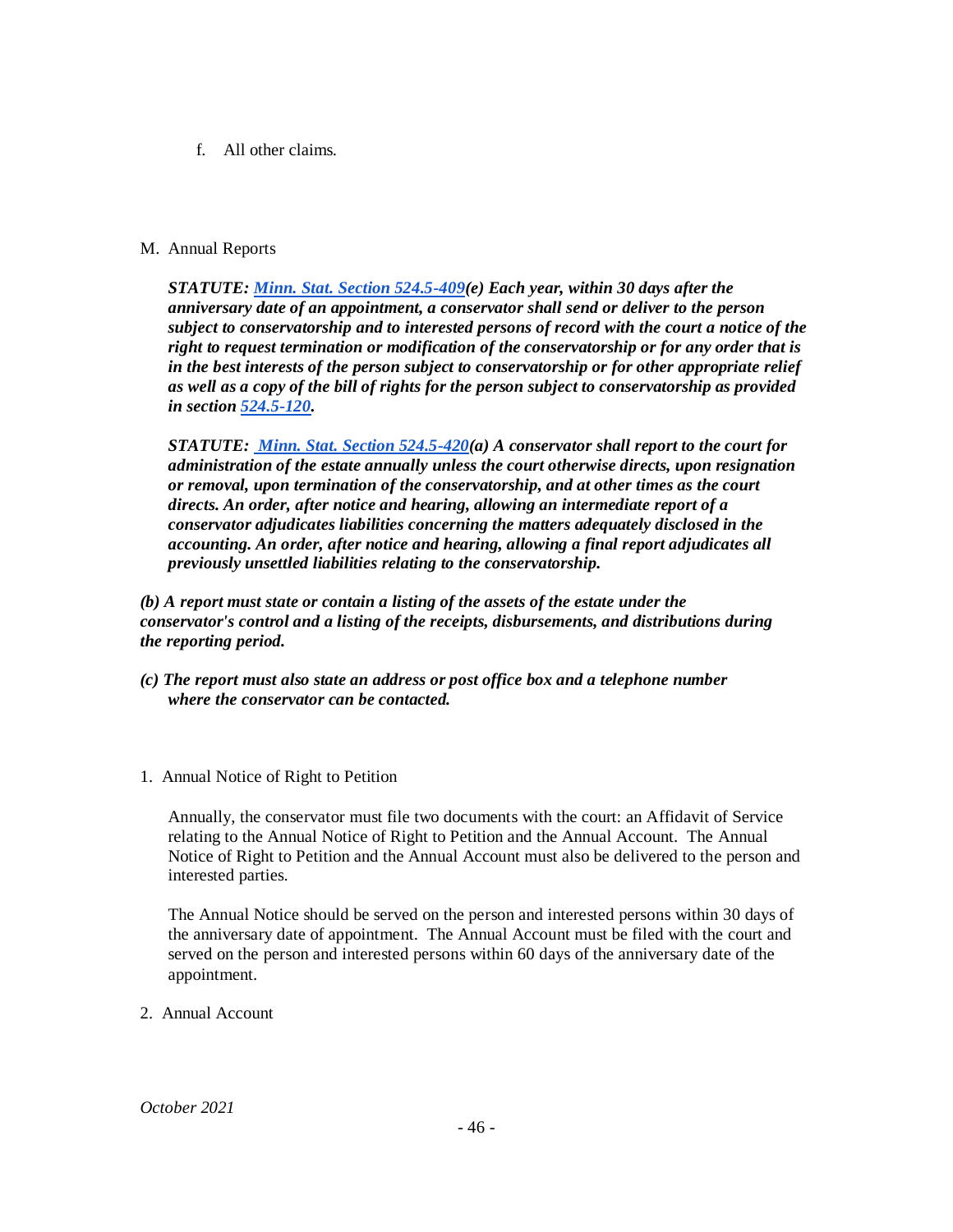- a. An annual accounting should be filed with the court, the person, and interested parties within 60 days after the anniversary date of the appointment, unless otherwise directed by the court.
- b. The annual accounting must show all expenditures on behalf of the person during that year. The conservator must keep receipts for all purchases so that cancelled checks can be compared to receipts to verify expenditures.
- c. The annual accounting must show all receipts into the conservatorship during the year. The conservator must keep copies of checks or check stubs so that they can be compared to receipts to verify receipts into the conservatorship.
- d. The conservator must make certain that all financial transactions have a documented trail so that if the court requires additional information regarding any of the assets, the information is available.
- e. Each annual accounting submitted in a conservatorship will be either reviewed by a branch of the Court referred to as CARP (Conservator Account Review Program) or audited by CAAP (Conservator Account Auditing Program). Professionals trained to perform these reviews and audits will look at each account and provide a report to the court stating whether the reviewer or auditor believes the account should be allowed, and what changes the Court might order, if any. This report is *advisory to the court*  only and does not have the authority of a Court order.

i. Audits occur in years 1, 5, 10, etc., as well as on all final accounts, and any time an audit is ordered by the Court or recommended by a reviewer. In this case, an audit consists of a full-detail examination of all transactions, including full statements for all accounts, receipts and/or invoices for all purchases, tax returns, cancelled checks, and any other documentation deemed necessary by the auditor to verify the account.

ii. Reviews occur in any year in which an audit does not occur. Conservators should upload a full set of statements, along with supporting documentation for the sale of real estate (such as a closing statement) and a memo explaining any unusual transactions. The reviewer always has the right to request additional information.

 iii. Reviewers and auditors serve as a part of the court system, but they are not judicial officers. Still, conservators should respond to their requests and inquiries as promptly, professionally and truthfully. Disagreements can be brought to the Court for resolution.

3. Changes Relating to the Conservator

*STATUTE: [Minn. Stat. Section 524.5-420\(](https://www.revisor.mn.gov/statutes/cite/524.5-420)d) A conservator shall report to the court in writing within 30 days of the occurrence of any of the events listed in this paragraph. The*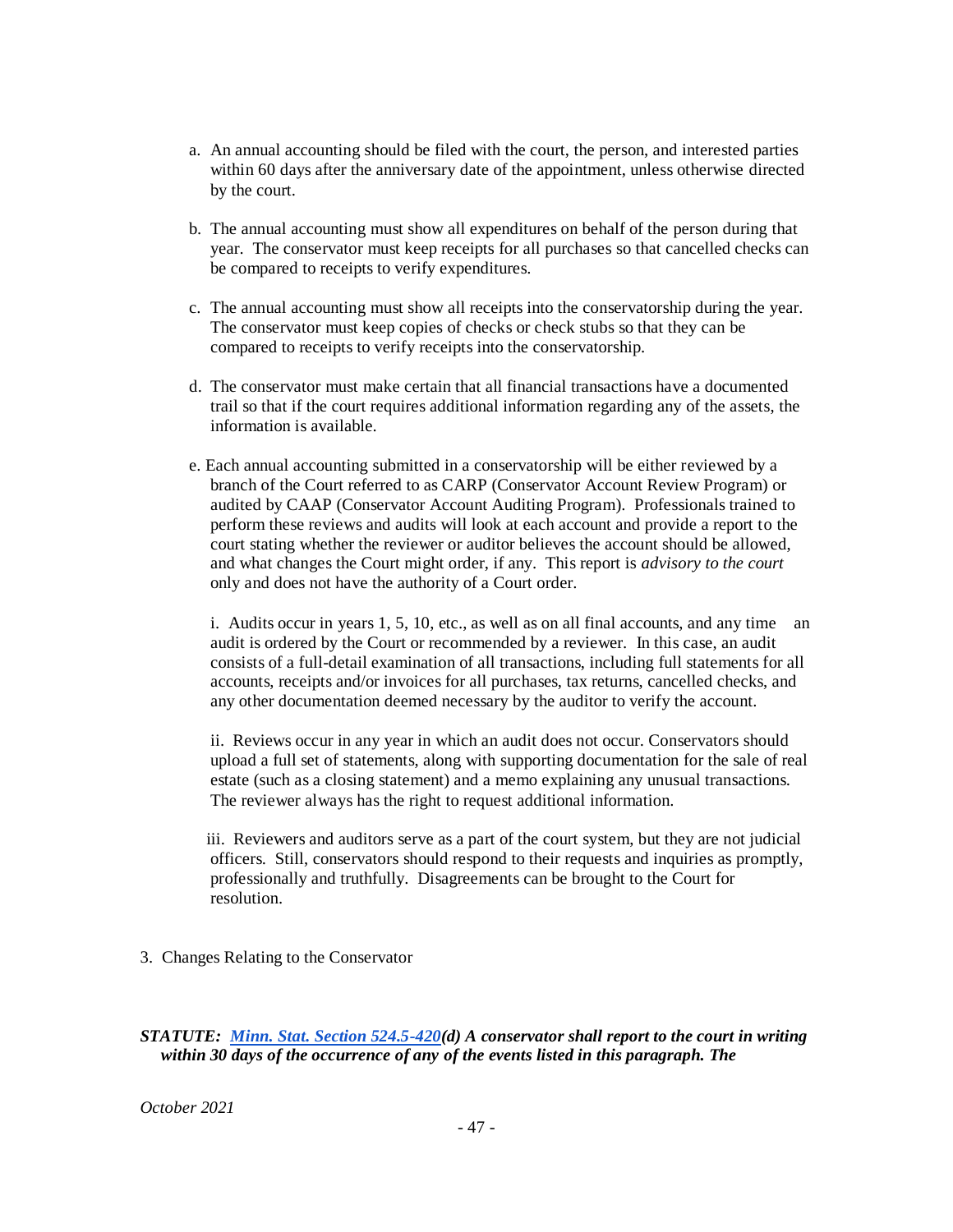*conservator must report any of the occurrences in this paragraph and follow the same reporting requirements in this paragraph for any employee of the conservator responsible for exercising powers and duties under the conservatorship. A copy of the report must be provided to the person subject to conservatorship and to interested persons of record with the court. A conservator shall report when:*

*(1) the conservator is removed for cause from serving as a guardian or conservator, and if so, the case number and court location;*

*(2) the conservator has a professional license from an agency listed under sectio[n](https://www.revisor.mn.gov/statutes/cite/524.5-118#stat.524.5-118.2a) [524.5-118,](https://www.revisor.mn.gov/statutes/cite/524.5-118#stat.524.5-118.2a)  [subdivision 2a,](https://www.revisor.mn.gov/statutes/cite/524.5-118#stat.524.5-118.2a) denied, conditioned, suspended, revoked, or canceled, and if so, the licensing agency and license number, and the basis for denial, condition, suspension, revocation, or cancellation of the license;*

*(3) the conservator is found civilly liable in an action that involves fraud, misrepresentation, material omission, misappropriation, theft, or conversion, and if so, the case number and court location;*

*(4) the conservator files for or receives protection under the bankruptcy laws, and if so, the case number and court location;*

*(5) a civil monetary judgment is entered against the conservator, and if so, the case number, court location, and outstanding amount owed;*

*(6) the conservator is convicted of a crime other than a petty misdemeanor or traffic offense, and if so, the case number and court location; or*

*(7) an order for protection or harassment restraining order is issued against the conservator, and if so, the case number and court location.*

N. Estate Planning By the Conservator

*STATUTE: [Minn. Stat. Section 524.5-411\(](https://www.revisor.mn.gov/statutes/cite/524.5-411)a)After notice to affected persons as provided in this section, and after hearing, and upon express authorization of the court, a conservator may:*

*(1) make gifts;*

*(2) convey, release, or disclaim contingent and expectant interests in property, including marital property rights and any right of survivorship incident to joint tenancy or tenancy by the entireties;*

*(3) exercise or release a power of appointment;*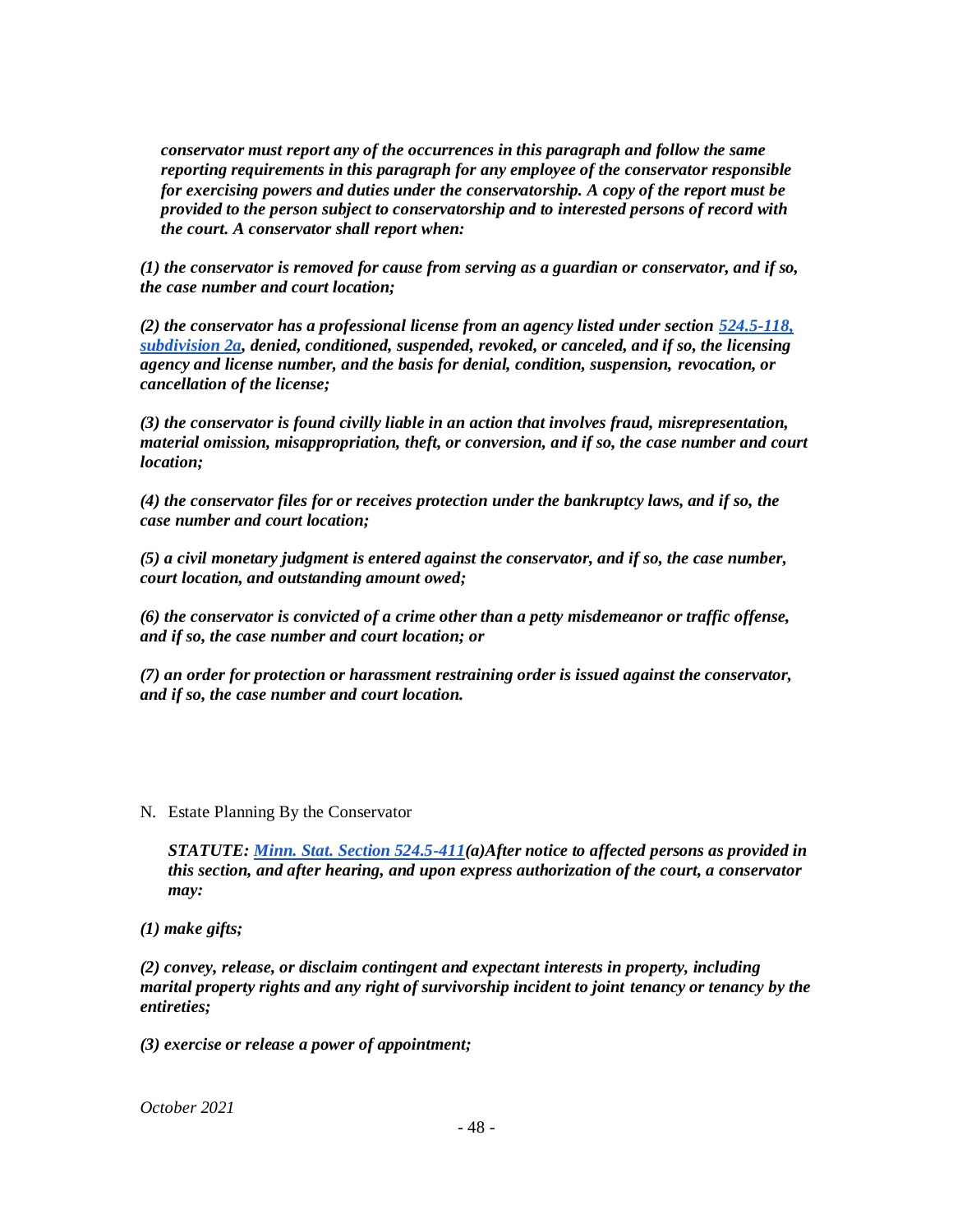*(4) create a revocable or irrevocable trust of property of the estate, whether or not the trust extends beyond the duration of the conservatorship, or to revoke or amend a trust revocable by the person subject to conservatorship;*

*(5) subject to the terms of the plan document, contract, or agreement, exercise rights to elect options and change beneficiaries under insurance policies and annuities or surrender the policies and annuities for their cash value, and any change pursuant to this clause, shall invalidate the existing elections and beneficiary designations;*

*(6) exercise any right to exempt property and an elective share in the estate of the deceased spouse of the person subject to conservatorship and to renounce or disclaim any interest by testate or intestate succession or by transfer inter vivos;*

*(7) subject to the terms of the plan document, contract, or agreement, exercise rights to elect options and change beneficiaries under any qualified or nonqualified retirement plan including, but not limited to, defined benefit plans, defined contribution plans, plans governed by sections 401(k), 403, 408, or 457 of the Internal Revenue Code and the regulations thereto, and the right to exercise the options provided a plan participant or beneficiary under section 401 and related provisions of the Internal Revenue Code and the regulations thereto, and any change pursuant to this clause, shall invalidate the existing elections and beneficiary designations;*

*(8) exercise the power to create, terminate, or alter the beneficial interests and beneficiaries of, a payable on death (POD) account, a transfer on death (TOD) security registration or account, or joint tenancy interests with rights of survivorship; and*

*(9) make, amend, or revoke the will of the person subject to conservatorship*

*……..*

*(e) The court, in exercising or in approving a conservator's exercise of the powers listed in paragraph (a), shall consider primarily the decision that the person subject to conservatorship would have made, to the extent that the decision can be ascertained. The court shall also consider:*

*(1) the financial needs of the person subject to conservatorship and the needs of individuals who are dependent on the person subject to conservatorship for support and the interests of creditors;*

*(2) possible effect on income, estate, gift, inheritance, or other tax liabilities;*

*(3) eligibility for governmental assistance with the goal of avoiding reliance on such programs;*

*(4) the previous pattern of giving or level of support of the person subject to conservatorship;*

*(5) the existing estate plan;*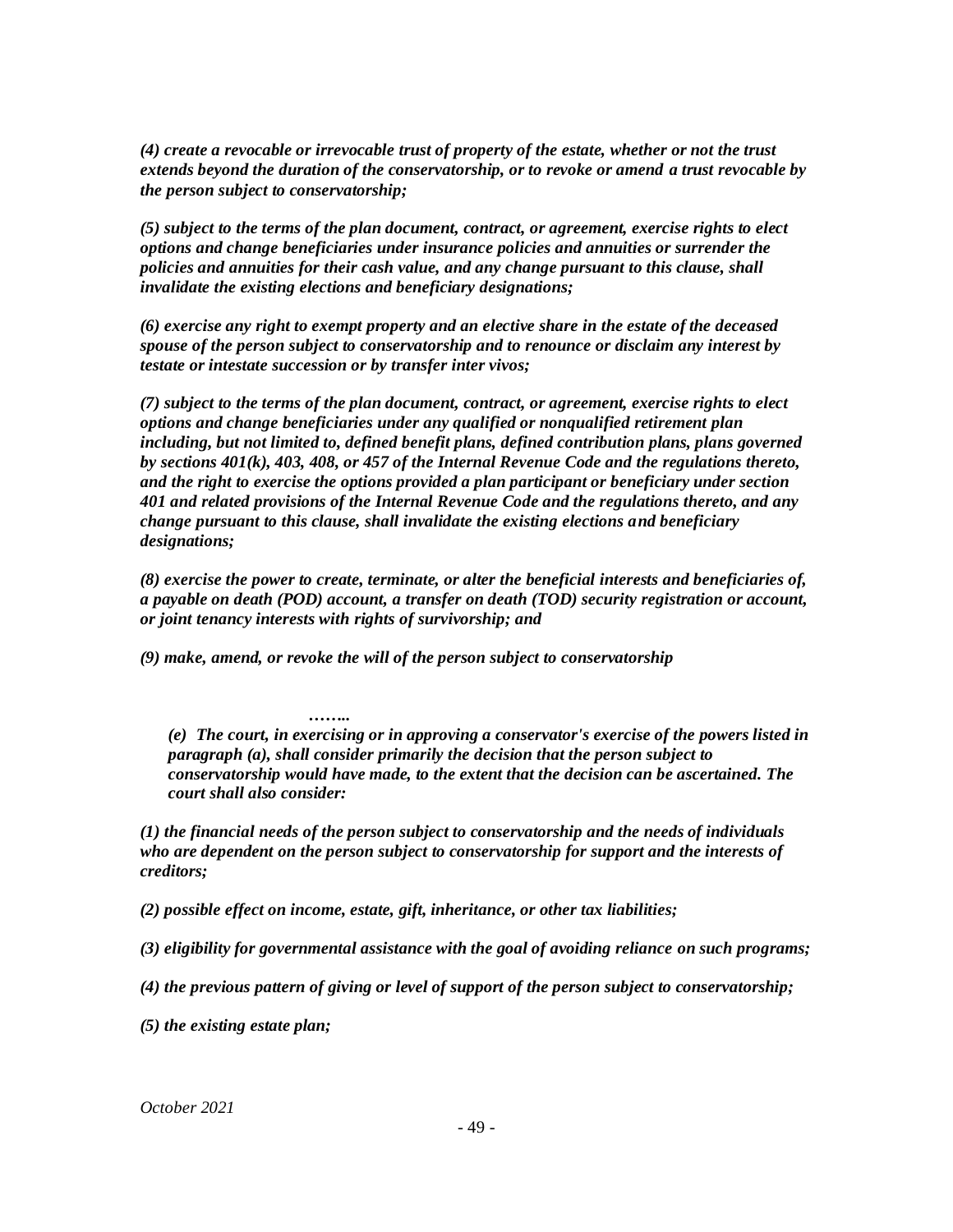*(6) the life expectancy of the person subject to conservatorship and the probability that the conservatorship will terminate before the death of the person subject to conservatorship;*

*(7) whether the needs of the person subject to conservatorship can be met from the person's remaining assets after any transfer is made, taking into account the effect of any transfer on eligibility for medical assistance long-term care services; and*

*(8) any other factors the court considers relevant.*

*(g) Notwithstanding the power granted to the conservator by the court under this section, the conservator owes no duty to any person other than the person subject to conservatorship. The conservator shall not be held liable for the exercise or the failure to exercise, or the decision to exercise or the decision to decline to exercise, the powers granted by this section. The conservator, however, may be held liable to the estate of the person subject to conservatorship for gross negligence related to the implementation of any action approved by the court under this section.*

In considering whether to conduct "estate planning" for the person, the conservator first needs to ascertain whether the person would have intended to make the estate planning decision. If the person's intent cannot be ascertained, the conservator must consider the "best interest" of the person in determining whether to proceed with a petition. It will be a rare case in which it is in the "best interest" of the person to conduct estate planning that results in reducing the person's available assets.

Estate planning decision-making should be made only after consideration is given to the following factors which the court will evaluate in giving its consent:

- 1. The financial needs of the person and the needs of those who are dependent on the person for support and the interest of creditors;
- 2. The current and long-term goals of the person.
- 3. The effect on income, estate, gifts, inheritance or other tax liabilities;
- 4. Eligibility for governmental assistance with the goal of avoiding reliance on such programs;
- 5. Previous pattern of giving or level of support.
- 6. The existing estate plan;
- 7. Life expectancy and the probability that the conservatorship will terminate before the person's death;
- 8. Whether needs can be met from the person's remaining assets after any transfer is made, taking into account the effect of any transfer on eligibility for medical assistance long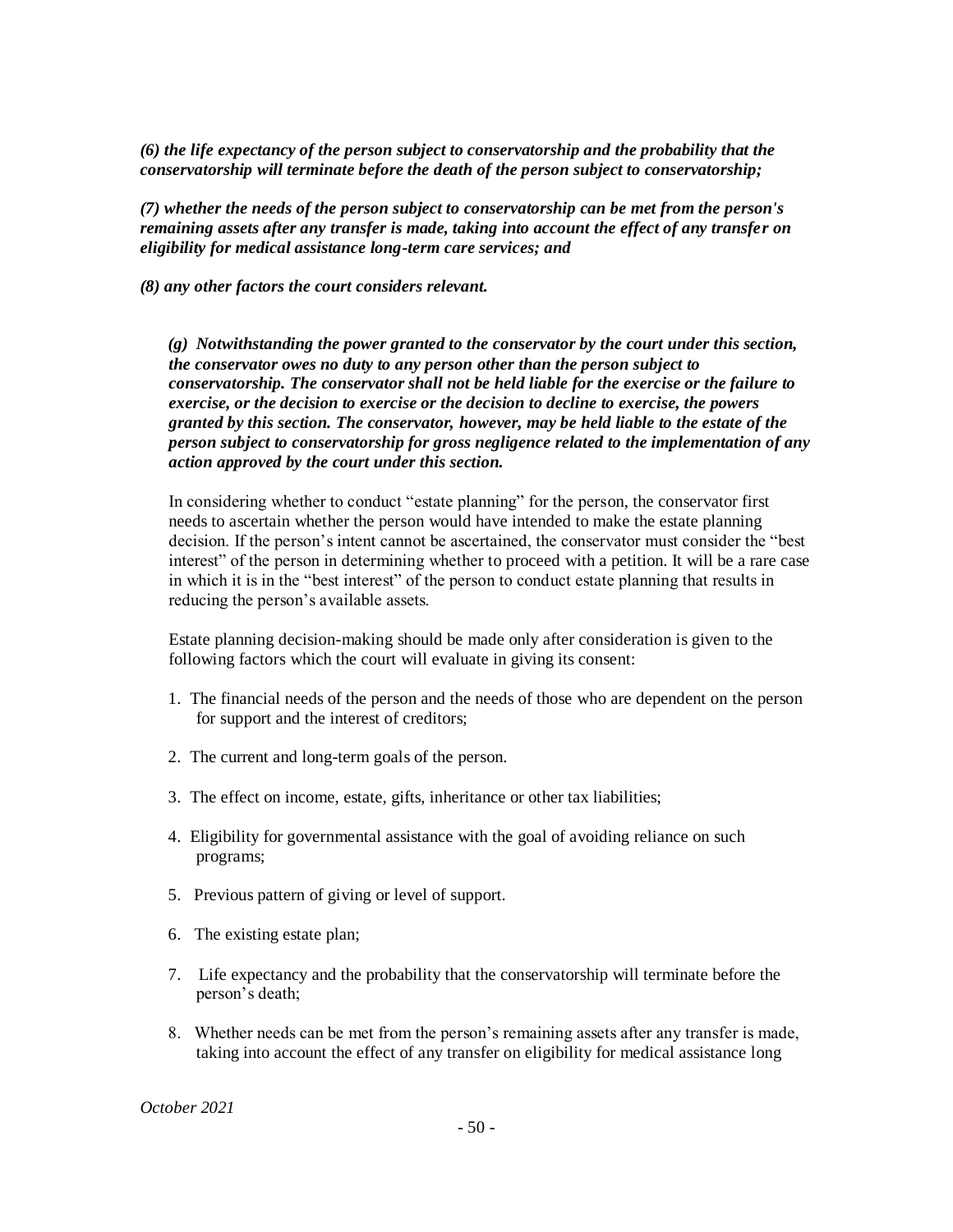term care services; and

9. Any other relevant factors.

Despite the fact that the statute gives the conservator the ability to request an order from the court to conduct estate planning for the person, the conservator owes no duty to any person other than the person. Likewise, the conservator will not be held liable for the exercise or the failure to exercise, or the decision to exercise or the decision to decline to exercise, the powers granted under this statute.

O. Delegation of Conservator Functions

*STATUTE: [Minn. Stat. Section 524.5-426](https://www.revisor.mn.gov/statutes/cite/524.5-426)* 

*(a) A conservator may not delegate to an agent or another conservator the entire administration of the estate, but a conservator may otherwise delegate the performance of functions that a prudent person of comparable skills may delegate under similar circumstances.*

*(b) The conservator shall exercise reasonable care, skill, and caution in:*

*(1) selecting an agent;*

*(2) establishing the scope and terms of a delegation, consistent with the purposes and terms of the conservatorship;*

*(3) periodically reviewing an agent's overall performance and compliance with the terms of the delegation; and*

*(4) redressing an action or decision of an agent which would constitute a breach of fiduciary duty if performed by the conservator.*

*(c) A conservator who complies with paragraphs (a) and (b) is not liable to the person subject to conservatorship or to the estate for the decisions or actions of the agent to whom a function was delegated.*

*(d) In performing a delegated function, an agent shall exercise reasonable care to comply with the terms of the delegation.*

*(e) By accepting a delegation from a conservator subject to the laws of this state, an agent submits to the jurisdiction of the courts of this state.*

P. Managing Digital Assets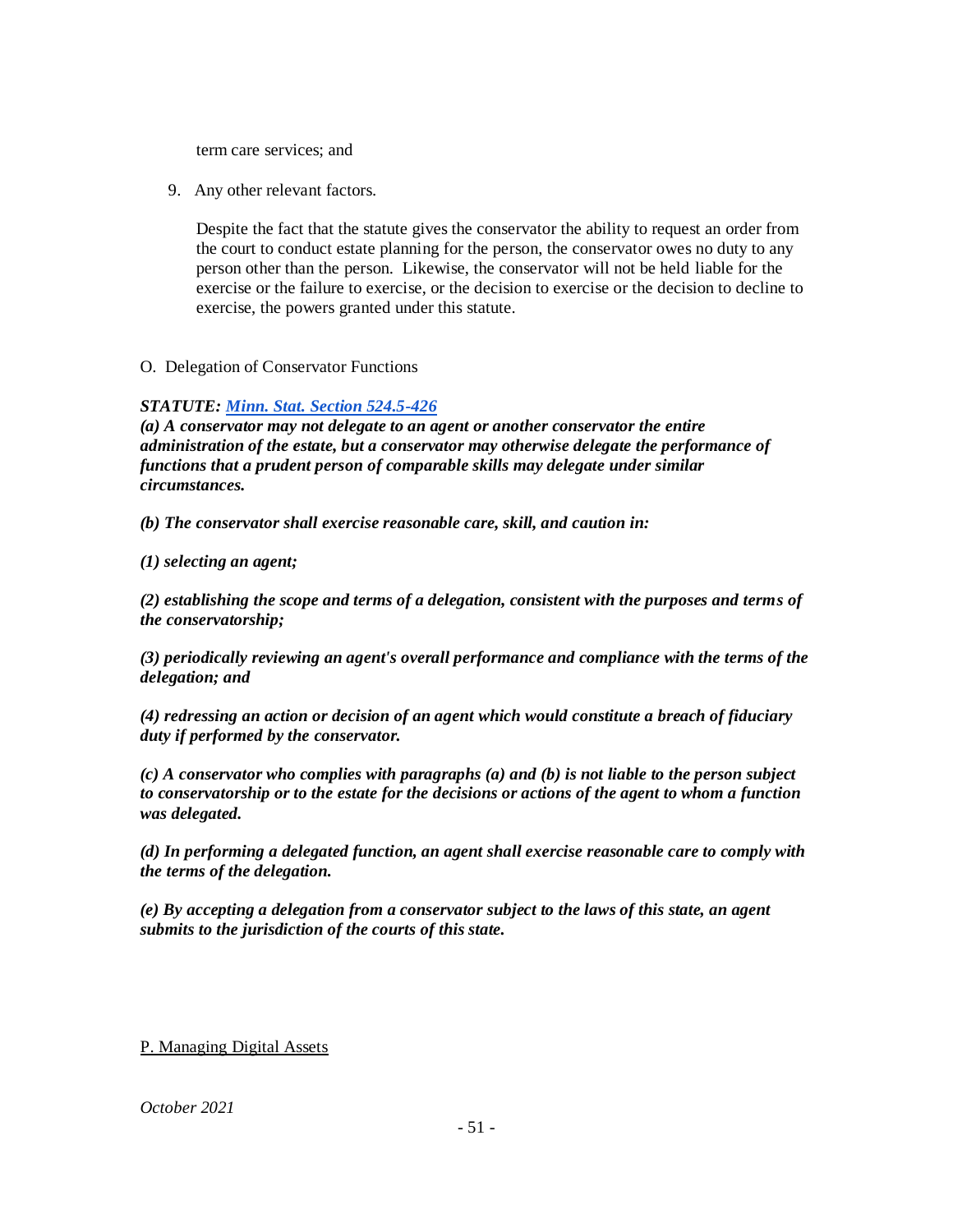*Statute: [Minn. Stat. Section 521A.14](https://www.revisor.mn.gov/statutes/cite/521A.14)*

*(a) After an opportunity for a hearing under chapter 524, the court may grant a conservator access to the digital assets of a protected person.*

*(c)A conservator with general authority to manage the assets of a protected person may request a custodian of the digital assets of the protected person to suspend or terminate an account of the protected person for good cause. A request made under this section must be accompanied by a certified copy of the court order giving the conservator authority over the protected person's property.*

#### **V. ACTIONS REQUIRING COURT APPROVAL**

The following is a summary of actions by a guardian/conservator which require court approval:

#### **Guardianship**

Admitting a ward to a regional treatment center for treatment that exceeds 90 days, except for outpatient services. *Minn. Stat. §524.5-313(c)(1).*

Disposing of a ward's personal property after receipt of an objection from a Notice of Intent to Dispose. *Minn. Stat. §524.5-313(c)(3).* Consenting to psychosurgery, electroshock, sterilization or experimental treatment of any kind. *Minn. Stat. §524.5-313(c)(4).*

Revoking a ward's health care directive. *Minn. Stat. §524.5-315(c).*

Commitment of a ward to an institution. *Minn. Stat. §524.5-315(d).*

#### **Conservatorship**

Altering the person's preexisting estate plan, including make gifts; convey, release or disclaim contingent or expectant interests in property; exercise or release a power of appointment; create, revoke or amend a trust; exercise rights to elect options or surrender insurance policies and annuities; alter beneficiary designations; exercise any right to exempt property and an elective share of a deceased spouse's estate; renounce or disclaim any succession interest or by transfer inter vivos; exercise options or alter beneficiaries of a retirement plan; create, terminate or alter beneficial interests and beneficiaries of a POD account or TOD registration or account or joint tenancy interests; make, amend or revoke a will. *Minn. Stat. §524.5-411.*

Pay support to someone who is unable to earn a livelihood and who is legally entitled to support from the person. *Minn. Stat.§524.5-417(c)(2).*

Compromise claims and debts; institute lawsuits on behalf of the person or represent the person in any court proceeding. *Minn. Stat. §524.5-417(c)(3).*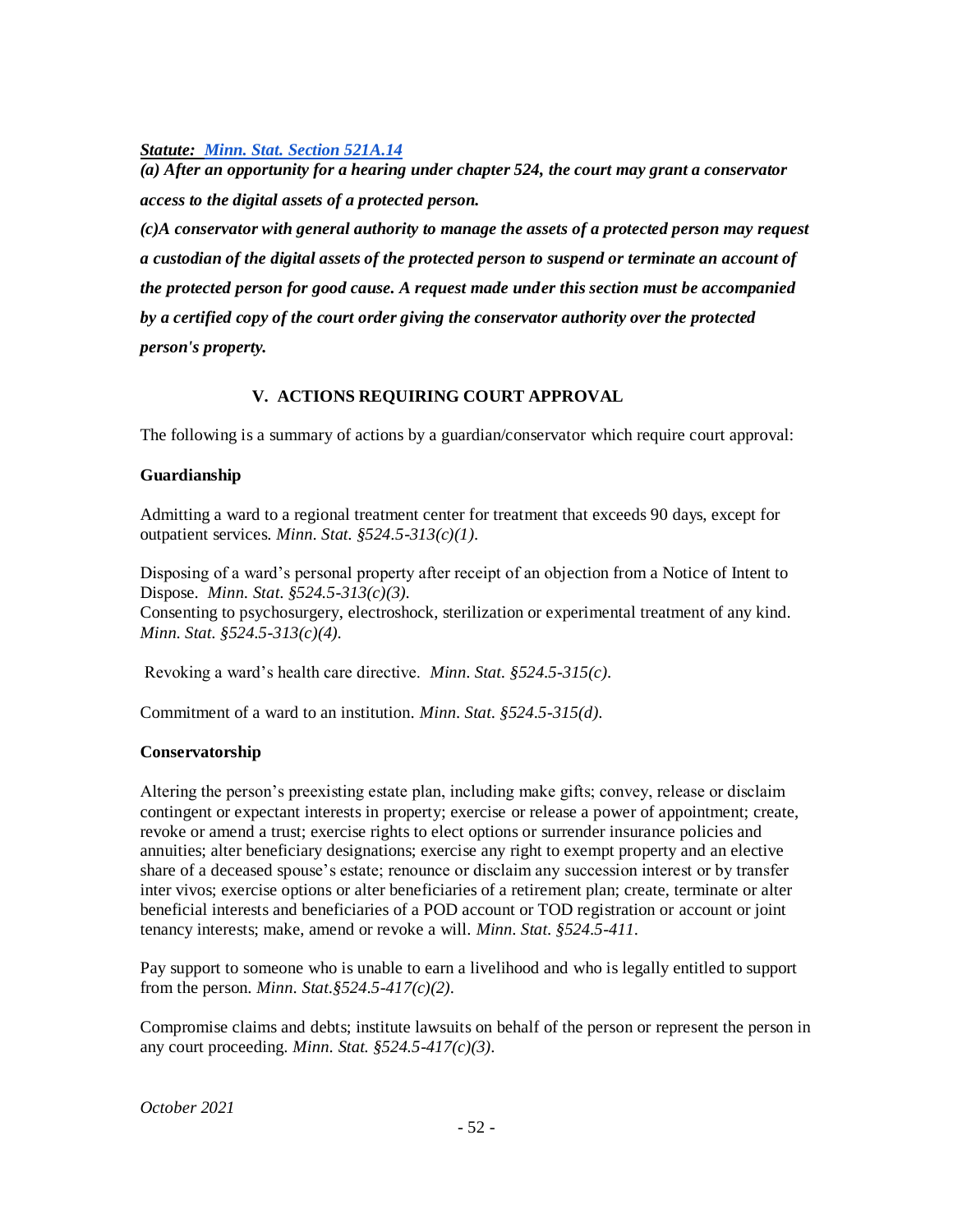Sell or exchange the person's real estate. *Minn. Stat. §524.5-418(c)(4); Minn. Stat. §524.5- 418A(a).*

Mortgage (or extend an existing mortgage for more than five years) or lease (for one or more years) the person's real estate. *Minn. Stat. §524.5-418A(a).*

Approve the compensation received for the person's real estate in an eminent domain matter. *Minn. Stat. §524.5-418 (e).*

Plat the person's real estate. *Minn. Stat. §524.5-418 (f).*

Convey or lease (for one or more years) real estate to which the person is legally bound to make. *Minn. Stat. §524.5-418 (g).*

Enter into transactions affected by a conflict between the conservator's fiduciary interests and the conservator's personal interests. (A transaction affected by a conflict includes any sale, encumbrance or other transaction involving the conservatorship estate entered into by the conservator, or the conservator's spouse, descendant, agent, lawyer or a corporation or enterprise in which the conservator has a beneficial interest.) *Minn. Stat. §524.5-423.*

Caution: The probate court may require court approval for additional actions, such as making expensive purchases. There are many other circumstances when it would be wise to obtain court approval, even where not required by statute.

Access the person's digital assets. *Minn. Stat. 521A.14.*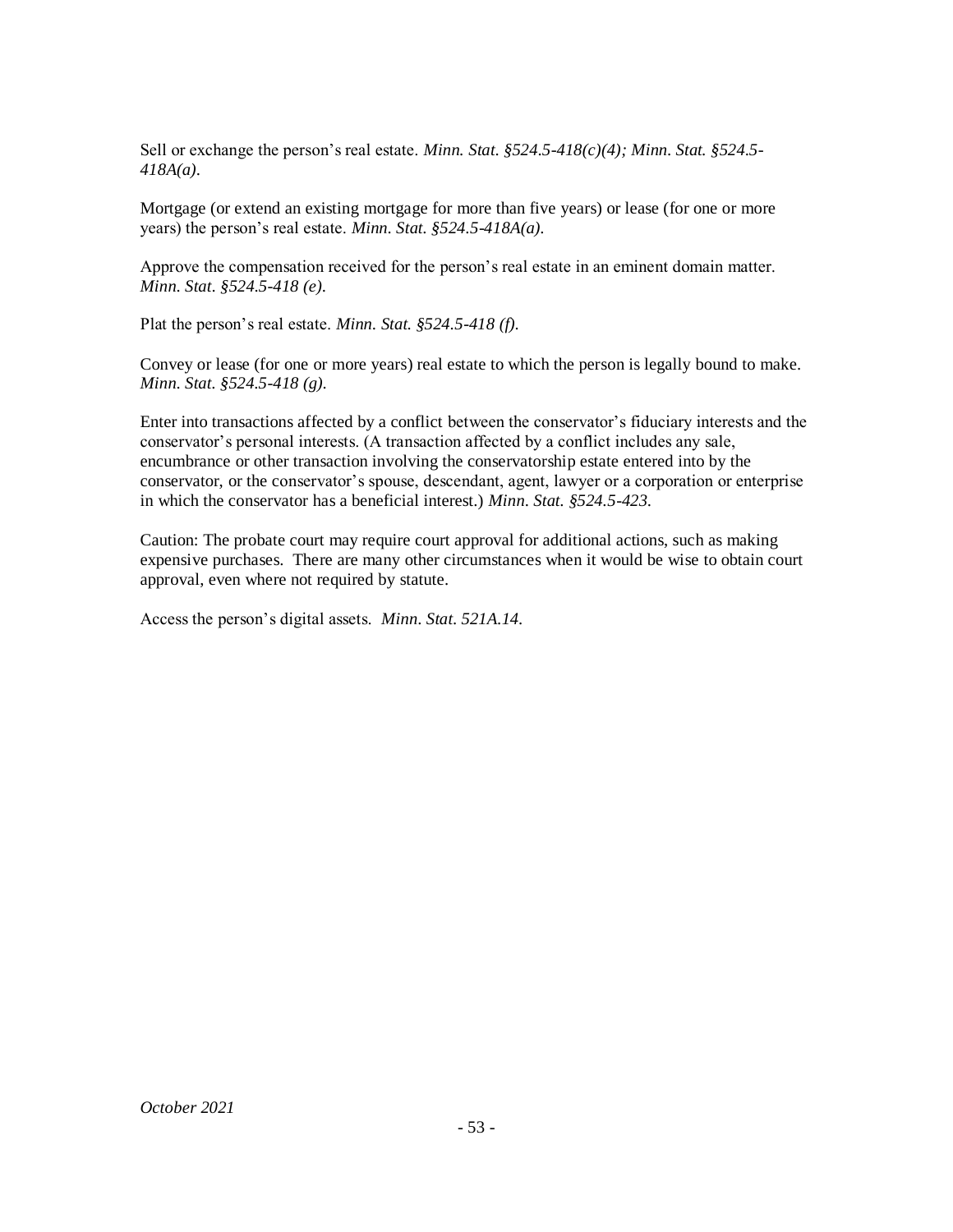#### **VI. MODIFICATION AND TERMINATION OF GUARDIANSHIP/CONSERVATORSHIP**

 *[STATUTE:](https://www.revisor.mn.gov/statutes/cite/524.5-317) [524.5-317](https://www.revisor.mn.gov/statutes/cite/524.5-317) TERMINATION OR MODIFICATION OF GUARDIANSHIP; COURT ORDERS.* 

*(a) A guardianship terminates upon the death of the person subject to guardianship, upon the expiration of the duration of guardianship established in the order appointing the guardian, or upon order of the court.*

*(b) On petition of any person interested in the welfare of the person subject to guardianship the court may terminate a guardianship if the person subject to guardianship no longer needs the assistance or protection of a guardian. The court may modify the type of appointment or powers granted to the guardian if the extent of protection or assistance previously granted is currently excessive or insufficient or the capacity of the person subject to guardianship to provide for support, care, education, health, and welfare has so changed as to warrant that action. The court may make any other order that is in the best interests of the person subject to guardianship or may grant other appropriate relief.*

*(c) Except as otherwise ordered by the court for good cause, the court, before terminating a guardianship, shall follow the same procedures to safeguard the rights of the person subject to guardianship as apply to a petition for guardianship. Upon presentation by the petitioner of evidence establishing a prima facie case for termination, the court shall order the termination and discharge the guardian unless it is proven that continuation of the guardianship is in the best interest of the person subject to guardianship.*

*(d) Any documents or information disclosing or pertaining to health or financial information shall be filed as confidential documents, consistent with the bill of particulars under sectio[n](https://www.revisor.mn.gov/statutes/cite/524.5-121) [524.5-121.](https://www.revisor.mn.gov/statutes/cite/524.5-121)*

*(e) A guardian has the right to petition the court for discharge from the guardianship.*

#### *[STATUTE: 524.5-431](https://www.revisor.mn.gov/statutes/2019/cite/524.5-431) TERMINATION OF PROCEEDINGS [of Conservatorship]*

*(a) A conservatorship terminates upon the death of the person subject to conservatorship or upon order of the court. Unless created for reasons other than that the person subject to conservatorship is a minor, a conservatorship created for a minor also terminates when the person subject to conservatorship attains majority or is emancipated.*

*(b) Upon the death of a person subject to conservatorship, the conservator shall conclude the administration of the estate by distribution of probate property to the personal representative of the estate of the person subject to conservatorship. The conservator shall distribute nonprobate property to the successor in interest. The conservator shall file a final report and petition for discharge no later than 30 days after distribution, and notice of hearing for allowance of said report shall be given to interested persons and to the personal representative of the estate of the person subject to conservatorship.*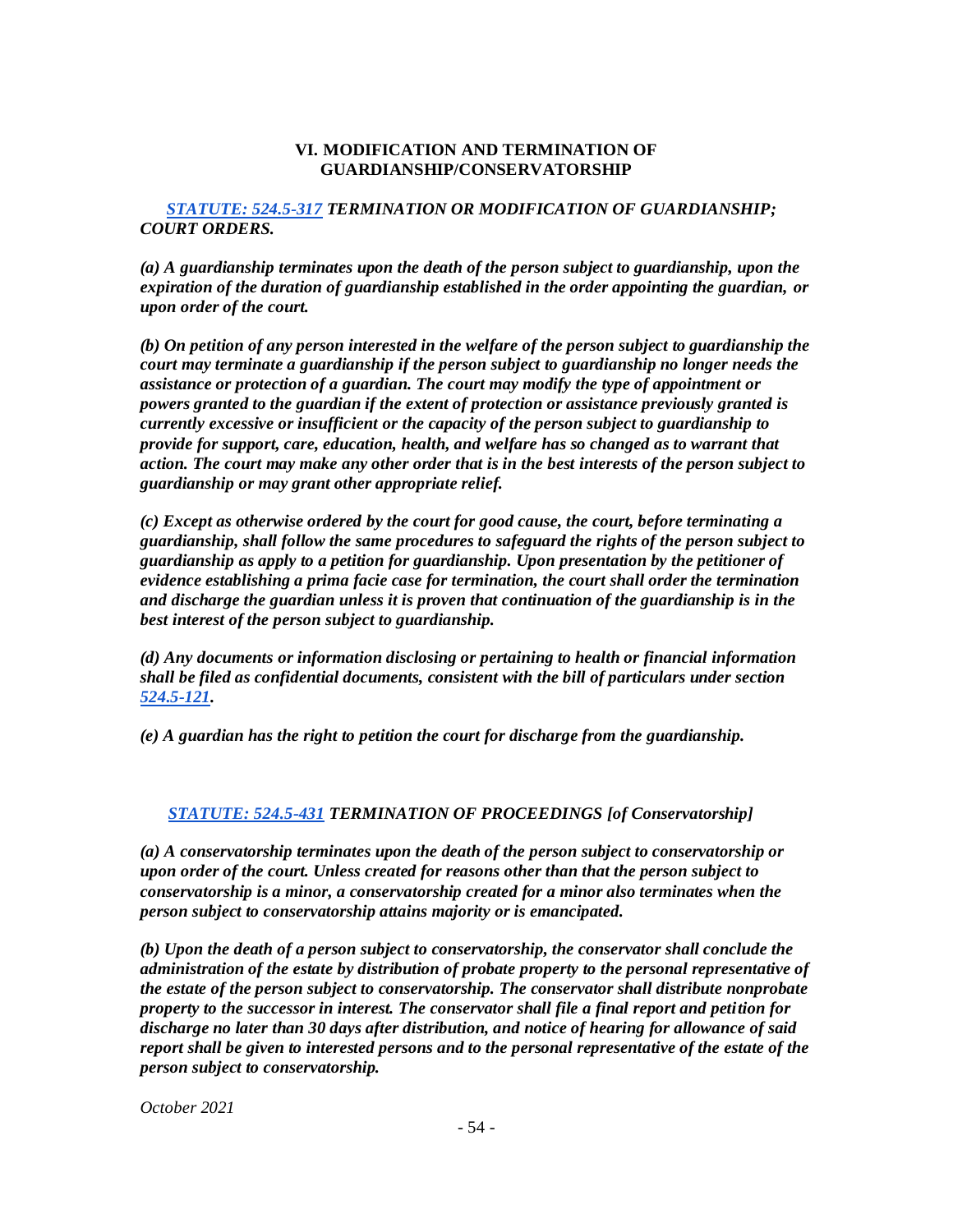*(c) On petition of any person interested in the welfare of the person subject to conservatorship, the court may terminate the conservatorship if the person subject to conservatorship no longer needs the assistance or protection of a conservator. Termination of the conservatorship does not affect a conservator's liability for previous acts or the obligation to account for funds and assets of the person subject to conservatorship.*

*(d) Except as otherwise ordered by the court for good cause, before terminating a conservatorship, the court shall follow the same procedures to safeguard the rights of the person subject to conservatorship that apply to a petition for conservatorship. Upon the establishment of a prima facie case for termination, the court shall order termination unless it is proved that continuation of the conservatorship is in the best interest of the person subject to conservatorship.*

*(e) Upon termination of a conservatorship, whether or not formally distributed by the conservator, title to assets of the estate remains vested in the formerly person subject to conservatorship or passes to the person's successors subject to administration, including claims of creditors and allowances of surviving spouse and dependent children, and subject to the rights of others resulting from abatement, retainer, advancement, and ademption. The order of termination must provide for payment of expenses of administration and include payment of fees and costs of final administration for guardians, conservators, and attorneys. The order must direct the conservator to execute appropriate instruments to evidence the transfer of title or confirm a distribution previously made and to file a final report and a petition for discharge upon approval of the final report.*

*(f) The court shall enter a final order of discharge upon the approval of the final report and satisfaction by the conservator of any other conditions placed by the court on the conservator's discharge.*

*(g) Any documents or information disclosing or pertaining to health or financial information shall be filed as confidential documents, consistent with the bill of particulars under sectio[n](https://www.revisor.mn.gov/statutes/cite/524.5-121) [524.5-121.](https://www.revisor.mn.gov/statutes/cite/524.5-121)*

*(h) A conservator may petition the court for discharge from the conservatorship.*

#### *[STATUTE: 524.5-428](https://www.revisor.mn.gov/statutes/cite/524.5-428) DEATH OF A PERSON SUBJECT TO CONSERVATORSHIP.*

*(a) If a person subject to conservatorship dies, the conservator shall deliver to the court for safekeeping any will of the deceased person subject to conservatorship which may have come into the conservator's possession, inform the personal representative named in the will of the delivery, and retain the estate for delivery to a duly appointed personal representative of the decedent or other persons entitled thereto.*

1. A guardian/conservator person may petition at any time for modification of the guardianship/conservatorship.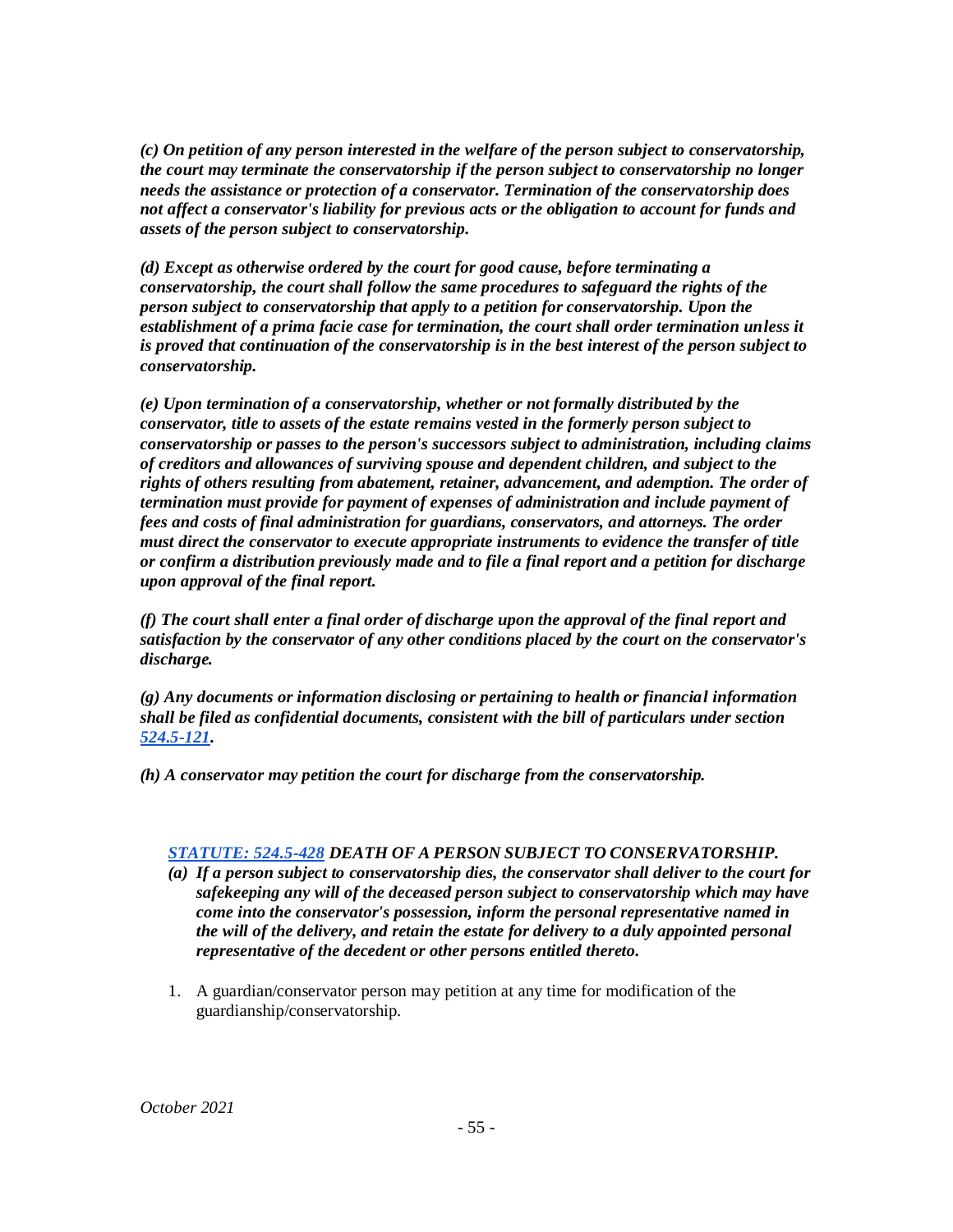- 2. A guardian/conservator shall petition for modification of the guardianship/ conservatorship when the condition of the person changes such that fewer or additional powers are required.
- 3. A guardian/conservator shall support the person at the highest level of functioning in any action to modify or terminate the guardianship/conservatorship.

4. A guardian/conservator's powers shall end upon death of the person, termination of the guardianship/conservatorship, or the appointment of a successor guardian/conservator.

5. A conservator shall be relieved of conservatorship responsibilities when a final account is allowed by the court and a discharge petition granted.

- 6. Upon the death of the person, the guardian/conservator should do the following:
	- a. Deliver to the court any will of the deceased person and inform the named personal representative of the delivery.
	- b. Retain the person's estate for delivery to the duly appointed personal representative or others entitled to it.
	- c. Notify any agency providing benefits to the person of the death.

CAUTION: In many cases there is no one able to assume responsibility for overseeing funeral arrangements, and this may fall to the guardian/conservator by default.